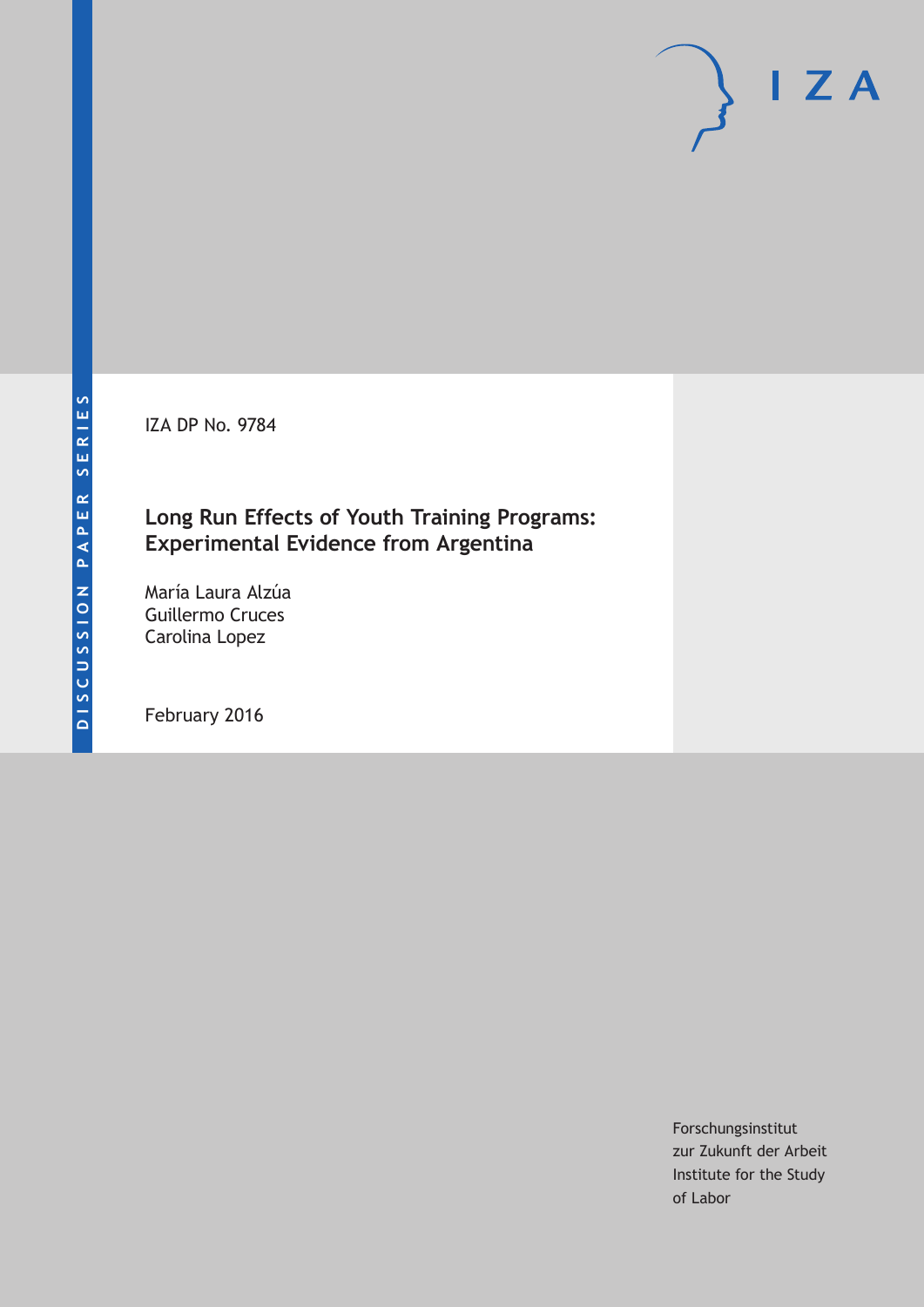# **Long Run Effects of Youth Training Programs: Experimental Evidence from Argentina**

## **María Laura Alzúa**

*CEDLAS-FCE-UNLP and CONICET* 

### **Guillermo Cruces**

*CEDLAS-FCE-UNLP, CONICET and IZA* 

## **Carolina Lopez**

*CEDLAS-FCE-UNLP and CONICET*

Discussion Paper No. 9784 February 2016

IZA

P.O. Box 7240 53072 Bonn Germany

Phone: +49-228-3894-0 Fax: +49-228-3894-180 E-mail: iza@iza.org

Any opinions expressed here are those of the author(s) and not those of IZA. Research published in this series may include views on policy, but the institute itself takes no institutional policy positions. The IZA research network is committed to the IZA Guiding Principles of Research Integrity.

The Institute for the Study of Labor (IZA) in Bonn is a local and virtual international research center and a place of communication between science, politics and business. IZA is an independent nonprofit organization supported by Deutsche Post Foundation. The center is associated with the University of Bonn and offers a stimulating research environment through its international network, workshops and conferences, data service, project support, research visits and doctoral program. IZA engages in (i) original and internationally competitive research in all fields of labor economics, (ii) development of policy concepts, and (iii) dissemination of research results and concepts to the interested public.

IZA Discussion Papers often represent preliminary work and are circulated to encourage discussion. Citation of such a paper should account for its provisional character. A revised version may be available directly from the author.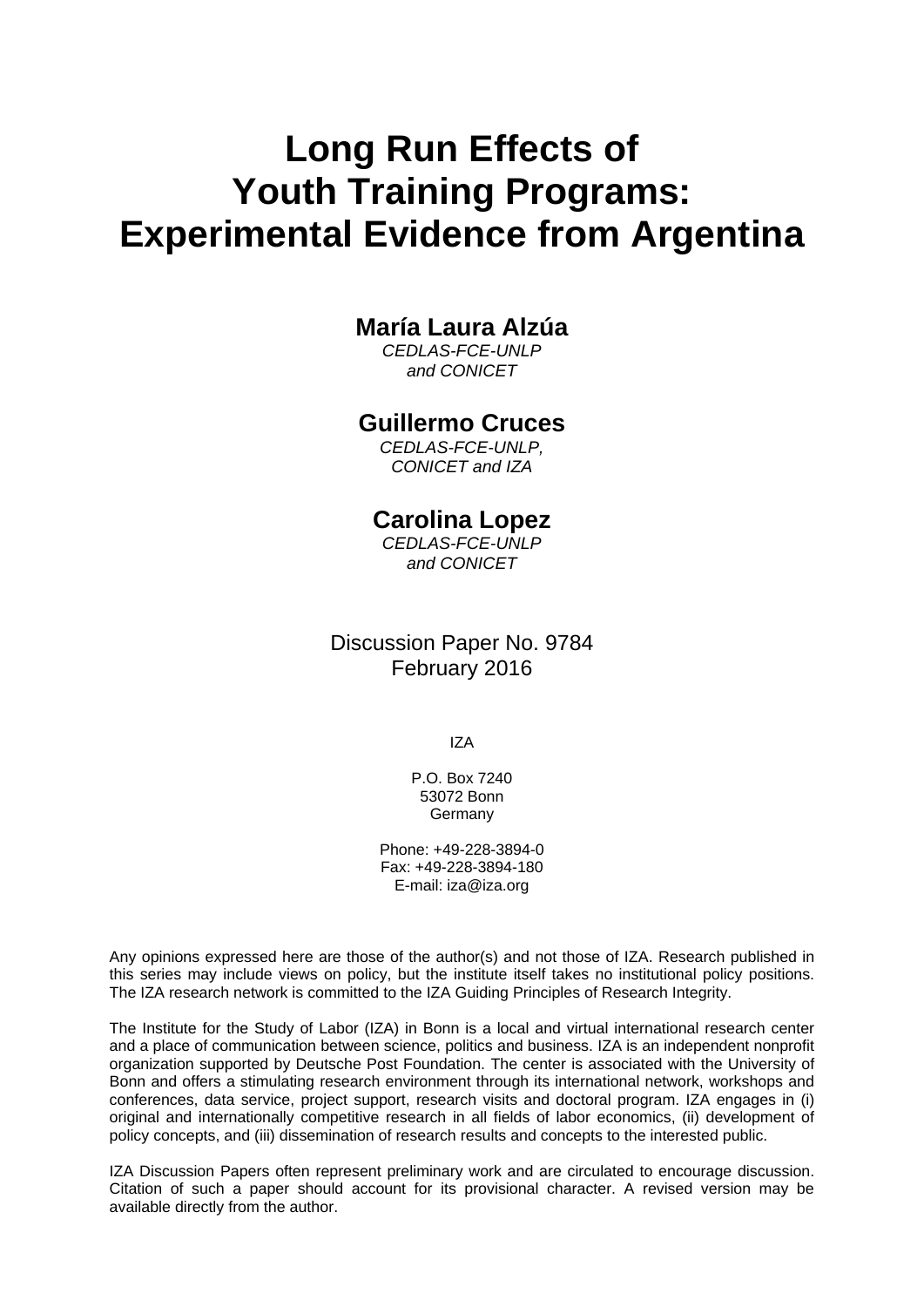# **ABSTRACT**

# **Long Run Effects of Youth Training Programs: Experimental Evidence from Argentina\***

We study the effect of a job training program for low income youth in Cordoba, Argentina. The program included life-skills and vocational training, as well as internships with private sector employers. Participants were allocated by means of a public lottery. We rely on administrative data on formal employment, employment spells and earnings, to establish the effects of the program in the short term (18 months), but also – exceptionally for programs of this type in Latin America and in developing countries in general – in the medium term (33 months) and in the long term (48 months). The results indicate sizable gains of about 8 percentage points in formal employment in the short term (about 32% higher than the control group), although these effects dissipate in the medium and in the long term. Contrary to previous results for similar programs in the region, the effects are substantially larger for men, although they also seem to fade in the long run. Program participants also exhibit earnings about 40% higher than those in the control group, and an analysis of bounds indicates that these gains result from both higher employment levels and higher wages. The detailed administrative records also allow us to shed some light on the possible mechanisms underlying these effects. A dynamic analysis of employment transitions indicates that the program operated through an increase in the persistence of employment rather than from more frequent entries into employment. The earnings effect and the higher persistence of employment suggest that the program was successful in increasing the human capital of participants, although the transient nature of these results may also reflect better matches from a program-induced increase in informal contacts or formal intermediation.

JEL Classification: J08, J24, J68, O15

Keywords: youth labor training programs, youth unemployment, field experiment

Corresponding author:

 $\overline{a}$ 

Guillermo Cruces CEDLAS - Centro de Estudios Distributivos, Laborales y Sociales Facultad de Ciencias Económicas Universidad Nacional de La Plata Calle 6 entre 47 y 48, 5to. piso, oficina 516 1900 La Plata **Argentina** E-mail: gcruces@cedlas.org

We want to thank the editor, David Reiley, and three anonymous referees for their insightful and constructive comments. We would also like to thank Marcelo Bergolo, Xuan Cheng, Carlos Flores, Leonardo Gasparini, Paul Gertler, Catrihel Greppi, Robert Jensen, Marco Manacorda, Oscar Mitnik, Ricardo Perez-Truglia, Elena Heredero Rodríguez and Yuri Soares for their comments, as well as seminar participants at Universidad de San Andrés, Université de Neuchatel MIF-IDB, AAEP (Universidad Nacional de Rosario, 2013), LACEA Labor Network Conference (Univesity of Maryland, 2013), IZA/SOLE Trasatlantic Meeting of Labor Economist (Buch/Ammersee, Germany, 2013) and IZA Labor and Development Conference (Universidad del Pacífico, Lima, 2014). We would also like to thank Julián Amendolaggine. Nicolás Badaracco and Paula Corti for excellent research assistance, and Lisa Ubelaker Andrade for editing this document. We also thank Susan Pezzulo at the International Youth Foundation, which provided and acknowledge financial support for the evaluation, as well as help with logistics and data gathering from Marta Novick, Diego Schleser and Lucía Tumini (Ministerio de Trabajo, Empleo y Seguridad Social de la Nación), and Félix Mitnik, Luciano Donadi and Leandra Bernard (Agencia para el Desarrollo de Córdoba). This research was partially supported by the "Labor markets for inclusive growth in Latin America" project executed by CEDLAS with the support from Canada's International Development Research Centre (IDRC).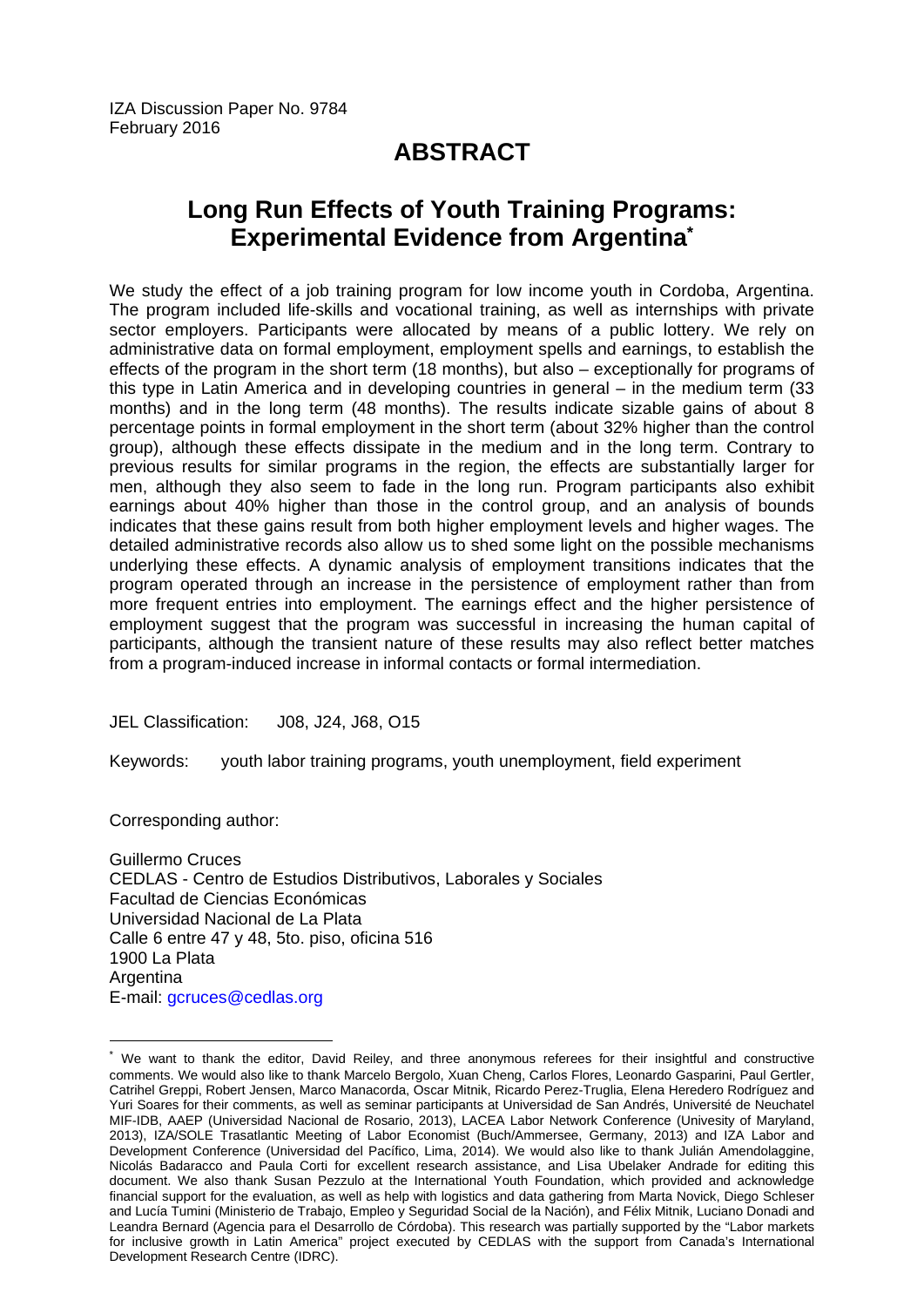## **1 Introduction**

Youth unemployment is a pervasive phenomenon in Latin American. Unemployment among youth is three times greater than for adults, labor informality is the norm (Gasparini et al., 2011), and, with little work experience, young people find insertion into the labor market difficult (e.g. Pallais, 2014). Governments and aid agencies have explored training programs as a potential solution to this problem in developing countries, following the extensive experience of active labor market policies carried out in more advanced economies. Policy interventions have centered on at-risk youth, including low income youth who have not completed their education, are poor or have experienced poverty, and are either unemployed or working under precarious conditions (see Vezza, 2014, for an overview of these initiatives in Latin America). Despite the ubiquity of these programs and a longstanding literature on their evaluation, there is relatively limited evidence on their long term effects, and on the mechanisms through which they operate in developing countries. This is the motivation of our study of *entra21* , a job training program for low income youth in Cordoba, Argentina. We present evidence on the programs' effect on employment and earnings. Moreover, the use of detailed monthly administrative data on employment and earnings collected over a relatively long period of time allows us to disentangle the plausible mechanisms through which the program operates. For instance, whether the positive employment effects of the program can be attributed to labor market intermediation or if they reflect real gains in participants' human capital.

In a meta-study of active labor market programs, Card et al. (2010) indicate that training programs in Europe and the United States have, at best, a moderate impact, and that they are generally most effective for women and for older workers. Moreover, firm-based training often exhibits better results than classroom training, and programs with work experience in the private sector tend to be more effective than public sector-based programs. In terms of methodology, there is a substantial literature on the evaluation of training programs by means of randomized controlled trials, covering initiatives such as the *National Supported Work* (NSW), *Job Corps* and the *Job Training Partnership Act* (JTPA) in the United States. González-Velosa et al. (2012) review the available evidence for Latin America, and they highlight the fact that most programs in the region are not evaluated, and when they are, the resulting studies often consist of quasiexperimental evaluations. However, there is a growing literature that has provided experimental evidence regarding the effectiveness of these programs in Latin America and other developing countries.

Attanasio et al. (2011) present the results form an experimental evaluation of Colombia's youth training program, *Jóvenes en Acción*, implemented in 2005. This program targeted unemployed youth (aged between 18 and 30) from poor households. The program consisted of six months of vocational training. The evidence suggests that the program had positive effects on women's wages (an increase of 19.8%). Moreover, women were also more likely to be employed,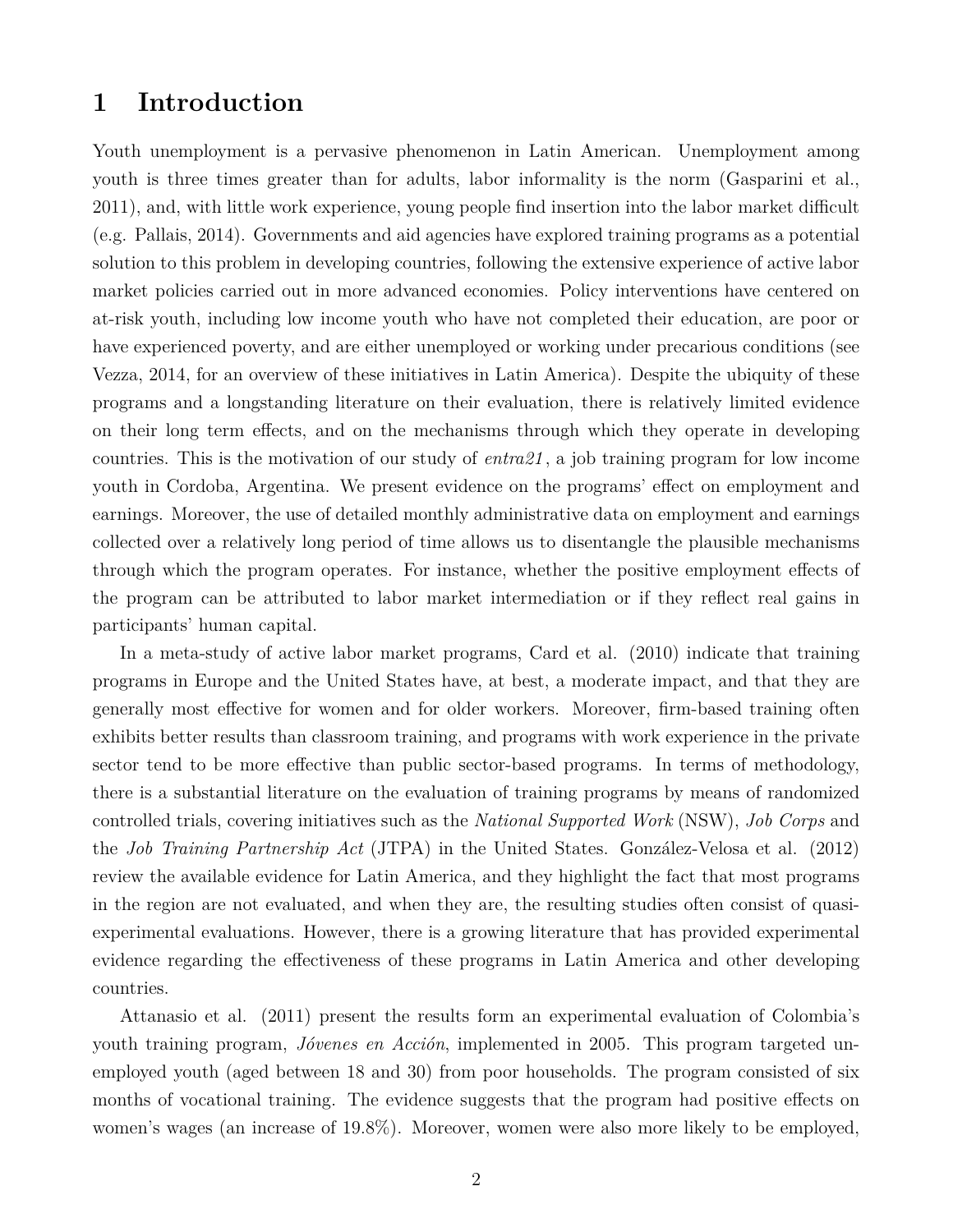especially in formal employment, following participation. For men, program participation had little effect on employment levels, and quality of employment was not affected either. Card et al. (2011) and Ibarrarán et al. (2014) present the evaluation of several cohorts of *Programa Juventud y Empleo*, a youth training program in the Dominican Republic, by means of randomized controlled trials. This program targeted young people who had not completed high school and fell between the ages of 18 and 29. It aimed to increase the employability of vulnerable youth through technical/vocational courses and life-skills training. Results for the 2004 cohort (Card et al., 2011) indicate no significant impact on employment and a modest impact on wages conditional on having a job. Evidence obtained from the 2008 *Programa Juventud y Empleo* cohort indicates that the program had small or null effects on overall employment, with small impacts on formal jobs and salaries for those employed (Ibarrarán et al., 2014). Ibarrarán et al. (2015) present a 6 year follow-up of the same cohort based on survey data, and while they still fail to find any effects on average employment, they report significant impacts on the probability of holding a formal job in the longer term, which seem to be sustained and growing over time.

An original feature of our work is the use of administrative data for the evaluation of longer term impacts of a job training program in a developing country. These features were present in studies of programs in developed countries. For instance, Couch (1992) studied the long term effects of the United States' *National Supported Work* program on earnings, and found that the earnings gains from the program offset its costs among one of its targets groups (low income families), but did not have a long term effect on participant youths' earnings. Schochet et al. (2008), in turn, study the effects of the United States' *Job Corps* based on 4 year survey data and 9 year administrative (tax returns) data follow ups. While the program increased participant's earnings in the few years after the programs, these results were not sustained over the longer horizon of analysis allowed by the administrative data. Since the circulation of our first draft in 2012, there have been several new efforts to study the longer term efforts of training programs in developing countries. Attanasio et al. (2015) present a longer term study of the impact of the *Jóvenes en Acción* program in Colombia, first studied in Attanasio et al. (2011). The program was carried out in 2005, and the authors rely on social security contributions data to study its effects during the period 2008 to 2014. They find that the program had a positive and significant effect on participants, who were more likely to hold a formal job, had higher earnings (11.8%) than those in the control group, and also a higher likelihood to work for a large firm. Kugler et al. (2015) study the effects of the same program in the longer term on educational outcomes. They find that beyond providing vocational training the program also induced higher levels of formal education, with a higher probability of completing secondary schooling and attending tertiary education. Our paper is also related to Hirshleifer et al.'s (2015) experimental study of a vocational training program for the unemployed in Turkey. As in our study, these authors use administrative data to follow beneficiaries for up to three years after the program. They find no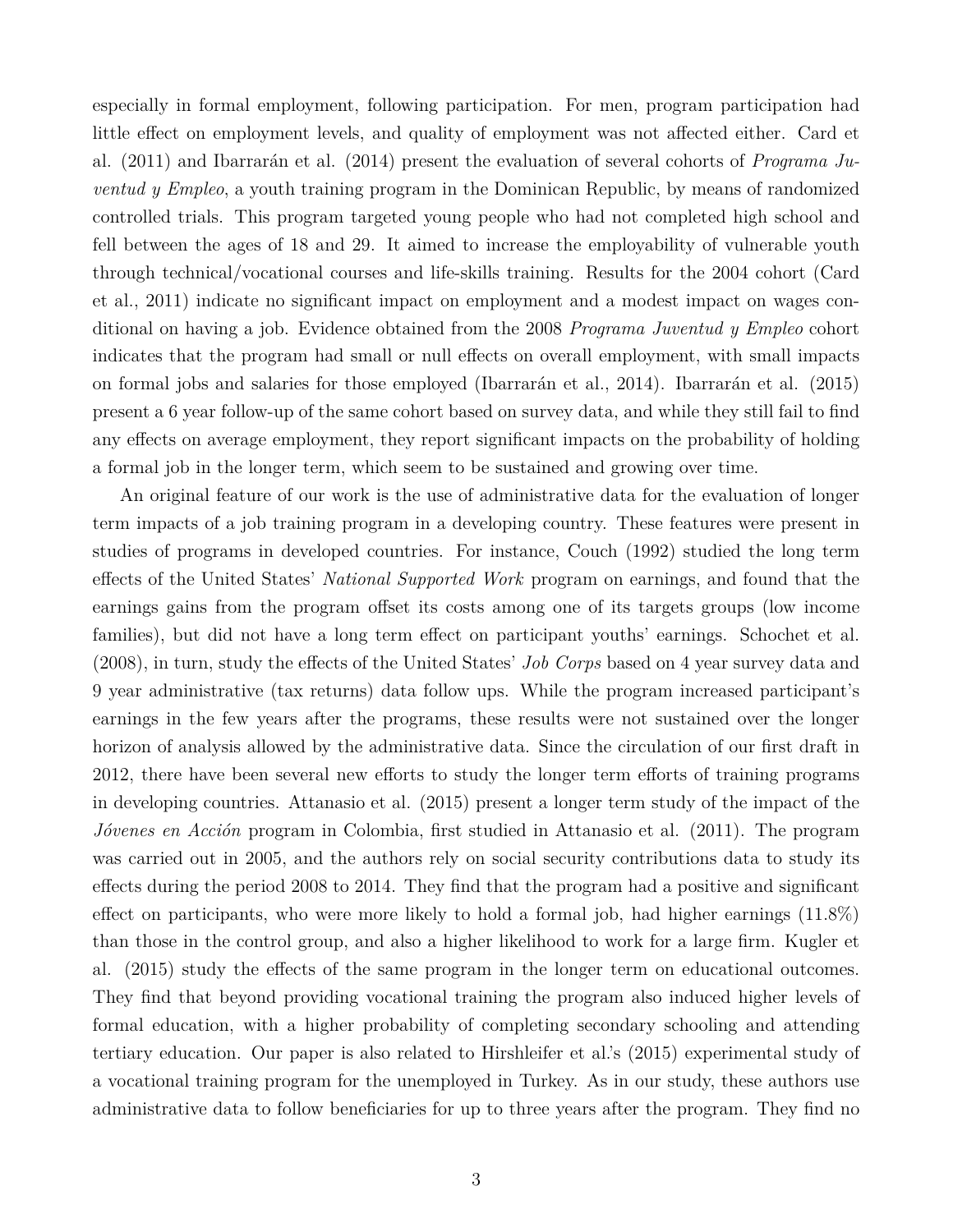effects of training on employment and only moderate effects on the quality of employment in the short run, but these effects dissipate after three years.

The program on which we focus, *entra21*, differs in some aspects from the programs listed above. It is a regional initiative carried out in different countries. Although governments can participate in its implementation, the program is based in the private sector and it is usually run by non-governmental organizations (usually business associations). In addition to not being a national program, it is usually smaller and more costly than similar government initiatives. The program's main objective is to improve the employment opportunities of at-risk youth by building their technical skills and life-skills through courses and work experience in the private sector. The program included a regionally standardized classroom-based life-skills training module, as well as vocational training and internships coordinated with private sector employers. The edition of the *entra21* program that we study was administered by a public-private non-profit set up by professional and business associations and Cordoba's Municipality (Argentina), in close coordination with private sector employers. Our experimental impact evaluation is based on the first cohort of the program, for which participants were assigned to a treatment or a control group through a public lottery. We rely on detailed monthly administrative social security records for program participants, including formal employment status (the programs' main intended outcome), employment spells and earnings. While most evaluations of this type in Latin America cover only the short term impact of similar programs, these administrative records allow us to compare outcomes from up to eight years before the program, and to establish its effects in the short term (18 months after the program), in the medium term (33 months after the program) and in the long term  $(48 \text{ months})$ .<sup>1</sup>

The results indicate sizable gains of about 8 percentage points in formal employment with respect to the control group in the short term (about 32% higher), although these average effects tend to dissipate in both the medium and in the long term. Program participants also exhibit substantially higher earnings (up to 50% higher than those in the control group), and an analysis of bounds indicates that these gains result both from higher employment levels and from higher wages. Contrary to what has been found for similar programs in the region (e.g., Attanasio et al., 2011; Card et al., 2011; Ibarrarán et al., 2014), the effects of *entra21* on employment and earnings are substantially stronger for men. The effects for men persist in the medium run, but seem to fade in the long run, as in the *Job Corps* program in the United States (Schochet et al., 2008). In addition to these results, we also exploit the detailed panel data structure of the administrative records to shed light on the mechanisms through which the program increases employment and earnings. A dynamic analysis of employment transitions indicates that the program operates

<sup>&</sup>lt;sup>1</sup>Card et al.'s (2010) meta-review classifies the time frame of programs of this type as "short-term impact" (one year after the completion of the program), "medium-term estimate" (approximately 2 years after completion), and "longer-term (3 year) impacts". We refer to our effects after 18 months as short term, 33 months as medium term, and 48 months as long term. We do not select the more parsimonious 36 months cut-off for the medium term because we only have earnings information for 33 months after the program ended.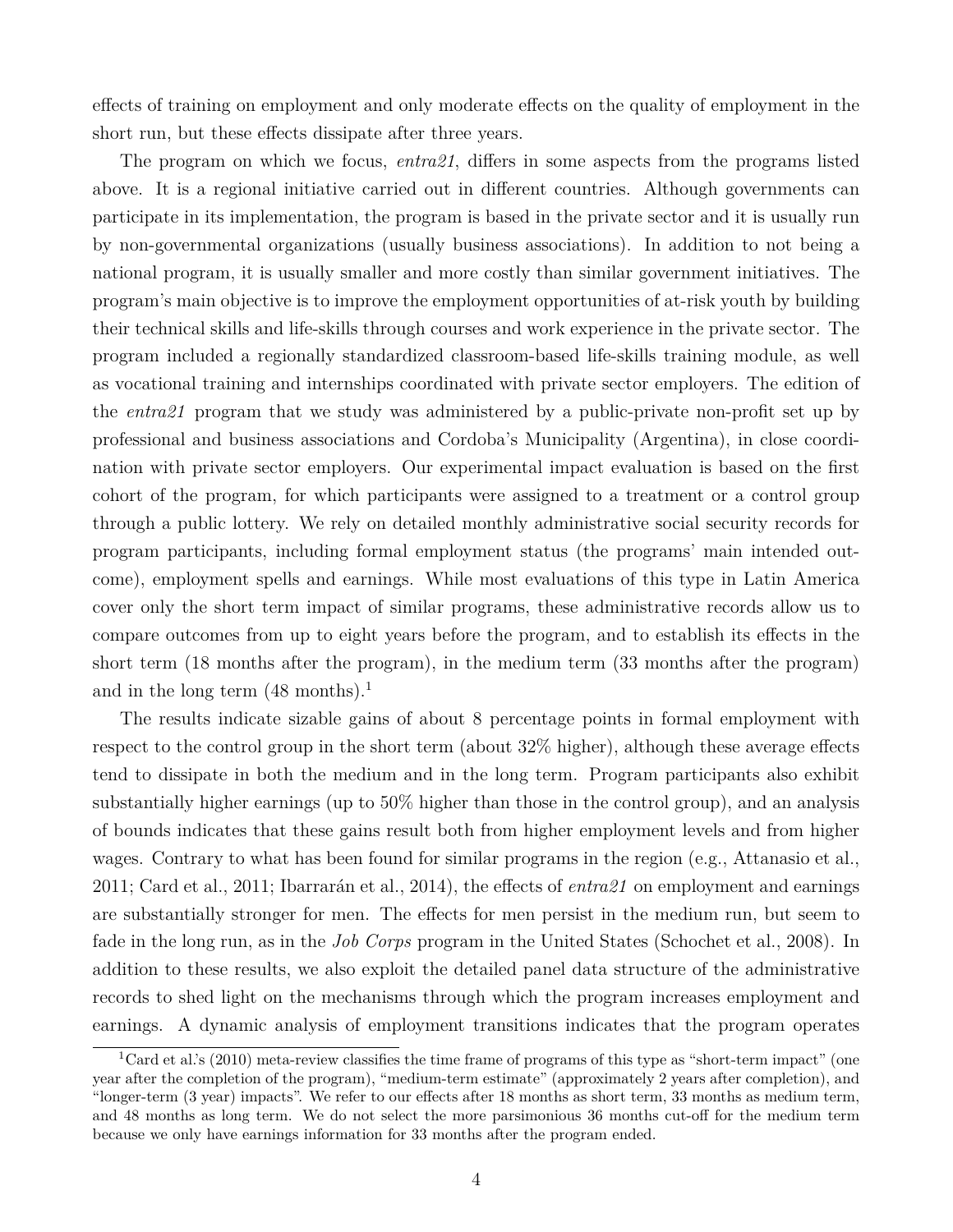mainly by increasing the persistence of formal employment (especially for men) rather than by fostering entries into formal employment. Beneficiaries also exhibit a higher probability of staying with the same employer over time.

Youth labor training programs are usually justified as remedies for when the well-documented (Card, 1999; Carlsson et al., 2015) schooling-skills-employment/earnings nexus fails. They are designed to build human capital and foster the acquisition of cognitive and, more recently, noncognitive skills, and their main expected outcome is improved employment. However, these programs can also facilitate the contact of beneficiaries with the labor market, providing work experience, implicit or explicit labor market intermediation, contacts and references for future employment. These effects could be present even if the programs fail to build or reinforce beneficiaries' skills and human capital. If training programs increase participants' human capital, beneficiaries become more employable and more productive once employed, which should then be reflected in higher employment levels, in more persistent employment, and in higher labor earnings levels for those employed. Alternatively, these programs may not affect beneficiaries' human capital and productivity, but they may be successful in contacting them with future employers. In this case, we could expect higher employment but not higher earnings from training programs. Our results on employment transitions in *entra21* indicate that the program operated by helping individuals keep their jobs once they were employed, rather than by helping them find jobs. This is compatible with a situation in which the program enhanced the productivity of participants rather than just providing the means to become employed. Moreover, our results on earnings bounds indicate that *entra21* beneficiaries obtained higher wages once they were employed. Taken together, these results suggest that the program was successful in increasing the human capital of participants. However, the employment effects are relatively short lived. The discussion in Section 5 below suggests alternative interpretations, for instance that higher productivity or better matches may also have resulted from a program-induced increase in informal contacts or formal intermediation.

This paper adds to the body of evidence on the impact of youth training programs in developing countries and to the literature on active labor market policies in general. We also illustrate how useful experimental evaluations can be carried out even with small sample sizes by combining them with rich administrative records that offer precise measurements of the outcomes of interest and their dynamics over long periods of time. The use of this type of data is still relatively uncommon in studies on developing countries. Moreover, this type of data also allows us to further probe the mechanisms through which the program operates by studying the dynamics of employment transitions.

This papers is organized as follows: Section 2 describes the program and the random assignment process of potential beneficiaries to the treatment and the control group. Section 3 describes the data sources and the variables in the analysis. It also presents an analysis of baseline char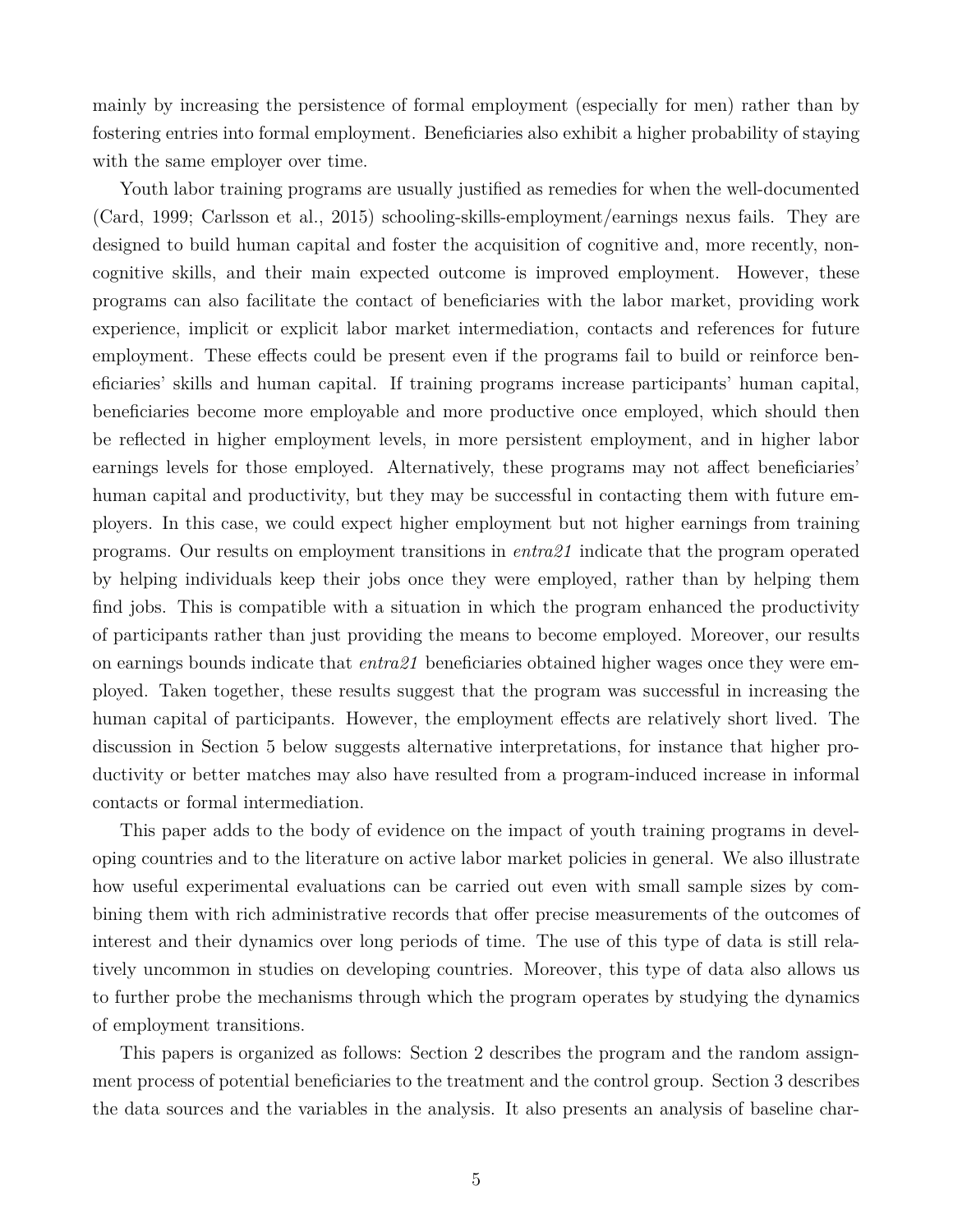acteristics and experimental balance in the sample, and details the estimation strategy for the empirical results. Section 4 presents the empirical results on labor market outcomes. Section 5 discusses these results and provides some concluding remarks.

# **2 Program Description and Experimental Design**

### **2.1 Program Description**

*entra21* is a regional initiative of job training programs for low income youth in Latin America. The program is financed by the *Multilateral Investment Fund* (MIF, based in Washington, DC) and administered at the regional level by the *International Youth Foundation* (IYF). IYF partners with local organizations, mostly in the private sector (non governmental organizations, professional and business associations), which are the program's implementers. The program specifically targets vulnerable, unemployed youths who have some secondary schooling. It differs in some aspects from the training programs in Latin America mentioned in the introduction. Although governments can participate in its implementation, one of the hallmarks of the program is the private sector's very active involvement in its various project components, especially in terms of influencing the programs' training methods and curricula. In addition to not being a national program, it is usually smaller, and more costly than the typical government program.

*entra21* was implemented in several countries in the region. The local organization in charge of the version of the program examined here is the *Agencia para el Desarrollo Económico de la Ciudad de Córdoba* (ADEC), a public-private non-profit set up by professional and business associations and Cordoba's Municipality.<sup>2</sup> ADEC executed the program, with funding from MIF, IYF, the government of the province of Cordoba and the Municipality of the city of Cordoba. ADEC established partnerships with other governmental and civil society organizations to implement Phase II of the *entra21* program, and with the Municipality's *Secretaría de Desarrollo Social y Empleo* (SDSE) and the province's *Ministerio de Desarrollo Social* (MDS), which provided logistic support for the program.

The program's main objective is to improve the employment opportunities of at-risk youth by building their technical skills and life-skills through courses and work experience in the private sector. Program administrators highlight that *entra21* aims to increase the probability of finding "good quality" jobs in the formal sector, with the objective of reducing joblessness and informality, which are very high among young and vulnerable individuals in the region. The local implementing agency in Cordoba set the program eligibility requirements along *entra21* 's regional guidelines. To be considered eligible, individuals had to be unemployed or underemployed, be-

<sup>2</sup>Cordoba is Argentina's second most populous province, and the metropolitan area of the city of Cordoba, the province's capital, is the country's second largest with about 1.3 million inhabitants, according to the 2010 Census.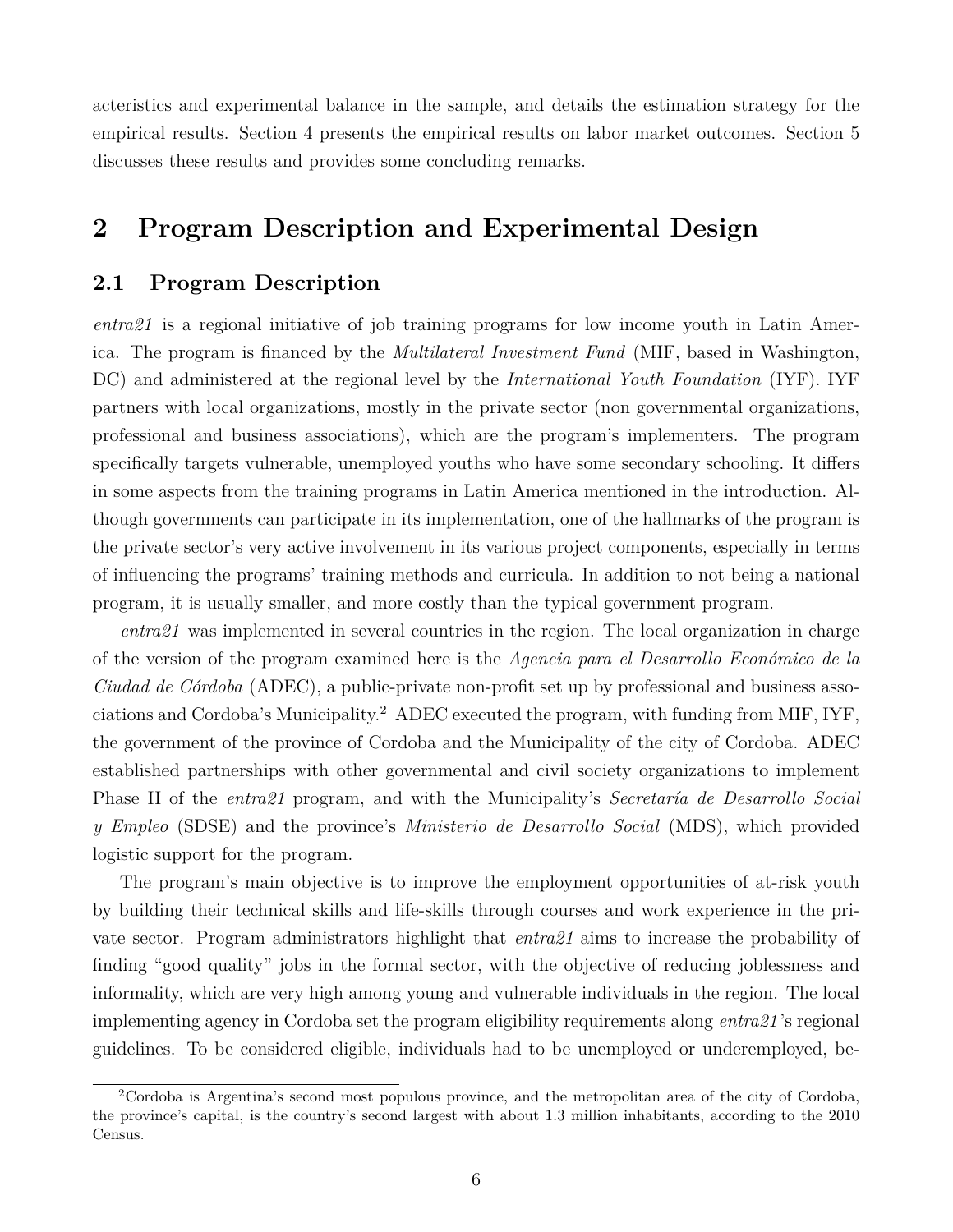tween the ages of 18 and 30, be a high school dropout or graduate, and have a total family income below the poverty line.

*entra21* 's higher cost (compared to other training programs in Latin America) is due to the number of training hours provided, which is greater than that of most training programs in the region. The training includes a regionally standardized classroom-based life-skills training module, as well as vocational training and internships coordinated with private sector employers. In addition to basic information, communications technology, and life skills training, the classroom component offered training in a specific profession, metier, or skill considered to be in demand by actual firms, as well as general labor market related skills. The participants also took part in an internship to acquire on-the-job skills. Courses were offered in the following fields: cooking and catering, sales and administration, and factory workers ("*operarios*"). Coursework was divided in different modules: 100 hours of technical classroom training, 64 hours of life skills training, and 16 extra hours which varied from basic skills to extra classroom technical training according to each type of course. Classroom training took place between mid-November 2010 and February 2011, and was followed by the internship phase (although several participants started internships before completing their coursework and did both concurrently).<sup>3</sup> For the internship, firms were offered a small monthly monetary incentive from the municipal government to cover basic workplace insurance. The program was promoted as offering a free recruiting service for firms with no legal obligation of continuing an employment relationship after the end of the internship. Firms were required to employ the intern for up to 4 months, with a maximum of 20 hours per week, to pay a proportion of the minimum wage according to hours worked, to provide a workplace mentor, and to issue a written certificate of the work experience and training for the intern at the end of the period.

#### **2.2 Experimental Design and the Random Assignment Process**

We designed an experimental evaluation strategy for this first cohort of the Cordoba edition of *entra21* , in close coordination with the implementing agencies. Since there was only a limited number of places available and, from the onset, the program was expected to be over-subscribed, participants from the first cohort were assigned to a treatment or a control group through a public lottery. ADEC advertised the program in low income neighborhoods, and it was also promoted by the municipal (SDSE) and the provincial (MDS) governments, and these efforts stressed the fact that the program aimed to include a large number of young women. Individuals signing up for the program received a personal visit by a representative of the implementing agency who conducted a baseline survey to gather information on participants and to establish eligibility.

<sup>3</sup>As a benchmark, the *Jóvenes en Acción* program in Colombia included 3 months of classroom training and a 3-month apprenticeship in a job (Kugler et al., 2015), whereas the Dominican Republic's *Juventud y Empleo* had a maximum duration of 350 hours for classroom training, and 2 months internships (Card et al., 2011).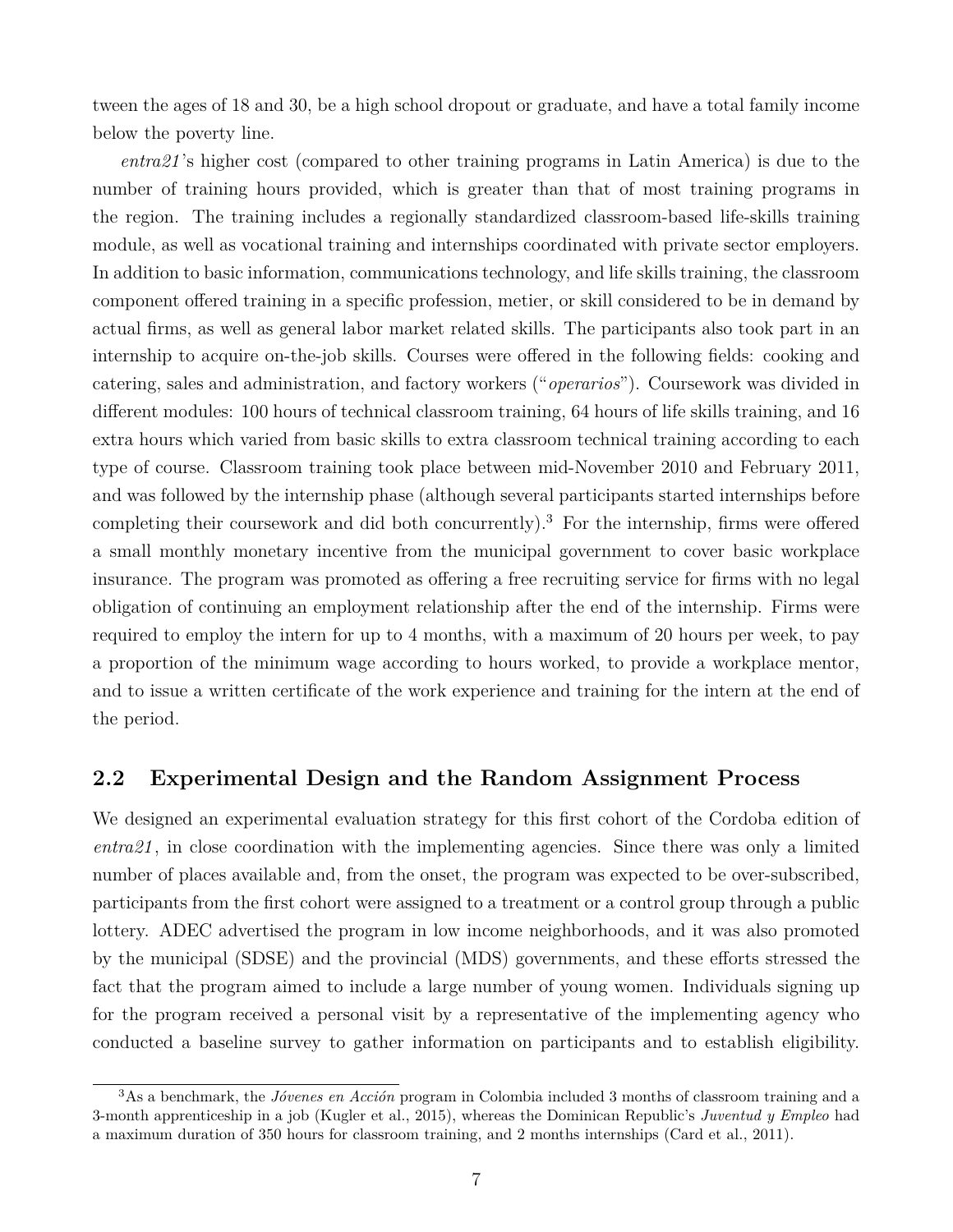In total, 560 young people applied to the program and 407 were eligible for the first cohort of trainees.

This rather small sample makes it unlikely that the program had general equilibrium effects on employment or earnings, or that employed individuals in the treatment group might have displaced others in the control group. These effects would have contaminated our simple experimental identification. However, these considerations should be taken into account in the eventual scalingup of the program to a larger population.

A second concern might be the representativeness of the applicants' sample. The EPH national household survey for Cordoba for the second semester of 2010 indicates that 17.9% of those aged between 18 and 30 and with up to incomplete secondary schooling worked formally, and a further 35.2% of that group were informally employed. The first figure is close to the range of formal employment from administrative data for our sample of about 13.5% in this period (see the next section). The pool of applicants was not representative of Cordoba's youth, but it was fairly representative of those from low income backgrounds. It is still possible, however, that the applicants were among the most motivated of this group, and thus the scaling-up of the program might not induce positive effects of the same magnitude as those documented below.

All eligible applicants were entered in a lottery drawing which designated those who would be offered to participate in the program (the treatment group) and those who would become part of the control group.<sup>4</sup> The lottery took place on November 9th, 2010 with the presence of public officials and members of the several organizations that collaborated in the program (training partners, business associations, etc.), and to stress the transparency of the process, a public notary certified the draw. Applicants were made aware of the method of assignment into treatment and control groups. They accepted the selection process' terms and provided consent for the implementing agency and the evaluation team to track their future labor market and other related outcomes for the purpose of the program's impact evaluation.

From the 407 eligible applicants, 220 were randomly assigned to participate in the program through this public lottery (for an expected intake of about 200). The remaining 187 were excluded from the program. Out of the total of 220 assigned to treatment group, 146 participated in the program, while the 74 remaining either declined participation at the beginning of the training or could not be reached by the implementing agency. A total of 106 participants completed the training phase, although several others participated partially in the training and/or internship. In terms of power calculations, the sample size of 220 individuals in the treatment group and 187 in the control group only permits the detection of relatively large effects in employment – about 8 percentage points, which amounts to an effect size of 0.30. The strategies to maximize

<sup>&</sup>lt;sup>4</sup>The random assignment was a simple lottery that divided applicants between a treatment and a control group. While, the high persistence of formal employment (the main outcome variable) implied that we could have implemented some form of stratification, Bruhn and McKenzie (2009) highlight that for samples of 300 or more all commonly used methods of randomization perform similarly.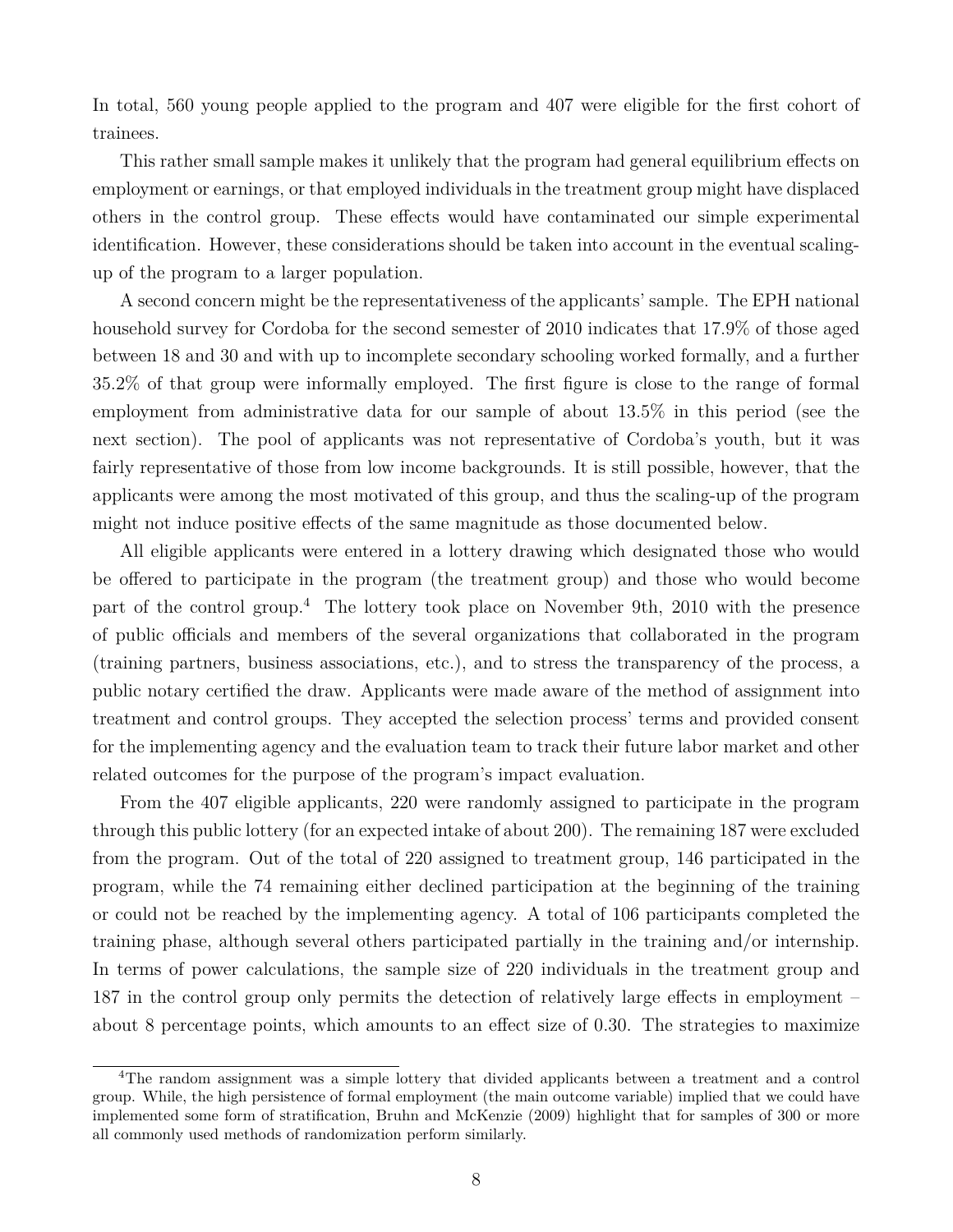the statistical power of the estimates are discussed in the following section.

Given the timing of the program, we define the pre-program (or pre-treatment) period as up to the third quarter 2010 (Q3-2010), and the post-treatment refers spans from the second quarter of 2011 to the first quarter of 2015 (Q2-2011 to Q1-2015). We exclude from the analysis the months during which beneficiaries were undergoing training and participating in internships (the fourth quarter of 2010 and the first quarter of 2011).

## **3 Data Sources and Baseline Characteristics**

#### **3.1 Data Sources**

We obtained detailed baseline (pre-program) information about the applicants and their households from the program's application form, which served as the program's targeting tool. We designed this application form as a short questionnaire based on the national periodical household survey. This survey was administered by the SDSE and the MDS to the 560 applicants. We use this information to verify the balance in observable socio-economic and demographic characteristics between the treatment and control groups for the 407 eligible individuals in our sample, and as controls in the estimations.

The main input to gauge the impact of the program on the expected outcomes is derived from administrative records. The SIPA (*Sistema Integrado Previsional Argentino*) is an integrated database setup jointly by the social security administration, ANSES (*Administración Nacional de Seguridad Social*), and the national tax authority (AFIP - *Administración Federal de Ingresos Públicos*), which records each registered workers' earnings and employment status on a monthly basis. The database was originally setup to track workers' "contributions" for their social insurance benefits (basically, payroll taxes earmarked for health and unemployment insurance, and payments into individual retirement accounts or the public pay-as-you-go pension system), and it has grown to include other related information such as participation in welfare programs. We matched each individual's national identification number to this database, and were able to obtain complete records on registered employment spells and the resulting gross labor earnings from January 2003 to November 2013, and for monthly employment status only (i.e., without gross earnings) for the period from January 2014 to March 2015. Since the oldest individuals in our sample were about 20 years old in 2003, we concentrate the analysis of employment and earnings from January 2008 onwards. The database was provided to us with the employers' tax identification number, although this identifier was masked for privacy reasons (also for the period from January 2003 to November 2013). We thus do not have detailed information about the employers, but we are able to tell whether individuals in our sample stay with the same employer over time.

Relying on these administrative records provides a detailed and precise record of employment status and earning levels for program participants, spanning 8 years before and 4 years after the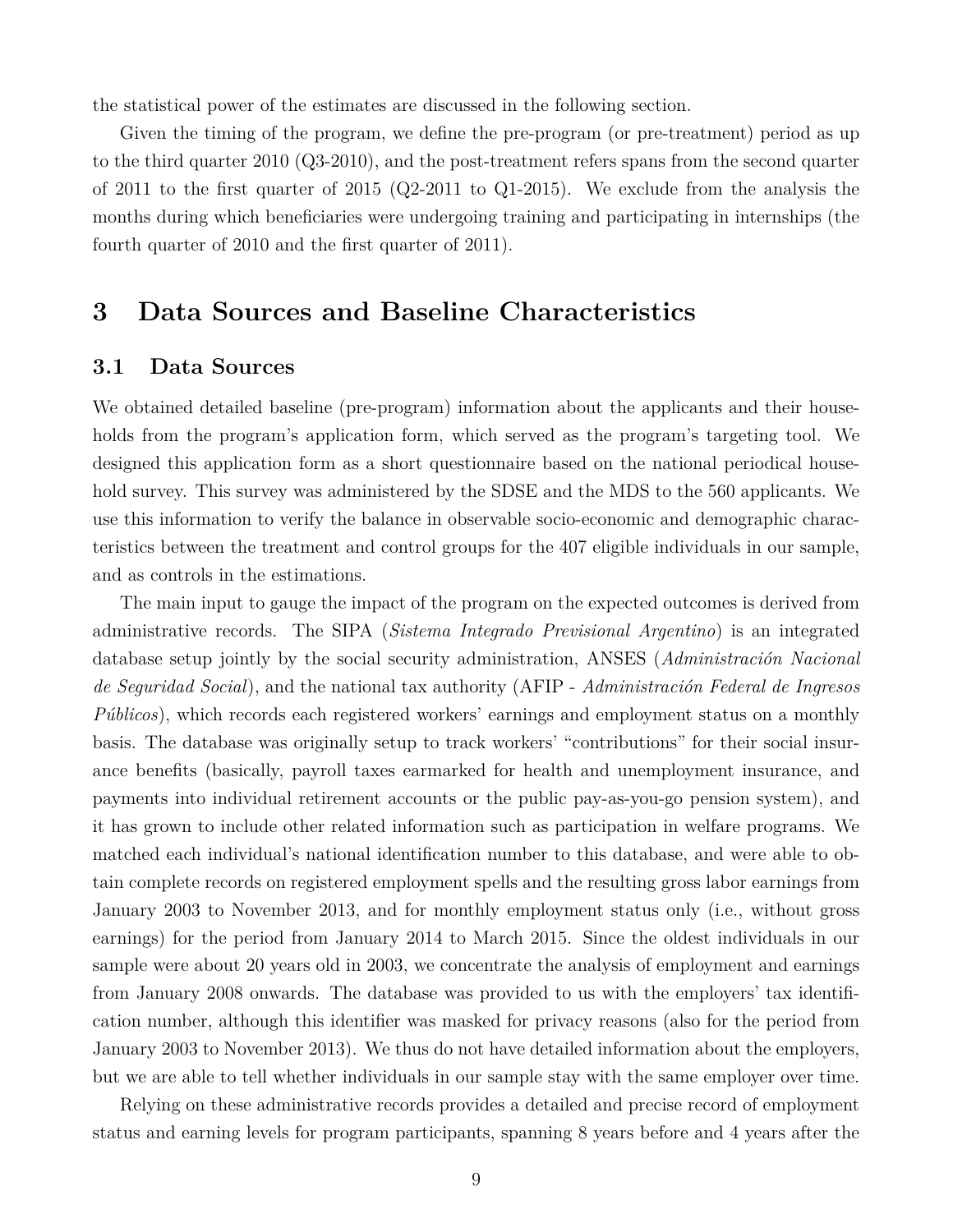program. As discussed above, most evaluations of training programs in Latin America rely on follow-up surveys that suffer from attrition and cover only short term effects. However, it should be stressed that by their nature, these administrative records only provide information on formal (or registered) employment and on earnings derived from this type of employment. It is likely that some individuals in our sample engage in informal employment, for which we do not have any information. Despite this limitation, the analysis presented below can still contribute to our understanding of the impact of youth labor training programs. On the one hand, the trade-off is between more detailed information on short term outcomes at one point in time (with some attrition and measurement error), and more complete and precisely measured information on a monthly basis that allows us to analyze outcomes in the short, medium and long run, and to study employment transitions and dynamics in general. On the other hand, the program's objective was to improve the employment opportunities of at-risk youth and to increase the probability of finding "good quality" (i.e., formal) jobs, so that the administrative records allow us to study the program's main intended outcome.<sup>5</sup>

#### **3.2 Baseline Characteristics and Experimental Balance**

Table 1 provides descriptive statistics of a series of individual and household characteristics and pre-treatment outcomes for our sample, the 407 eligible applicants. As can be observed, around 29% of the program participants are male, the average age at the time of application was 23.55, and more than 70% have, at most, a high-school degree with no tertiary education. Most applicants were single (69%) and only 19% had children. The p-values in the last column indicate that individual characteristics are balanced between the treatment and control groups.

#### [INSERT TABLE 1 ABOUT HERE]

Panel B in Table 1 presents summary statistics of pre-treatment levels for the main outcomes: formal employment status (an indicator variable equal to one if the individual appears in the administrative database as employed in a given month or quarter) and gross labor earnings. Average employment levels between the first quarter of 2003 and the fourth quarter of 2007 are low at 7% for the treatment group and about 5% for the control group, which could be expected given the long time span of the administrative database (the average age of participants in 2003 was 16). The difference between the treatment and control groups for this variable is not statistically significant at standard levels (p-value of 0.13). The same variable computed for the more immediate pre-treatment period, from the first quarter of 2008 to the third quarter of 2010, indicates higher employment levels of 0.16 and 0.12 for the treatment and control groups respectively. These formal employment levels are higher than for the previous period, which

<sup>5</sup>The Appendix provides detailed definitions of all outcome variables discussed in this section, as well as a description of the different time frames we use for each outcome.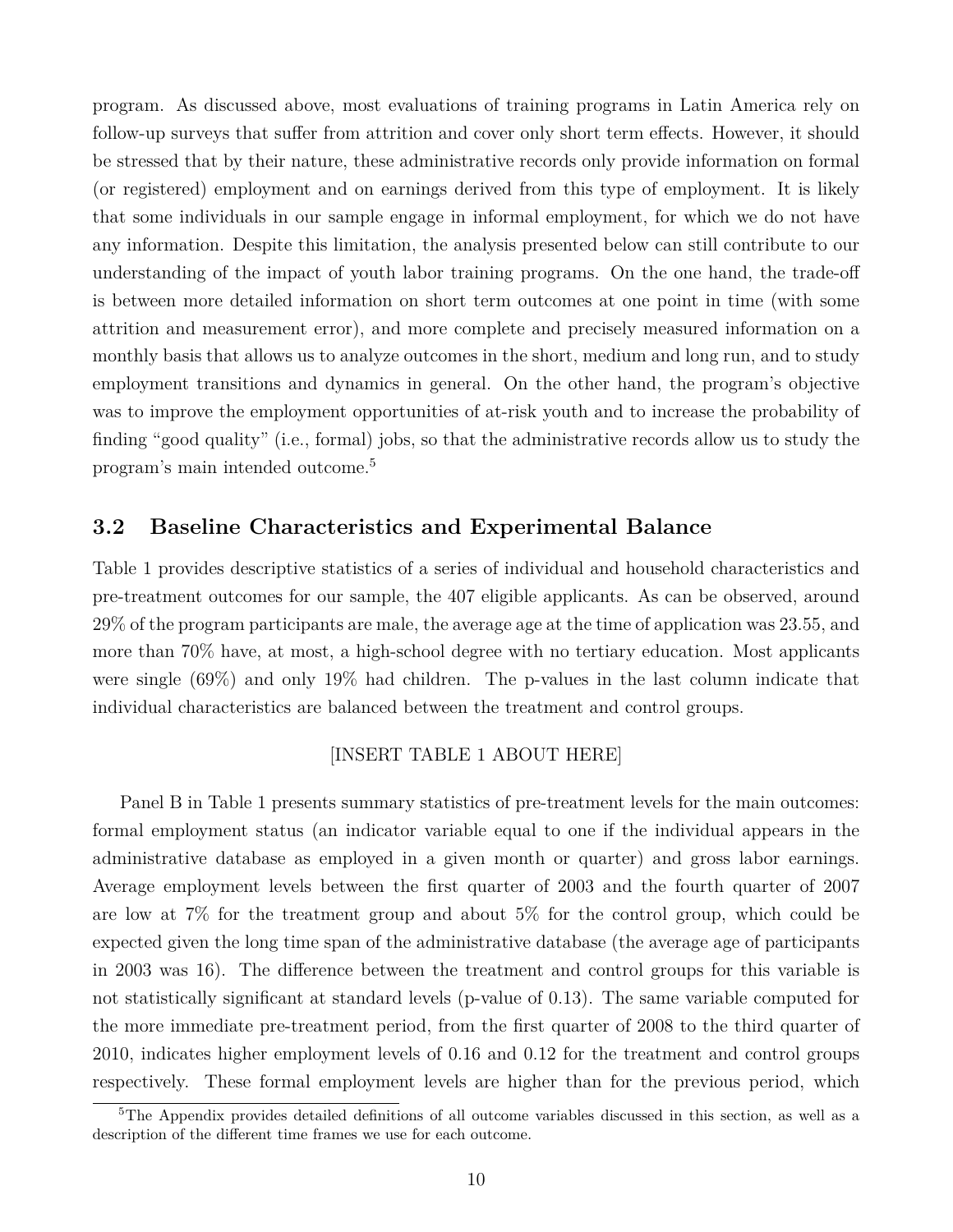could be expected given the applicants' age, but still relatively low. This is compatible with the applicants' age and disadvantaged socio-economic background. The difference between the treatment and control groups for this period is statistically significant (p-value of 0.07), and a more in-depth analysis indicates that the difference was statistically significant for the last two quarters of 2009 and the first quarter of 2010, that is, only for 3 out of the 11 quarters before the program started (the evolution of this variable is depicted in panel A, Figure 1). We present the results from a multivariate test of balance in pre-treatment outcomes and characteristics below.

Panel B in Table 1 also presents summary statistics for earnings for the two pre-treatment periods for which we have information. These values are expressed in real Argentine pesos using January 2011 as the base month. Average monthly earnings were around 400 U.S. dollars during the period Q1-2008/Q3-2010 for individuals who were afterward selected into the treatment group, and about \$366 for the earlier period  $(Q1-2003/Q4-2007)$ . There were no statistical differences in earnings for either period between subjects in the treatment and control groups who were employed.

The last row of the table presents the p-value from an experimental balance test implemented on the variables in Table 1. The test is a likelihood-ratio test for equality of means between groups, which amounts to a version of Hotelling's T-squared generalized means test that allows for heterogeneous covariance matrices across groups. The p-value of 0.302 implies that we cannot reject the null hypothesis that the means of the variables in Table 1 are equal between the two groups when tested jointly.<sup>6</sup> Given this result, and the public lottery that assigned applicants to the treatment and control groups, we attribute this difference to chance. There are 16 variables in the table, which implies that we can expect statistically significant differences to appear randomly, especially since our sample of 407 is relatively small. The observable individual characteristics in panel A and in most pre-treatment outcomes appear to be balanced. Only three out of thirty pre-treatment quarters for which we have information appear to have a statistically significant difference in employment between the two groups. Moreover, as described in the previous section, the random assignment process was transparent and conducted by means of a public lottery certified by a notary. In order to gain precision in our estimates of the program's effects, we exploit these differences and include controls for pre-treatment employment levels, for other relevant pretreatment outcomes, and for individual characteristics in the regressions presented below (Duflo et al., 2008).<sup>7</sup>

<sup>&</sup>lt;sup>6</sup>The null for Hotelling's test and for the likelihood ratio test is that a set of means is equal between two groups. The former assumes that the covariance matrices in the two groups are the same, whereas the second allows for heterogeneous covariance matrices across groups.

<sup>7</sup>The results are robust to the exclusion of these controls, as documented in the Appendix table. Moreover, we also constructed inverse probability weights to correct for any imbalances in pre-treatment outcomes and characteristics between the treatment and control groups. The results using these weights are quantitatively very similar and qualitatively the same as those presented below (results not shown).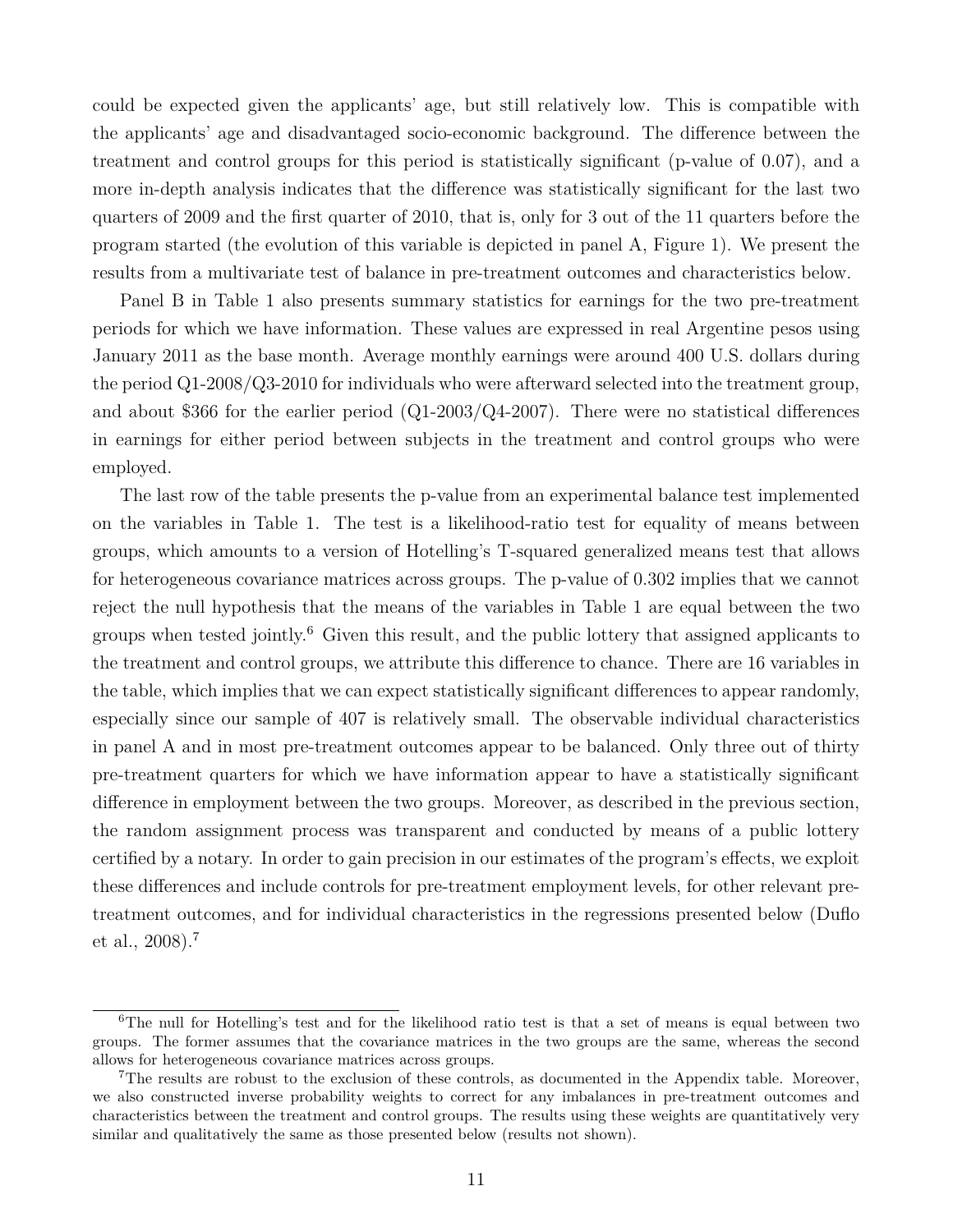#### **3.3 Estimation**

Most of the results presented below are derived from OLS regressions where the regressor of interest is the indicator of whether an eligible applicant was randomly selected to participate in the program (treatment group) or not to participate in the program (control group). As discussed above, we include controls for individual characteristics and pre-treatment outcomes to control for minor chance imbalances in the randomization and to gain precision in our estimates.<sup>8</sup> Most of the regressions presented below are of the form:

$$
Y_i = \alpha + \beta TreatmentGroup_i + \delta X_i + \varepsilon_i \tag{1}
$$

where  $Y_i$  indicates the outcome of interest (employment, earnings) for each individual  $i$  in the sample,  $\alpha$  is the constant, *TreatmentGroup<sub>i</sub>* the indicator for being assigned to the treatment group (*TreatmentGroup* = 1) or the control group (*TreatmentGroup* = 0) and  $X_i$  is a vector of individual characteristics (including the individual's age, sex, educational achievement and marital status), pre-treatment average employment for the period Q1-2008/Q3-2010 (included in all regressions), and the pre-treatment level of the dependent variable  $Y_i$ . The estimate of  $\beta$  from regressions of this type corresponds to an intention to treat (ITT) estimator. We also carry out an analysis of heterogeneous effects by sex and by age group for some of the outcomes of interest by including interactions between the treatment group indicator and the relevant variables, although the small sample size implies that this analysis might be limited in terms of statistical power.

For the main outcomes summarized in Table 2, we also computed the effect of the program from regressions of the outcomes of interest as a function of actual participation in the program, *D*, of the form:  $Y_i = \alpha + \beta D_i + \delta X_i + \varepsilon_i$ , with participation *D* instrumented by the random assignment variable *T reatmentGroup*. Since in the case of *entra21* none of the individuals in the control group ended up participating in the program, this one sided non-compliance implies that the estimate of *β* in the instrumental variables regression captures the treatment on the treated (TOT) effect of the program (Angrist et al., 1996). This amounts to up-scaling the ITT effects by the first stage effect of the instrument on the participation variable.<sup>9</sup> However, we follow most of the training evaluation literature and concentrate the discussion on the ITT effects. On the one hand, ITT is arguably the policy relevant parameter: since in most cases individuals are free to decide whether to take up a program or not, ITT provides policy makers with the effect of offering a program. Moreover, the selection of individuals into the program after the random assignment and the different alternatives for defining actual participation (e.g., some training,

<sup>8</sup>When we exclude these controls and conduct simple comparisons of means between the treatment and the control groups, the results are qualitatively the same and quantitatively very similar for all outcomes discussed below, although there are some minor losses in precision in some cases (but also some gains in others). The equivalent results for the main results (Table 2) are presented in the online appendix (Table F.1).

<sup>9</sup>A total of 106 out of 220 individuals in the treatment group completed all phases of the program, so the scaling up factor is 0.481. This first stage effect of  $Z$  on  $D$  is significant at the 1% level.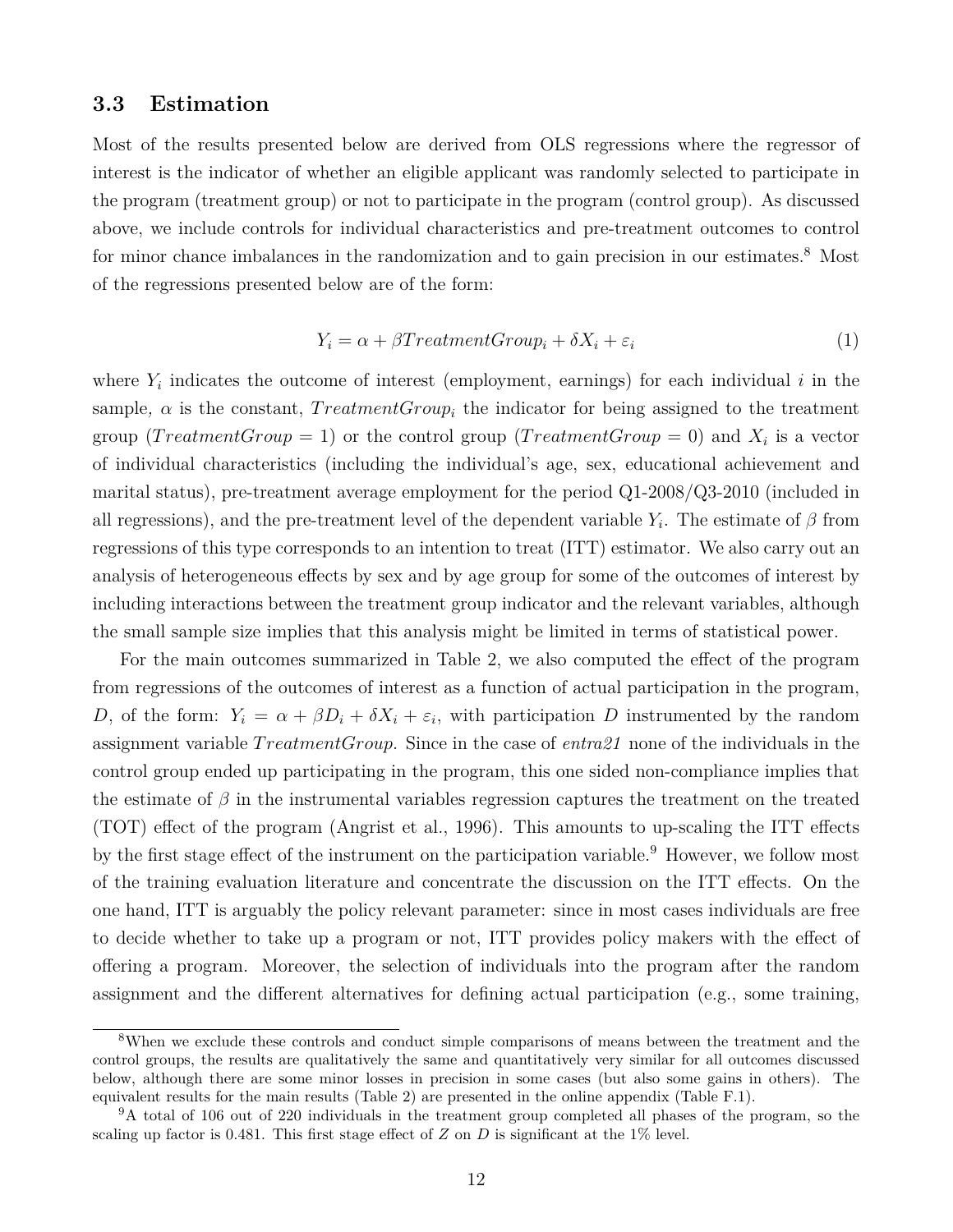all the training phase, training and internship phases, etc.) complicates the interpretation of the TOT effects (Flores et al., 2012; Hirshleifer et al., 2015).

We construct the dependent variables in these regressions as averages or other statistics of the underlying indicators for different spells of the administrative panel data. For our main results, we also estimate regressions exploiting the full nature of the panel, following McKenzie's (2012) discussion of evaluations in the context of long panels. McKenzie (2012) shows that a specification including pre-treatment averages of the outcomes as controls, time controls, and the full panel of the outcome variable as the dependent variable in the post-treatment period can have more power than simple post-treatment estimation and other alternatives, such as difference-indifferences. However, the gains in efficiency of this ANCOVA estimation depend on the level of autocorrelation of the outcome variable, which in our case is very high (for instance, about 0.8 for quarterly employment). For this reason, we opt to use aggregates of the outcomes as dependent variables in most of our results.

The analysis presented below presents the effect of the program on the main outcomes of interest for different post-treatment time frames. The program's assignment lottery was conducted in November 2010. The training started shortly afterward and was completed by February 2011. Most participants had completed their internships by March 2011. In keeping with the analysis of programs of this type, we consider observations up to the third quarter of 2010 as the pretreatment period, and exclude from the analysis the fourth quarter of 2010 and the first quarter of 2011, when participants were undergoing training and/or internships.<sup>10</sup> We carry out the analysis in terms of short run effects, which refer to the first third of our post-treatment period (the quarterly average outcomes for the period between the second quarter of 2011 and the third quarter of 2012, and the effect computed for outcomes in the third quarter of 2012); the medium run effects, which refer to the second third of the post-treatment period (the quarterly average of outcomes for the period between the fourth quarter of 2012 and the fourth quarter of 2013, as well as outcomes from the fourth quarter of 2013 only); the long run effects (for employment), which refer to the last third of the post-treatment period (the quarterly average of outcomes for the period between the first quarter of 2014 and the first quarter of 2015, as well as outcomes from the first quarter of 2015 only) and the average effect over the whole period of analysis (from the second quarter of 2011 to the fourth quarter of 2013, for earnings, and from the second quarter of 2011 to the first quarter of 2015, for employment).

 $10$ All the results presented below are robust to the exclusion of the second quarter of 2011 from the analysis, when a minority of participants were still engaged in the program's internships.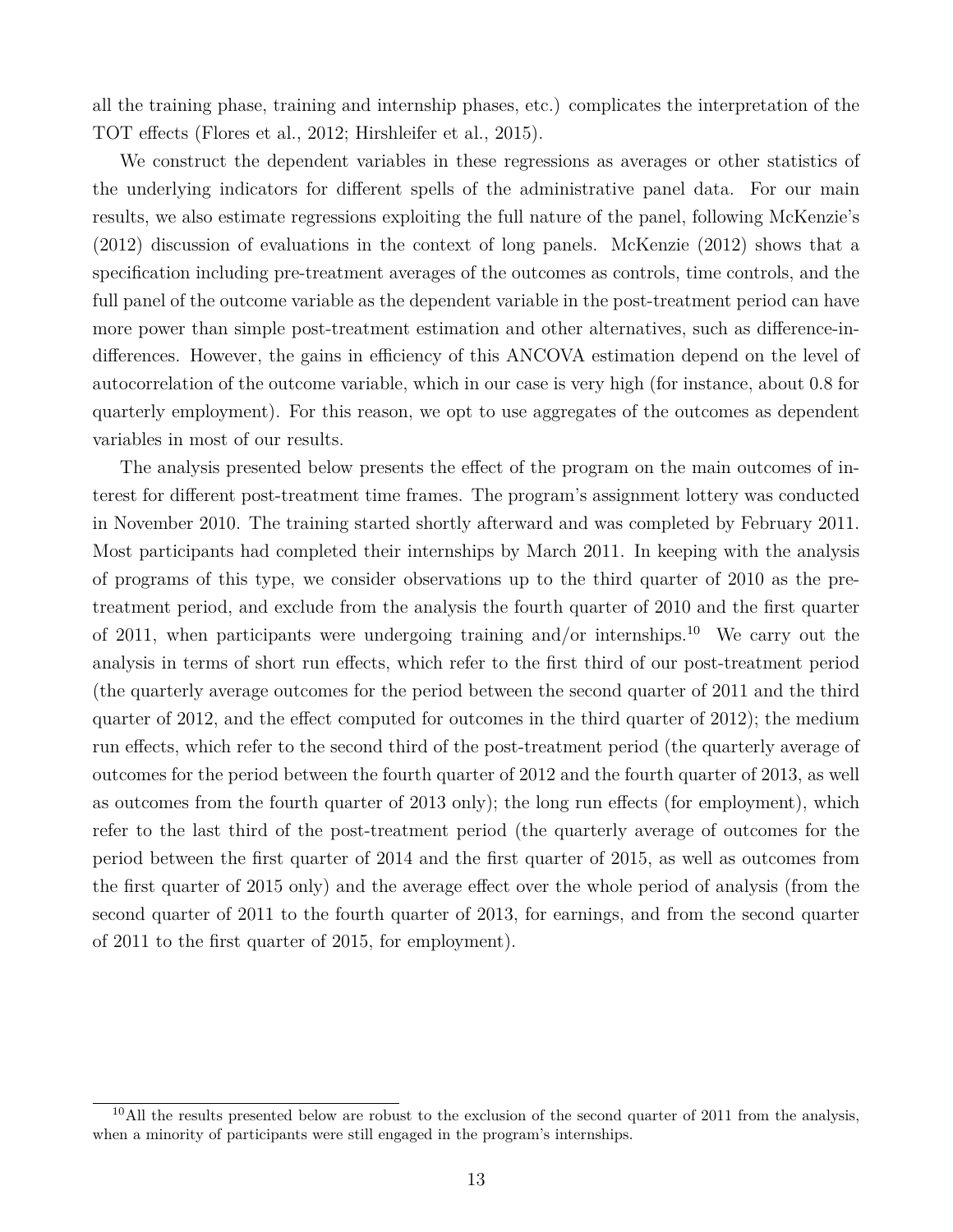## **4 Employment and Labor Earnings**

#### **4.1 Employment Levels**

Training programs are designed to build human capital and foster the acquisition of skills, and their main expected outcome is employment improvement. However, these programs can also facilitate the contact of beneficiaries with the labor market, providing work experience, implicit or explicit labor market intermediation, contacts and references for future employment. These effects could be present even if the programs fail to build or reinforce beneficiaries' skills and human capital. However, distinguishing between these two set of effects is not evident. This section summarizes basic results on the impact of *entra21* on employment levels, and then builds on estimates of the program effects on labor earnings and employment transitions to discuss which of these effects may be at play in this program.

#### [INSERT TABLE 2 ABOUT HERE]

Table 2 presents the impact of the program on the main outcomes of interest for the time frames detailed above. Panel A presents the main benchmark results for employment. The results in the first column indicate that the program was successful in increasing formal employment in the short run: individuals in the control group exhibit a 7.96 percentage points higher probability of being in formal employment over this period (significant at the 5% level), which represents a 31.8% increase with respect to the control group's mean rate. This short term effect is even stronger when we compute it for the endpoint of the first third of the post-treatment period, the third quarter of 2012: the difference is 10.2 percentage points, a 41.5% increase with respect to the control group.

The estimates in the last columns of panel A in Table 2 indicate that these short term effects dissipate in the medium and in the long run. The effects for the Q4-2012/Q4-2013 average and for the endpoint of the medium run, the fourth quarter of 2013, are still positive but lower (0.0434 and 0.0382 respectively) and not statistically significant at standard levels. The same is true for the programs' effects on employment for the Q1-2014/Q1-2015 average and for the endpoint of the whole period, the first quarter of 2015, which are also still positive but substantially lower  $(0.0142)$ and 0.0171 respectively) and not statistically significant at standard levels. The combination of strong short term effects and weaker medium and long run effects still results in a positive effect of 4.78 percentage points for the overall period, but this effect is not statistically significant, as indicated by the coefficient in the "Average Post Treatment" column of the table. As expected from the first stage coefficient, the impact is almost twice as high for all the TOT estimates, and these results have the same pattern of statistical significance as the ITT effects. Finally, the final column presents results following McKenzie's (2012) ANCOVA estimation strategy, that is, a panel data regression for the whole post treatment period, which includes time (quarter)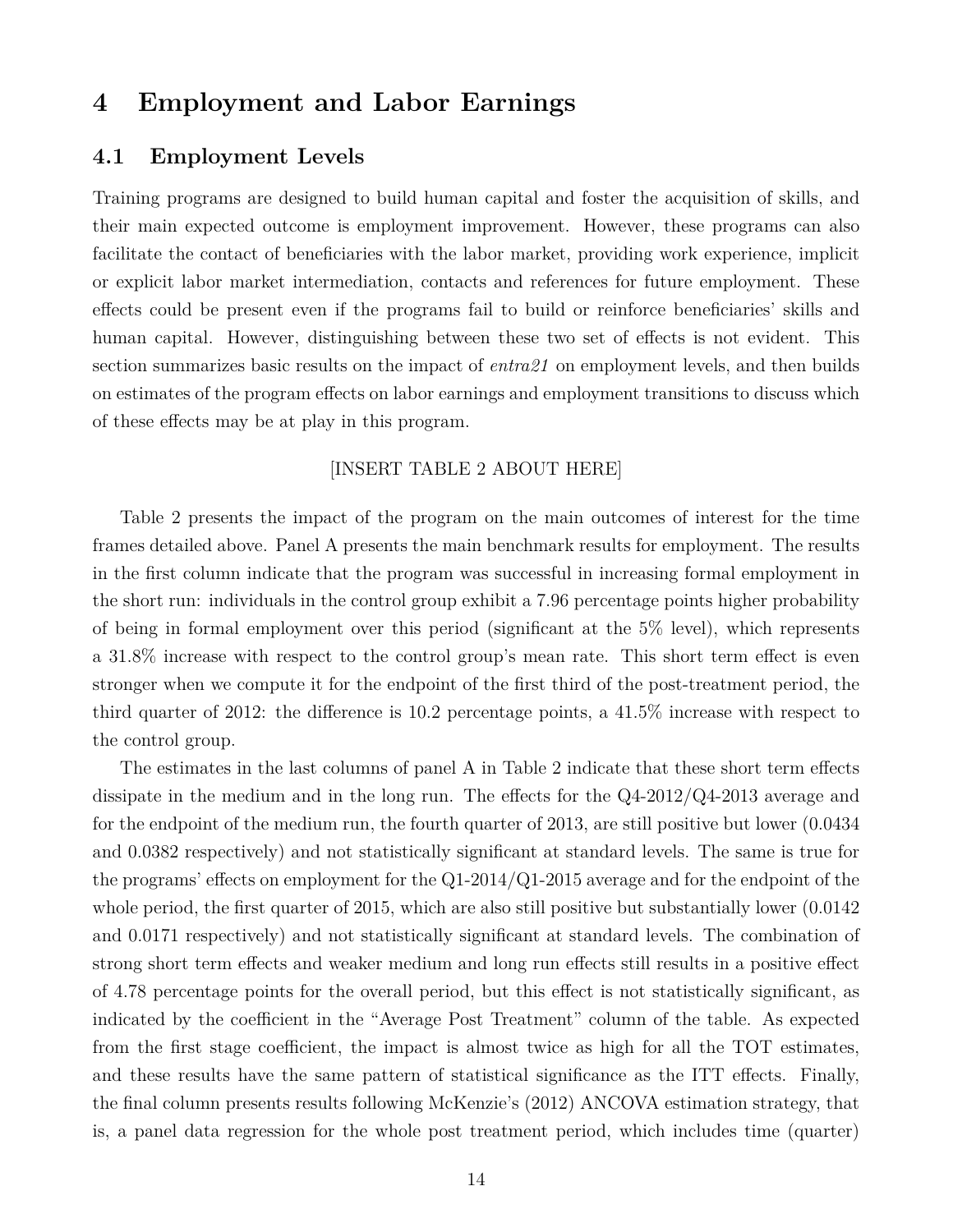controls, the average of the pre-treatment outcome (employment for the period Q1-2010 to Q3- 2010), and with standard errors clustered at the individual level. Despite the substantially higher number of observations (6,512 versus 407), the clustering at the individual level and the high auto-correlation of the outcome variable imply that the increase in power does not seem to be enough. This procedure yields similar estimates as those for the "Average Post Treatment": the effect of the program on employment is  $0.0417$  and not statistically significant at standard levels.<sup>11</sup>

#### [INSERT FIGURE 1 ABOUT HERE]

These results for employment indicate that the effects of the program tend to fade over time. This is apparent by inspection of panel A in Figure 1. The employment trends indicate that employment levels increased for all applicants to the program at the time of application, but substantially more for those selected to participate, although the gap between the treatment and control groups falls substantially around the end of 2012 (the boundary of our "short term" period). However, this may not be true for all participant groups. For instance, evidence from existing evaluations of training programs in Latin America indicate disparities by gender and by age-group. Table 3 presents a breakup of the previous results for formal employment along these dimensions, including interactions in the main regression. We present first the treatment effect for the main group, then the difference between the treatment effects for the two subgroups, and finally, for comparison, the difference in levels between the two subgroups in the control group.

#### [INSERT TABLE 3 ABOUT HERE]

Panel A in Table 3 presents this breakup of the ITT estimates of program impact on employment by gender. The results indicate a comparatively large treatment effect for men of 24.46 percentage points for the average of the Q2-2011/Q3-2012 period, 19.92 percentage points for the average of the Q4-2012/Q4-2013 period, and 14.14 percentage points for the average of the Q1-2014-Q1-2015 period, with an average effect for the whole post-treatment period of 19.82 percentage points (all statistically significant at standard levels). These effects seem to decrease over time. This is confirmed by the estimates for the last quarters of our three subperiods, which indicate a difference of 12.38 percentage points in Q1-2015, not statistically significant at standard levels. The table also indicates large and statistically significant differences between the treatment effects (i.e., the treatment-control differences conditional on the control variables) for men and women. In fact, these large negative differences indicate the lack of significant effects on employment for women for all of the subperiods and quarters considered.<sup>12</sup> The differences in employment between men and women in the control group are relatively small and not statistically

<sup>&</sup>lt;sup>11</sup>We also computed the programs' effects for the sub-periods by means of ANCOVA estimates, and we found very similar results as with the "Average" columns in Table 2 (results not reported).

 $12$ The coefficients for women can be derived by adding up the effect for men and the treatment effect difference. They are all small (ranging from a positive 1.54 to a negative 4.29 percentage points) and not statistically significant at standard levels.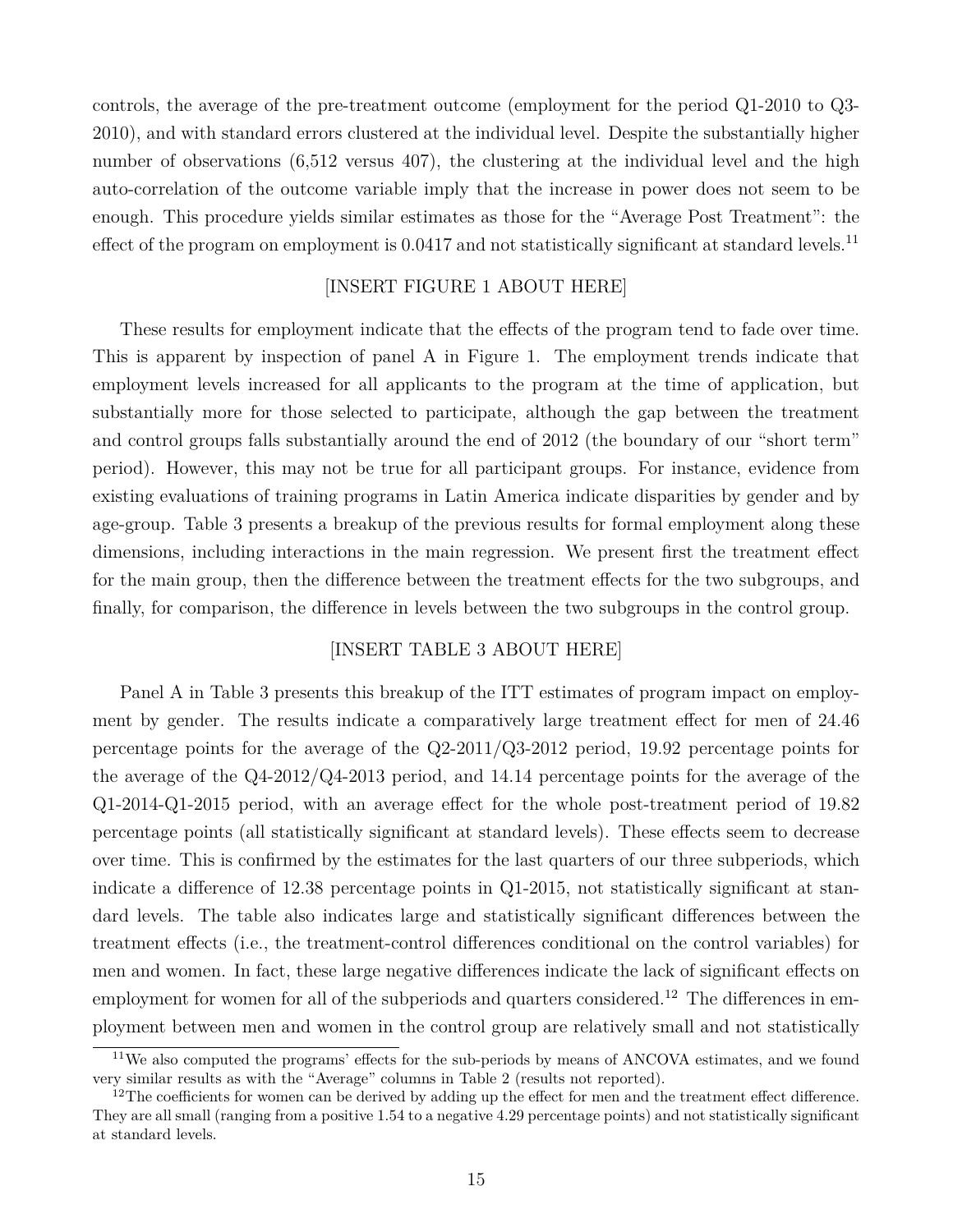significant. These heterogeneous results by gender may in part be explained by the differences between men and women at baseline. Young men who postulated to the program were on average about 1.2 years younger than women candidates (22.85 compared to 24.03), they had a lower probability of having children (19.5% compared to 22.6%) and of cohabiting (21.9% compared to 26.5%), they also had higher average educational achievements (for instance, 36.72% had completed secondary school, compared to 31.2% for women), and they had substantially higher levels of pre-intervention formal employment (the probability of having ever been employed formally before the program was twice as large for men than for women). The program might have been more effective for younger, more educated beneficiaries and more experienced participants, and this may explain the difference in results between male and female participants.

The results in panel B of Table 3 partially confirm this. Following the same structure as in the previous panel in the same table, we find positive and statistically significant effects for the younger group (those aged 18 to 24 at the baseline) of more than 10 percentage points for the short and medium term and for the average of the whole post-treatment period, although these effects are not statistically significant for the longer term subperiod, Q1-2014 to Q1-2015. The difference in treatment effects between the two groups is not statistically significant in the short and medium run, and the negative and significant effects for the period Q1-2014 to Q1-2015 indicates implicitly a negative treatment effect of about 6 percentage points for the older group (although this difference is not statistically significant at standard levels). Finally, the results in the table indicate that there are no significant differences in employment between the two age groups in the control group.

These heterogeneous results complement the main results for formal employment from panel A in Table 2: they show that effects are stronger for male and for younger participants over the whole period than the average effect for the full sample, and they remain strong for male participants in the medium run, although they seem to wind down in the long run.

#### **4.2 Monthly Labor Earnings**

Another important dimension of the impact of labor training programs is their potential effect on real labor earnings. Panel B in Figure 1 presents the evolution of earnings (in real January 2011 Argentine pesos) from the first quarter of 2008 to the fourth quarter of 2013. There appears to be a post-treatment divergence between the two groups, with substantially higher levels and steeper trajectories for those in the treatment group. Panel B in Table 2 reports the ITT estimates of the program's effects on real earnings for the same sub-periods discussed earlier. The pattern of results is similar to that of formal employment: there are sizable and statistically significant effects in the short run: differences of 332.23 pesos (about \$83 USD, significant at the 1% level) for average monthly earnings for Q2-2011/Q3-2012, and of 328.18 pesos (about \$82 USD, significant at the 5% level) for the third quarter of 2012 (first and second column). The effects on average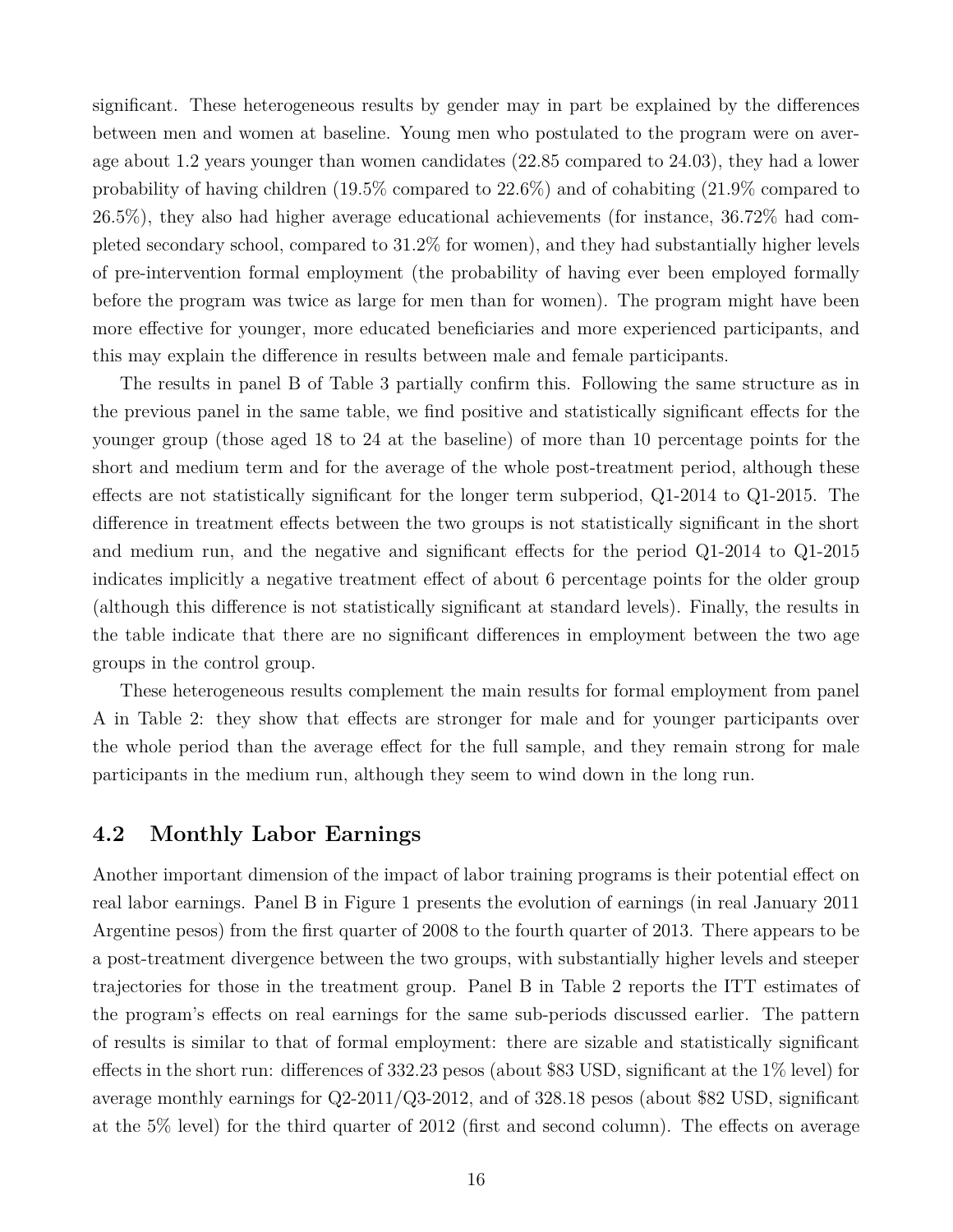earnings are still positive but smaller and not statistically significant for Q4-2012/Q4-2013 and for Q4-2013 (179 and 98.96, third and fourth column), with an average effect for all the short and medium term post-treatment period of 265.19 pesos (about \$62.3 USD), significant at the 5% level (seventh column).<sup>13</sup> As with employment, the results from the McKenzie's (2012) ANCOVA estimates in the last column are very similar in size and statistically significance to those of the "Average Post Treatment".

#### [INSERT TABLE 4 ABOUT HERE]

Panels A and B in Table 4, in turn, present the heterogeneous impact of the program on monthly earnings by gender and by age group, respectively. While there are almost no statistically significant differences by age group, the impact of the program on earnings is markedly stronger for men than it is for women. In fact, the treatment effect for men and the difference between treatment effects between men and women indicate a virtually nil effect on women's earnings (implied coefficients ranging from -171.31 to 12.99 pesos, none of them statistically significant).

The estimates of the program's effects on earnings presented in Tables 2 (panel B) and 4 (panels A and B) have a mechanical relationship with those for employment. Increases in total labor earnings can be caused by higher employment levels, by increases in earnings for those already employed, or by both. The total impact is a combination of productivity gains and changes in employment composition. If the program increases participants' human capital, beneficiaries become more employable and more productive once employed, which would be reflected in both higher employment and higher labor earnings levels for those employed. Alternatively, the program may not have an effect on human capital and thus it would not change beneficiaries' productivity, but it may be successful in contacting beneficiaries with future employers. In this case, we could expect higher employment but not higher earnings. Since the estimates we presented so far are based on outcomes that include zero incomes (i.e., those who are not employed), the positive impact on earnings alone does not allow us to separate the employment effect from any direct impact on earnings.

We follow Attanasio et al.'s  $(2011)$  approach,<sup>14</sup> which makes additional assumptions based on the distribution of earnings and employment for the control group in order to estimate the program's impact on productivity.<sup>15</sup> They divide the sample of individuals in four groups: those who work regardless of program participation (what Angrist and Imbens, 1994, refer to as "always takers"), those who would never work, those who begin to work because of the program (what

 $13$ The same pattern of results holds when we consider additional earnings aggregates, for instance, bounding extreme values at the 99th percentile of the earnings distribution in the control group, or using an inverse hyperbolic sine transformation as in Hirshleifer et al. (2015) (results not reported).

<sup>&</sup>lt;sup>14</sup>Lee (2009), Chen and Flores (2012) and Blanco et al. (2013) have proposed several alternatives that separate these effects and obtain bounds for treatment effects on labor earnings in the case of training and similar active labor market policies.

<sup>&</sup>lt;sup>15</sup>The procedure to construct these bounds is derived in Appendix B of Attanasio et al. (2011).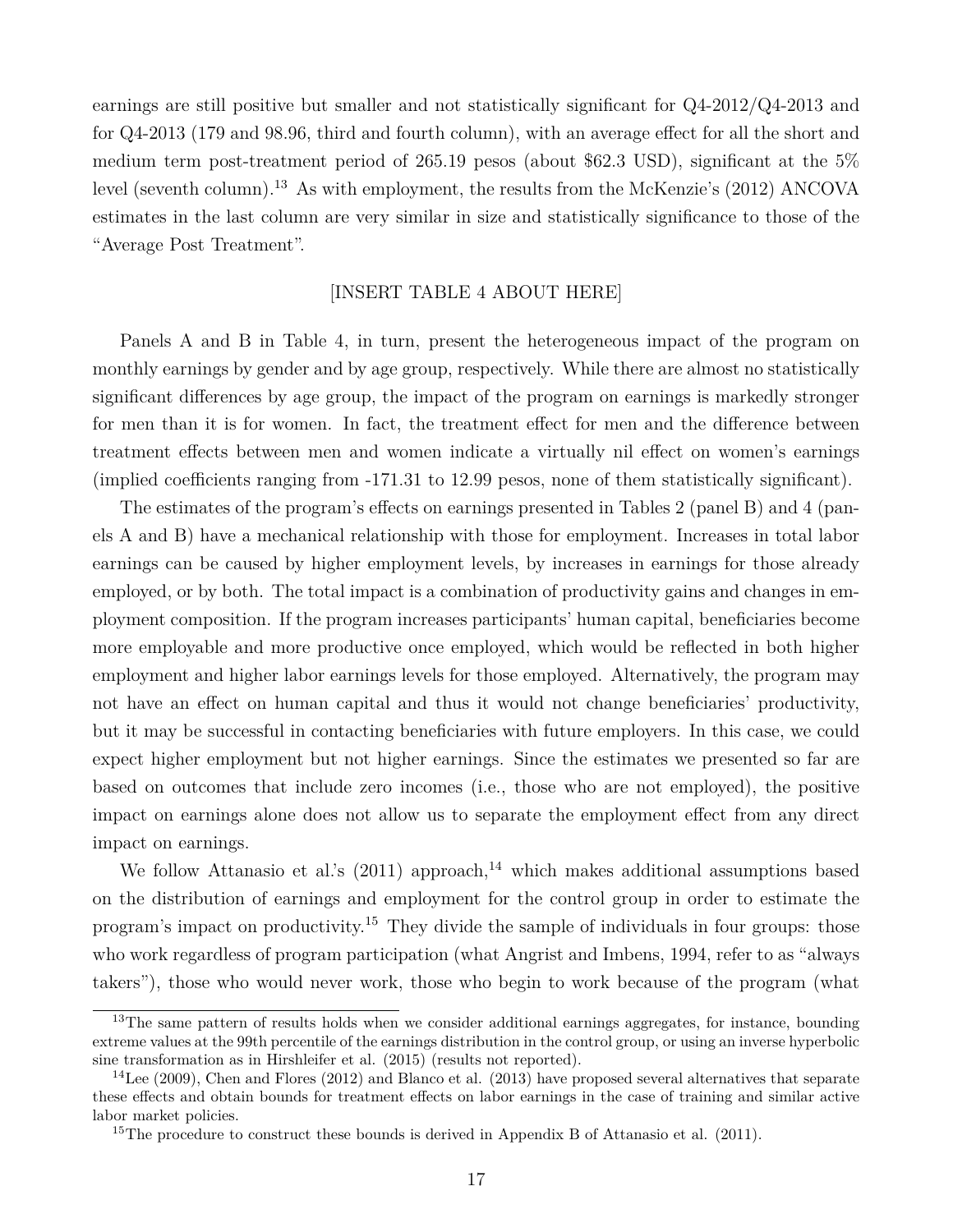Angrist and Imbens, 1994, label as "compliers") and those who stop working because of the program. Randomization ensures that the size of each group is independent of assignment to treatment. Using the monotonicity assumption, individuals who would work without the program would also work if they did the training. This allows us to decompose the effect of the program as the sum of the effect on the earnings of compliers plus the effect on the earnings of always takers. We can estimate the productivity gain from the program and the change in composition. The previous results show that average earnings increased, but we cannot conclude whether this is due to productivity gains or to changes in employment. The bounds are determined by estimating the productivity effects and the distribution of wages in the control group, and they are presented in panel C of Table 4. The bounds computed for the average earnings over the whole post-treatment period (fifth column) are large and positive, and the lower bound with the monotonicity assumption only is negative, it is close to zero (-24.33). To narrow the interval, we also consider an additional assumption: non-program earnings of those who always work are at least as high as the non-program earnings of individuals who are no longer unemployed. The bounds with this additional assumption are tighter, and indicate an effect on monthly earnings between 576.75 and 1,177.82 pesos for the average over the whole post-treatment period.

We interpret this result as limited evidence that the program increased earnings for those employed, over and above its effect on employment. This evidence and that of positive employment effects seems to support the hypothesis that the program managed to increase beneficiaries' productivity.

#### **4.3 Employment Transitions**

The discussion so far is in line with that of most studies of training programs in Latin America: while we are able to gauge the effect over a longer period, we presented the impact of the program at one, two or three post-treatment subperiods using follow-up information. However, the rich administrative data we use can be further exploited to establish some of the mechanisms through which the program generates its positive impacts on formal employment. To do this, we use the full panel data structure of monthly information from the administrative records to estimate models of employment transitions, spells and related outcomes.<sup>16</sup>

#### [INSERT TABLE 5 ABOUT HERE]

Table 5 presents the results from an analysis of the program's impact on simple indicators of employment transitions and individual aggregates of employment over time. Panel A presents the results from a regression where the dependent variable indicates whether the individual was

<sup>16</sup>Card et al. (2011) also carry out an analysis of this type, although theirs is based on retrospective information collected at a single point in time after the program. They reconstruct employment spells and transitions from this information.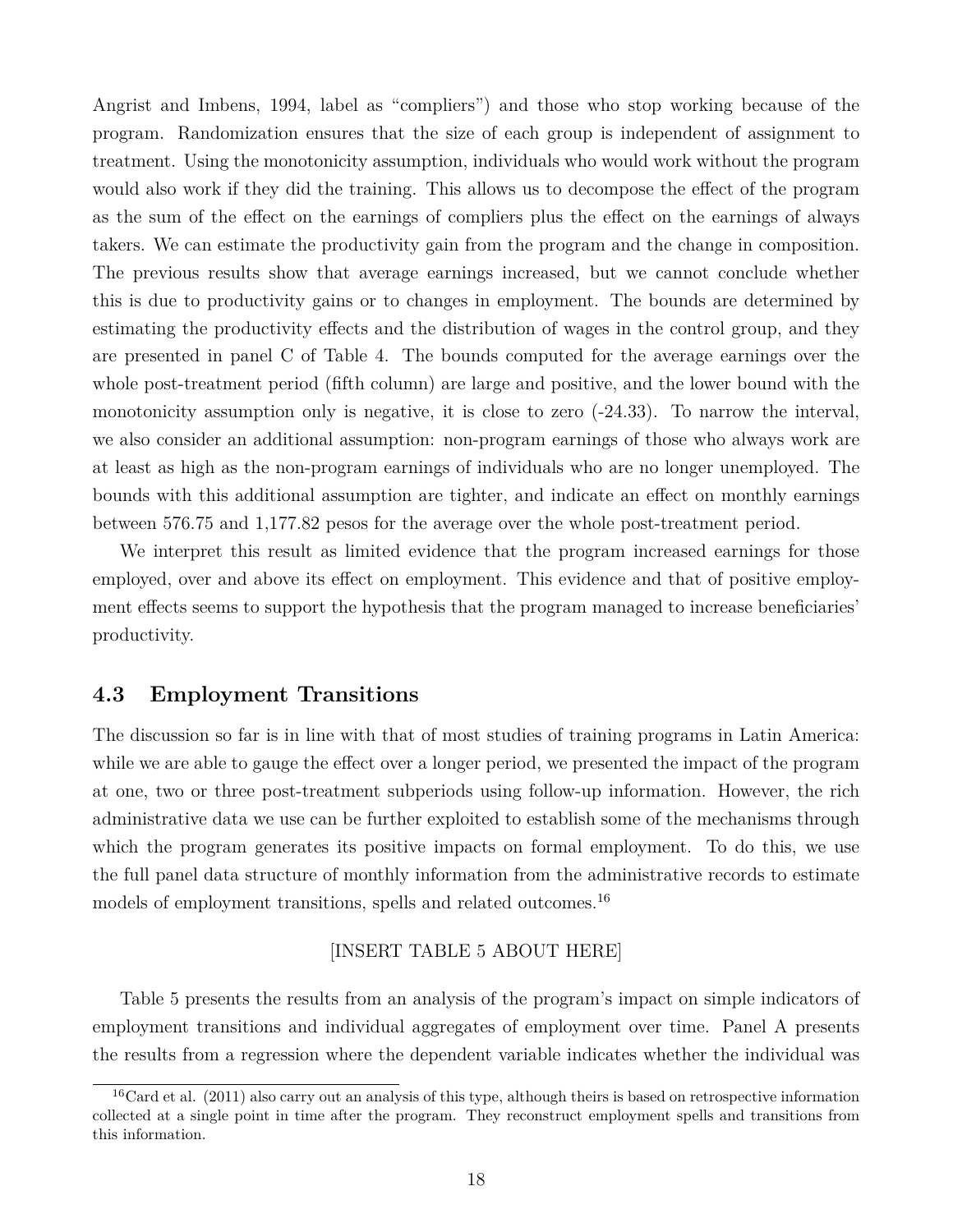employed in any month within each period, for the first third of the post-treatment subperiod (first column), the second third (second column), the last subperiod (third column) and the whole treatment period (fourth column). Focusing on the latter, we observe that 58.29% of individuals in the control group were formally employed for at least one month over the 16 quarters considered, and that this proportion was 8.05 percentage points higher for the treatment group (a 13.81% increase, significant at the 10% level). The same effect appears for the first two thirds of the post-treatment period, and it is again stronger in the short term.

The dependent variables in the regressions presented in panels B and C of Table 5 represent basic summaries of employment transitions. In panel B, the dependent variable is an indicator of whether individuals ever entered formal employment in each period,<sup>17</sup> whereas the dependent variable in panel C is an indicator of whether individuals ever left formal employment. The coefficients for the overall post-treatment period (fourth column) are positive for both dependent variables, but relatively small and not statistically significant.

The dependent variables in Table 5 represent summary statistics of employment transitions over the post-treatment period. We also estimate a dynamic model using the full monthly panel data on employment. We follow Card et al. (2011) and estimate a simple dynamic model of the form:

$$
Y_{it} = \alpha + \beta TreatmentGroup \times Y_{i,t-1} + \rho TreatmentGroup \times (1 - Y_{i,t-1}) + \theta Y_{i,t-1} + \delta X_i + \phi_t + \varepsilon_{it} (2)
$$

where  $Y_{it}$  is employment, the outcome of interest (taking values 0 or 1),  $Y_{i,t-1}$  is the same outcome in the previous month, and  $TreatmentGroup_i$ , as above, is the indicator for being assigned to the treatment group. The coefficient *β* on the interaction between the treatment group indicator and the outcome in the previous period captures the degree of persistence of formal employment (i.e., the probability of continuing in employment once the individual is employed). The coefficient *ρ* on the interaction between the treatment group indicator and the transformation  $1-Y_{i,t-1}$  (which indicates whether individual *i* was not employed in the previous period) captures what we label as an access effect (i.e., the probability of entering employment when the individual is unemployed)*.* The coefficient  $\theta$  captures the overall degree of dependence of current employment status on that of the previous period for individuals in both the treatment and the control group. We also include controls  $\phi_t$  for every month, a set of individual characteristics  $X_i$  as controls, and we cluster standard errors by individual. While this analysis is relatively common in the evaluation of training programs (see for instance Card et al., 2011), we should be careful with the interpretation of the results. The original random assignment of applicants to treatment and control groups only warrants the identification of overall post-treatment outcomes, whereas in these regressions

<sup>&</sup>lt;sup>17</sup>This dependent variable differs from that in Panel A in that individuals that were always employed every month in a given sub-period are not classified as having entered into formal employment.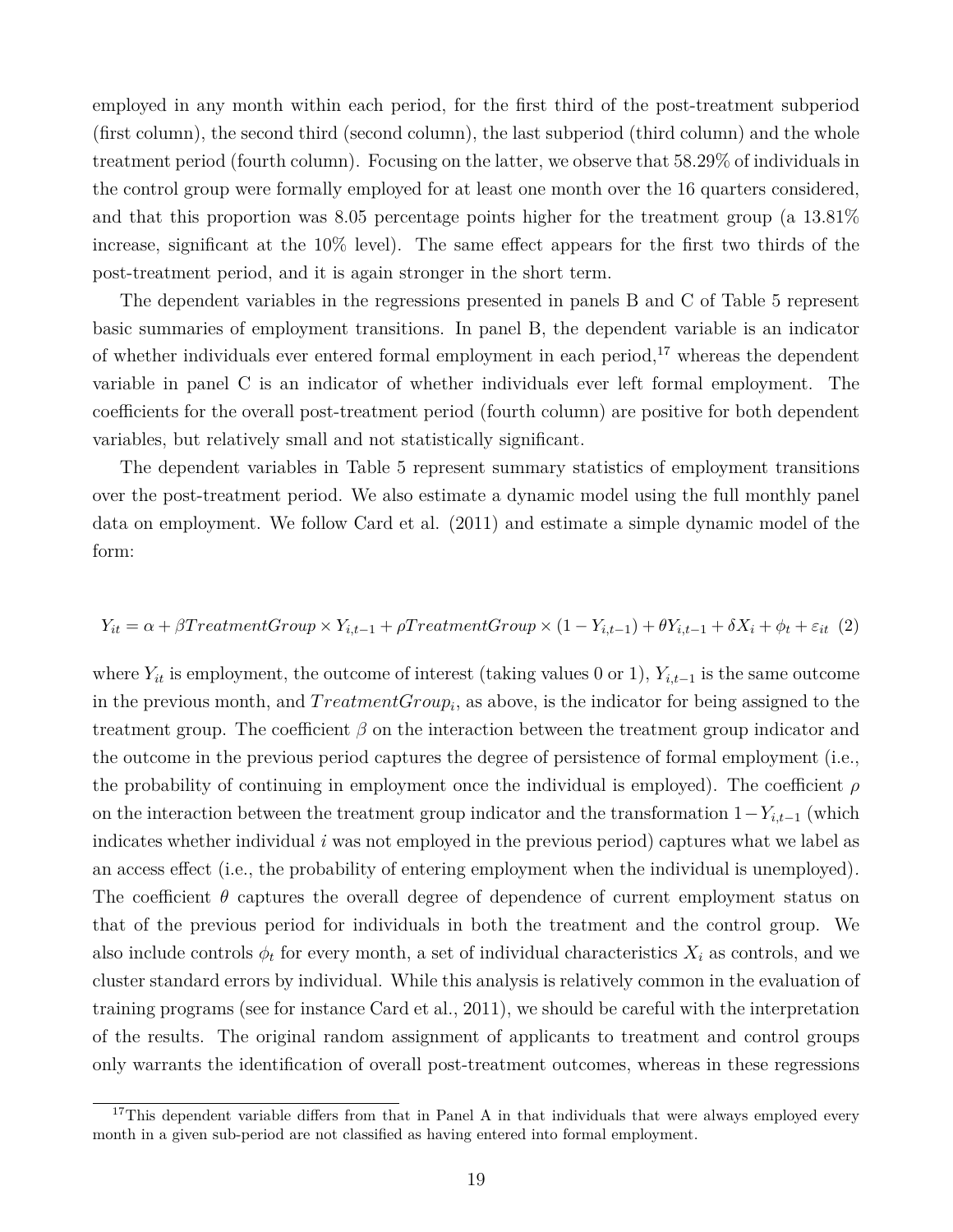we include lagged post-treatment outcomes in the right hand side. While this is useful in terms of illustrating the post-treatment employment dynamics, the causal interpretation of the coefficients is no longer warranted by the random assignment, since the inclusion of *Yi,t*−1might lead to the "bad controls" problem described by Angrist and Pischke (2008, Chapter 3).

#### [INSERT TABLE 6 ABOUT HERE]

The results from this model are presented in Table 6 for the first third of the post-treatment period (first column), the second third (second column), the last third (third column) and the whole treatment period (fourth column). Panel A presents the results for the full sample. Besides a strong dependence of current employment with respect to the previous month, the persistence and access effects are small and not statistically significant, with the exception of the persistence effect for the short run of 0.0346, significant at the 10% level.

Panel B presents the results of the same model when restricting the sample to female applicants. The persistence effect over the second third of the post-treatment period is negative and significant, -0.0362 (significant at the 10% level) which indicates a small negative effect for women in the medium term. There is also a negative and significant coefficient for the whole post treatment period (-0.0236, significant at the 10% level) for women.

Panel C, in turn, presents the results for men in our sample. The short term persistence effects are much larger  $(0.0996)$  and significant at the 1% level. While the persistence effect for the medium and long term is close to zero and not significant, the short term effect still drives a positive and statistically significant effect of 0.0384 (significant at the 5% level) for the whole post-treatment period. The pattern is similar for younger individuals (panel D), although the short term persistence effect is weaker than that for men (0.0560), and the resulting coefficient for the whole period is smaller (0.0206) and not statistically significant. The program does not seem to have altered significantly the employment transitions of older individuals (panel E) for the whole post treatment period, although we find a negative and significant coefficient that indicates persistence effects in the long run (-0.0403, significant at the 10% level).

#### [INSERT TABLE 7 ABOUT HERE]

Finally, Table 7 presents the results from a simpler setup that complements the previous analysis of transitions. The table presents the differential probability of staying with the same employer between two points in time for individuals in the treatment and control groups.<sup>18</sup> The table presents this analysis for three periods of time: from the third quarter of 2010 to the third quarter of 2011 (that is, right before the start of the program and about 6 months after

<sup>&</sup>lt;sup>18</sup>For privacy reasons, we cannot identify the employers, but we can match anonymised indicators of the employers' tax identification numbers to establish whether workers changed jobs or stayed in the same firms over time.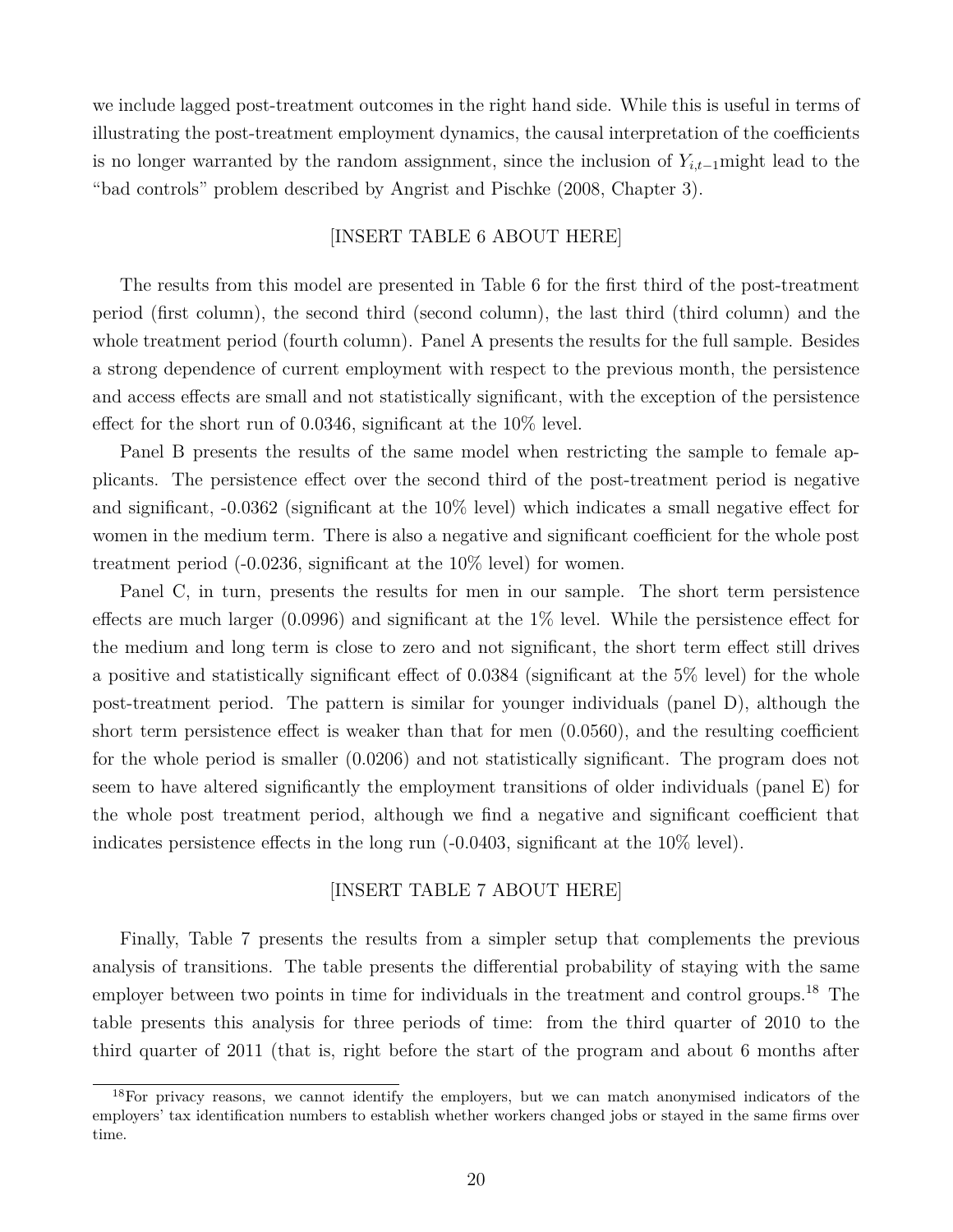its end), from the fourth quarter of 2011 to the fourth quarter of 2012 (corresponding roughly to the short term after the intervention), and form the fourth quarter of 2011 to the fourth quarter of 2013 (i.e., spanning about two years after the program). The results indicate that the individuals in the treatment group did not have a higher probability of returning to their preintervention employers when compared to those in the control group (first column). The results in the second column, however, indicate that males and younger members of the treatment group had a significantly higher probability of remaining with the same employer they had after the end of the program for a year. The pattern of results for this outcome, however, is consistent with that of other outcomes: the coefficients in the third column are substantially smaller and not statistically significant, indicating that the positive employment retention results for the first year of the program dissipated after two years.

These results indicate that the program operates by helping individuals keep their jobs once they are employed rather than by helping them find a job, but only in the short term. This is compatible with a situation in which the program enhances the productivity of participants rather than just providing the means to find new jobs.

## **5 Discussion and Conclusions**

The results for *entra21* discussed in this paper indicate that the program successfully increased the employment levels and the earnings of beneficiaries over the short run, with sizable gains that persisted over the medium run but fell and seem to dissipate in the longer run for men. An analysis of employment transitions indicates that the program operated by helping individuals keep their jobs once they are employed rather than by helping them find jobs. Moreover, an analysis of earnings bounds indicates that beneficiaries obtained higher wages once employed. Both results are compatible with a situation in which the program enhanced the productivity of participants, and suggest that the program was successful in increasing the human capital of participants. However, these effects were relatively short lived, and may also have resulted from a situation in which the program provided the means to find new jobs through more contacts or through formal intermediation, or through better matches, without necessarily affecting the human capital of beneficiaries. For instance, the increase in potential employment opportunities induced by the program implies that employees could afford to be more selective, and thus end up in jobs they liked more. A stronger motivation derived from a highly esteemed job may have translated into better work performance, and thus higher productivity, increasing tenure and wages at a given firm without directly affecting the worker's human capital. A related explanation is that the program's training on non-cognitive abilities and life skills may have resulted in a change of attitudes for participants that could benefit them in the labor market, both directly (i.e., increased valuation of having a career, a steady job, etc.) or indirectly (i.e., higher self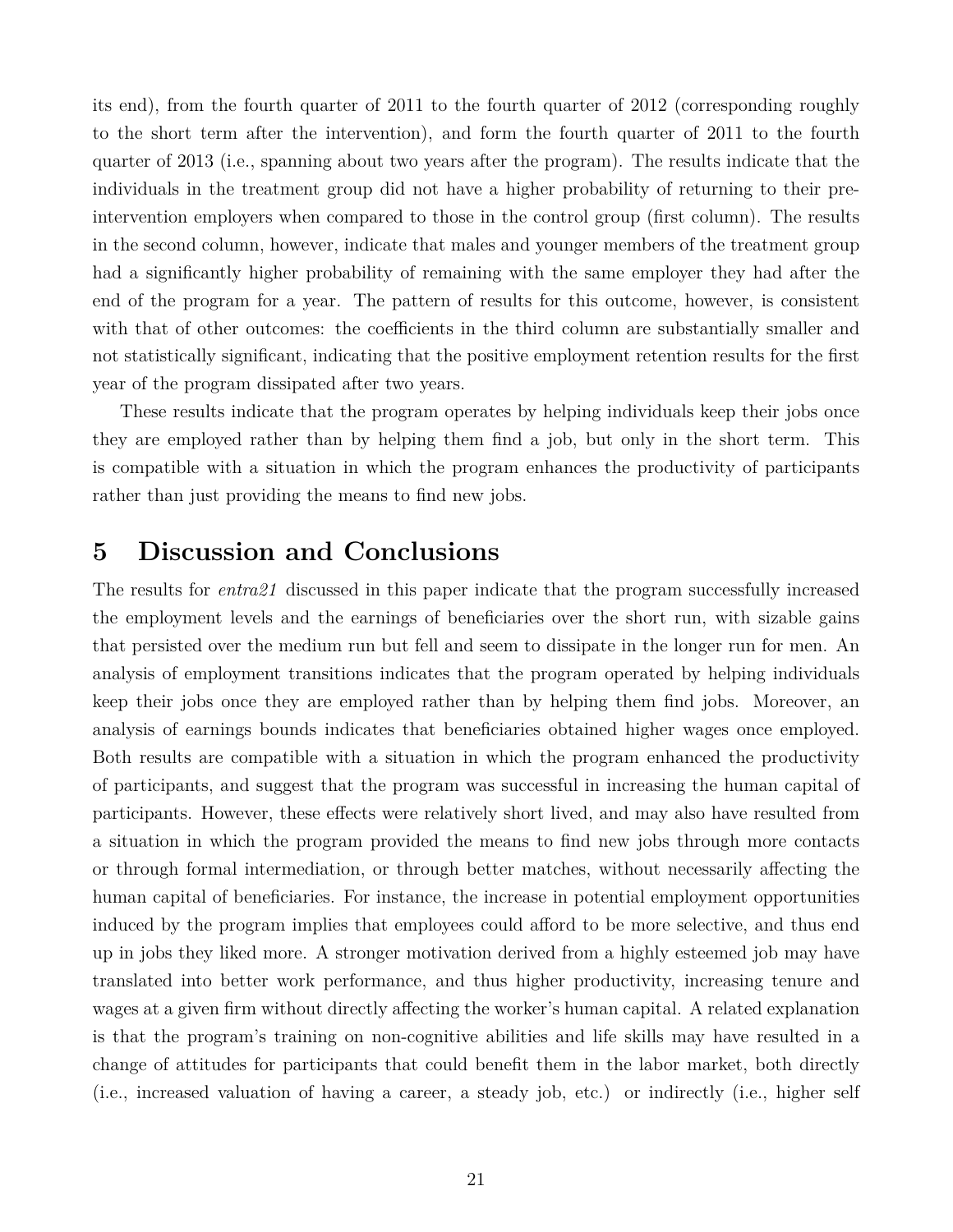esteem).<sup>19</sup> The increase in persistence of employment, in this case, would be the result of a change in beneficiaries' appraisal of labor market opportunities and trajectories. There are also other plausible alternative explanations for these findings.<sup>20</sup> As discussed below, individuals in the treatment group may get hired by a different type of employer than those in the control group, and this type of employer may be more reluctant to dismiss employees, especially those from a youth training program (for public relations or because of a more socially minded objective). Finally, these results may also be interpreted in terms of screening: since initial productivity signals are probably noisy, the program's internship stage may have allowed employers to learn about worker productivity earlier on and thus to keep those with higher productivity. It should be stressed that most of these alternative interpretations for the pattern of results imply some permanent changes in beneficiaries, and that these changes in turn translated into better labor market outcomes for participants (higher employment levels in the short run, remuneration and persistence of employment in the longer run).

These positive effects are larger than those for most programs of this type in Latin America, but they must be gauged against the programs' costs. As highlighted in the description of the program, *entra21* entailed higher costs as compared to other training programs in the region that targeted the same beneficiary groups. According to program documentation, the cost of operation per trainee in the program analyzed here was approximately 1722 USD, more than twice the cost of the programs for Colombia (750 USD, Attanasio et al., 2011) and the Dominican Republic (330 USD; Card et al., 2011). The average gain in monthly earnings from the program was 265.19 pesos or about 66.3 USD (last column of Table 2, panel B), and the simplest measure of return (with no discounting) indicates that it took about 26 months to recoup the cost of the program.

We can compare the costs and benefits from *entra21* to those obtained by Attanasio et al. (2011) for the Colombian initiative. We compute our cost-benefit analysis by matching their scenario in which they assume that the gains from the program are permanent but that they depreciate at a 10 percent annual rate.<sup>21</sup> Like Attanasio et al.  $(2011)$ , we assume that the working life of applicants is 40 years and apply a 5% yearly discount rate. The Colombian program was significantly less expensive, at 750 USD per person, compared to 1722 USD per person for *entra21*. Despite the difference in costs, the driving factor of this large difference in returns is the effect of the program: the Colombian program results in higher earnings of about 17.6 USD per month (for women), whereas our estimate for *entra21* yields about 66.3 USD per month.<sup>22</sup> Attanasio et al.

 $19$ If these changes are permanent, they result in better job market prospects for beneficiaries, and the discussion of whether this is an effect on human capital or not is merely definitional.

 $20$ We are grateful to Robert Jensen for suggesting some of these alternative explanations.

 $^{21}$ For comparison purposes, we follow Attanasio et al.'s (2011) computation and presentation of rates of returns, but there might be some caveats. For instance, the overall impact of training is not significant for the second post-treatment period, which could imply that the effect of training is zero for periods after the first. In that case, we could rely instead on estimates for men only.

<sup>&</sup>lt;sup>22</sup>These estimates ignore additional potential costs and issues such as the job displacement of others by program beneficiaries or the welfare cost arising from distortionary taxes to finance the intervention.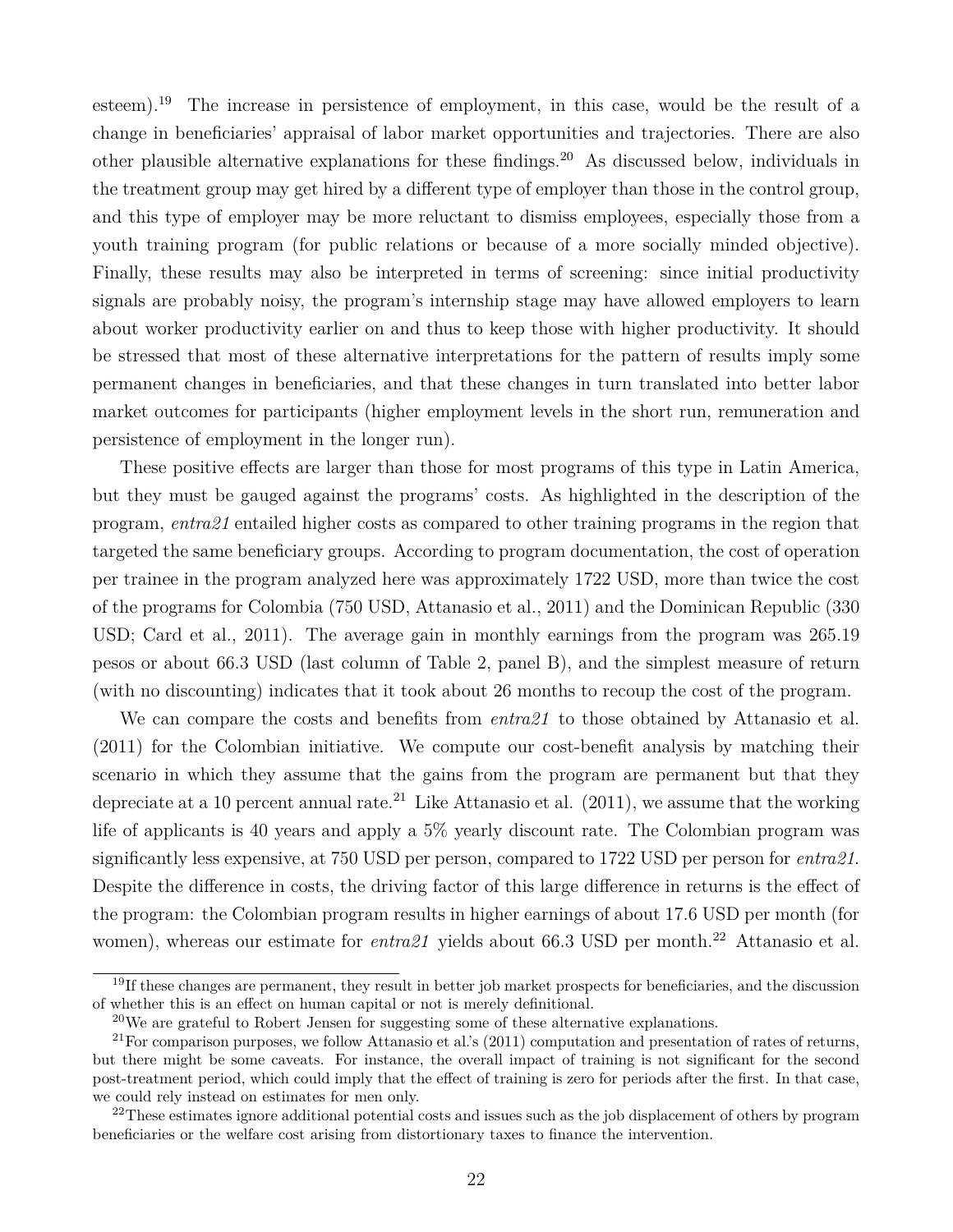(2011) compute a life cycle net benefit of 666 USD for women, which corresponds to an internal rate of return of 21.6 percent. We compute a much higher gain of 3,835.30 USD for individuals in our sample, which yields an internal rate of return of 67.29%. The availability of longer term high frequency administrative data allows us to refine these estimates. For instance, the effect of the program declines between the first and the second third of the post-treatment period by about 20%. Using this as a more realistic input for the discount rate yields a still substantial but lower internal rate of return of 48.7%, which falls even further when using alternative measures of depreciation (for instance, to 11.5% with a more conservative implicit depreciation of  $40\%$ ).<sup>23</sup>

The analysis and the results allow us to draw some conclusions. The results presented in our paper add to the evidence that private sector involvement typically results in better outcomes for participants in job training programs (Card et al., 2010). However, our evidence does not allow us to distinguish whether this is a general result or whether it corresponds to some form of selection bias. Employers from participating firms may be more socially minded, for instance, and this might explain some of our results such as increased employment and persistence among beneficiaries (which may not respond only to a monetary cost-benefit analysis for socially minded firms), or it could be done for public relations. While this implies an alternative explanation for our findings (i.e., not necessarily an increase in productivity), from a policy point of view this self-selection of firms is a positive outcome, since it is better to have more motivated employers participating in training programs, and employment levels among participants would still increase. If the firms with more socially minded employers participated in the pilot, however, this might be a problem in terms of scaling-up the program – or at least it would imply that an expanded version of the program might not benefit as much from employers of this type.

From a methodological perspective, the evaluation of training programs should attempt to follow beneficiaries over a longer period of time than the usual one or two years. Our results for the whole sample coincide with other programs evaluated over similar time periods in the region, but these average employment gains dissipate in the longer run. This contrasts with the available evidence for developed countries, which typically finds positive medium-term impacts of training programs that often appear ineffective in the short term (Card et al., 2010). Moreover, our analysis illustrates the usefulness of experimental evaluations even with small sample sizes when combined with rich administrative records that offer precise measurements of the outcomes of interest and their dynamics over long periods of time. The analysis also illustrates how this type of data allows us to further probe the mechanisms through which the program operates, by studying the dynamics of employment transitions. The use of administrative data is still relatively uncommon in studies on developing countries, but it could provide fruitful results in the future.

<sup>&</sup>lt;sup>23</sup>We should of course stress that the gains from the program may come from displacement effects (i.e., job gains for the treatment group might have accrued to others in the absence of the program). As with most evaluations at the micro level, our analysis is limited by not being able to assess these general equilibrium effects.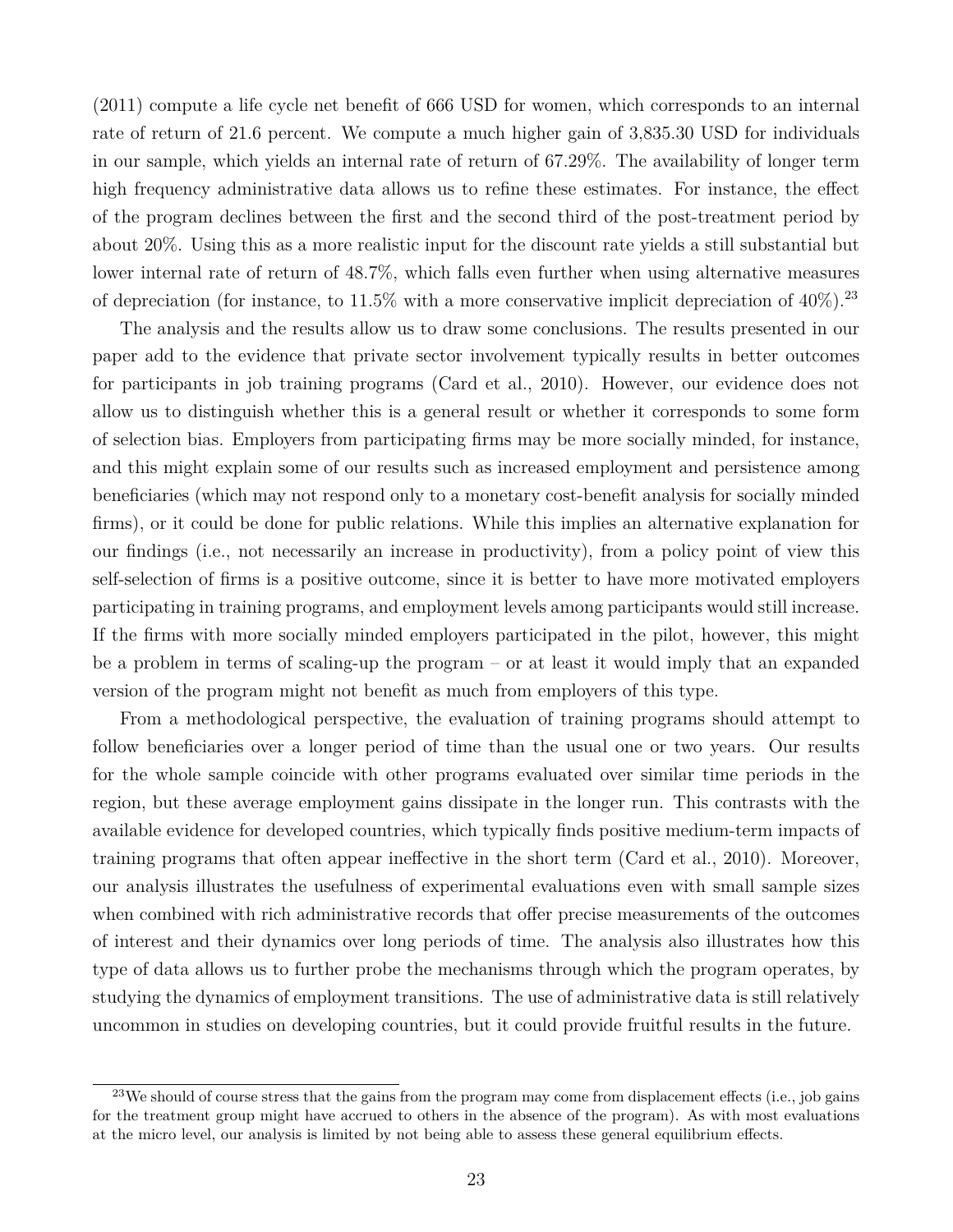## **References**

- [1] Angrist, J. and Imbens, G. (1994). "Identification and Estimation of Local Average Treatment Effects," *Econometrica,* vol. 62(2), pages 467-475.
- [2] Angrist, J., Imbens, G., and Rubin, D. (1996). "Identification of Causal effects Using Instrumental Variables.*,"Journal of the American Statistical Association*, vol. 91(434), pages 444-455.
- [3] Angrist, J. and Pischke, S. (2008). *Mostly Harmless Econometrics: An Empiricist's Companion*. Princeton University Press.
- [4] Attanasio, O., Guarín, A., Medina, C. and Meghir, C. (2015). "Long Term Impacts of Vouchers for Vocational Training: Experimental Evidence for Colombia," NBER Working Paper No. 21390.
- [5] Attanasio, O., Kugler, A. and Meghir, C. (2011). "Subsidizing Vocational Training for Disadvantaged Youth in Colombia: Evidence from a Randomized Trial," *American Economic Journal: Applied Economics*, vol. 3(3), pages 188-220.
- [6] Blanco, G., Flores, C. and Flores-Lagunes, A. (2013). "Bounds on Average and Quantile Treatment Effects of Job Corps Training on Wages," *Journal of Human Resources*, Vol. 48, No. 3, pp. 659-701.
- [7] Bruhn, M. and McKenzie, D. (2009). "In Pursuit of Balance: Randomization in Practice in Development Field Experiments," *American Economic Journal: Applied Economics*, 1(4): 200-232.
- [8] Card, D. (1999). "The Causal Effect of Education on Earnings," *Handbook of Labor Economics* (edited by O. Ashenfelter and D. Card), Volume 3, Part A, Chapter 30, Pages 1801–1863.
- [9] Card, D., Kluve, J. and Weber, A. (2010). "Active Labor Market Policy Evaluations: A Meta-Analysis," *Economic Journal*, vol. 120(548), pages F452-F477.
- [10] Card, D., Ibarrarán, P., Regalia, F., Rosas-Shady, D. and Soares, Y. (2011). "The Labor Market Impacts of Youth Training in the Dominican Republic: Evidence from a Randomized Evaluation," *Journal of Labor Economics*, vol. 3(2), pages 267-300.
- [11] Carlsson, M., Dahl, G., Öckert, B. and Rooth, Dan-Olof (2015). "The Effect of Schooling on Cognitive Skills," *The Review of Economics and Statistics*, vol. 97(3), pages 533-547.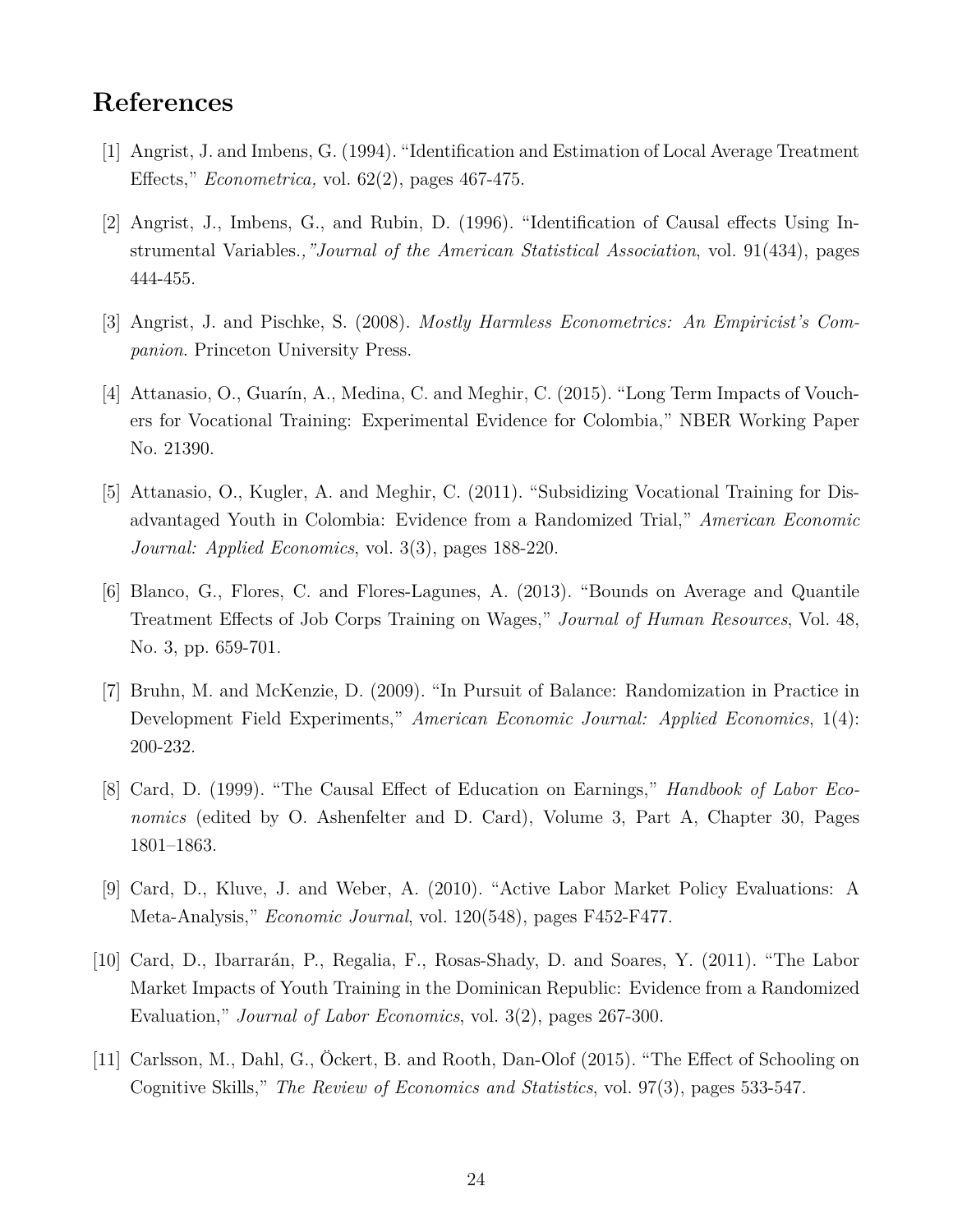- [12] Chen, X. and Flores, C. (2012). "Bounds on Treatment Effects in the Presence of Sample Selection and Noncompliance: The Wage Effects of Job Corps," Mimeo, Cal Poly
- [13] .Couch, K. A. (1992). "New Evidence on the Long-Term Effects of Employment Training Programs," *Journal of Labor Economics*, 10(4), 380–388.
- [14] Duflo, E., Glennerster, R., and Kremer, M. (2008), "Using Randomization in Development Economics Research: A Toolkit," *Handbook of Development Economics*, vol. 4.
- [15] Flores, C., Flores-Lagunes, A., Gonzalez, A. and Neumann, T. (2012). "Estimating the Effects of Length of Exposure to Instruction in a Training Program: The Case of Job Corps," *The Review of Economics and Statistics*, vol. 94(1), pages 153-171.
- [16] Gasparini, L., Cruces, G. and Tornarolli, L. (2011). "Recent trends in income inequality in Latin America," *Economia* 10 (2), 147-201, Spring.
- [17] González-Velosa, C., Ripani, L., and Rosas-Shady, D. (2012). "How Can Job Opportunities for Young People in Latin America be Improved?" Inter-American Development Bank: Labor Markets and Social Security Unit (SCL/LMK), Technical Notes No. IDB-TN-345.
- [18] Hirshleifer, S., McKenzie, D., Almeida, R. and Ridao-Cano, C. (2015). "The Impact of Vocational Training for the Unemployed. Experimental Evidence from Turkey," *Economic Journal*, forthcoming.
- [19] Ibarrarán, P., Kluve, J., Ripani, L. and Rosas, D. (2015). "Experimental Evidence on the Long-Term Impacts of a Youth Training Program," IZA Discussion Paper 9136.
- [20] Ibarrarán, P., Ripani, L., Taboada, B., Villa, J. and Garcia, B. (2014). "Life Skills, Employability and Training for Disadvantaged Youth: Evidence from a Randomized Evaluation Design," *IZA Journal of Labor and Development* 3 (10).
- [21] Kugler, A., Kugler, M., Saavedra, J. and Herrera Prada, L. (2015). "Long-term Direct and Spillover Effects of Job Training: Experimental Evidence from Colombia," NBER Working Paper No. 21607.
- [22] Lee, D. (2009). "Training, Wages, and Sample Selection: Estimating Sharp Bounds on Treatment Effects," *Review of Economic Studies* 76 (3): 1071-1102.
- [23] McKenzie, D. (2012). "Beyond baseline and follow-up: The case for more T in experiments," *Journal of Development Economics*, vol. 99(2), pages 210-221.
- [24] MTEySS, Banco Mundial and INDEC (2007). *La informalidad Laboral en el Gran Buenos Aires. Una nueva mirada. Resultados del Módulo de Informalidad de la EPH*. Ministerio de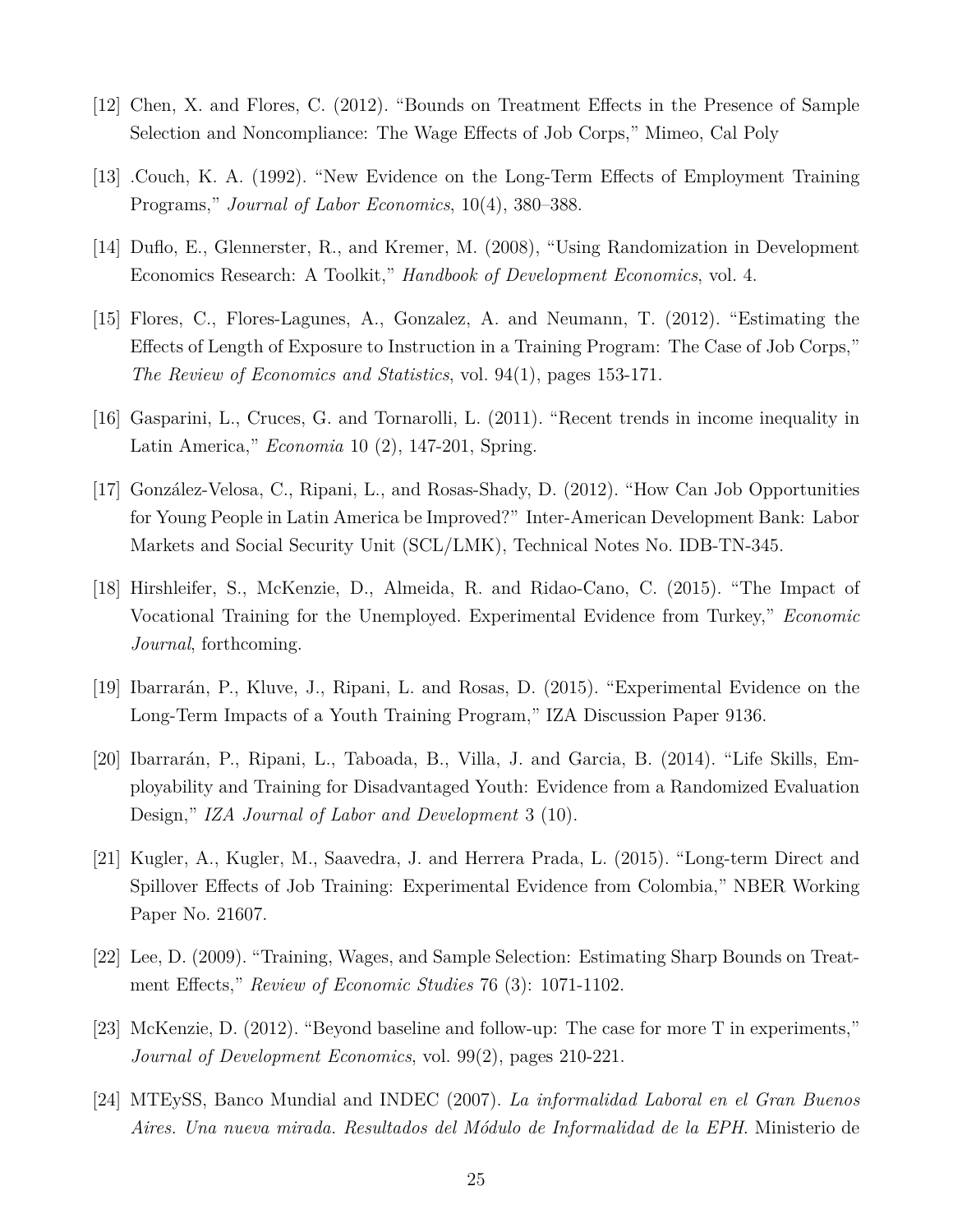Trabajo, Empleo y Seguridad Social, Banco Mundial, and Instituto Nacional de Estadísticas y Censos, Buenos Aires, Argentina.

- [25] Pallais, A. (2014). "Inefficient Hiring in Entry-Level Labor Markets," *American Economic Review*, 104(11): 3565-3599.
- [26] Schochet, P., Burghardt, J. and McConnell, S. (2008). "Does Job Corps Work? Impact Findings from the National Job Corps Study," *American Economic Review*, 98(5): 1864-86.
- [27] Vezza, E. (2014). "Policy Scan and Meta-Analysis: Youth and Employment Policies in Latin America," CEDLAS Working paper 156, Universidad Nacional de La Plata.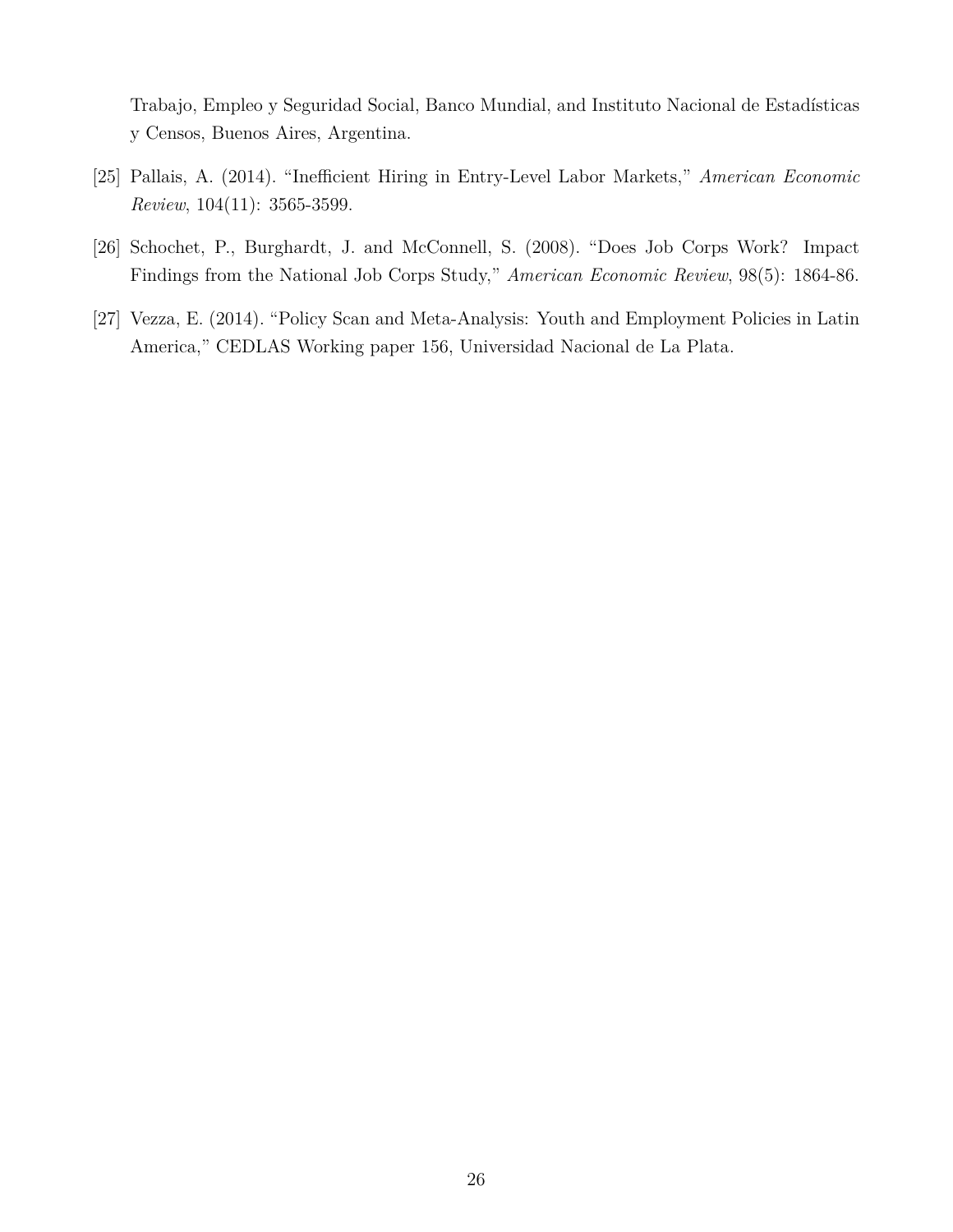# **Appendix A: Main Variables**

**Random assignment**: this variable indicates whether the individual was randomly assigned to participate in the training program (takes value 1 for the treatment group, 0 for the control group).

**Completed training**: dummy variable that indicates if an eligible individual participated and completed the training phase.

**Formal employment**: dummy by quarter that takes value 1 if a person was employed at least one month in the quarter.

- *Average Q2-2011 to Q3-2012*: average of the formal employment variable for these quarters labeled as short term.
- *Average Q4-2012 to Q4-2013*: average of the formal employment variable for these quarters labeled as medium term.
- *Average Q1-2014 to Q1-2015*: average of the formal employment variable for these quarters labeled as long term.
- *Average Q2-2011 to Q1-201* 5: average of the formal employment variable for all the post-treatment period.

**Monthly earnings**: Monthly earnings.

- *Average Q2-2011 to Q3-2012*: average of monthly earnings for these quarters (short term).
- *Average Q4-2012 to Q4-2013*: average of monthly earnings for these quarters (medium term).
- *Average Q2-2011 to Q4-2013*: average of monthly earnings for all the post-treatment period.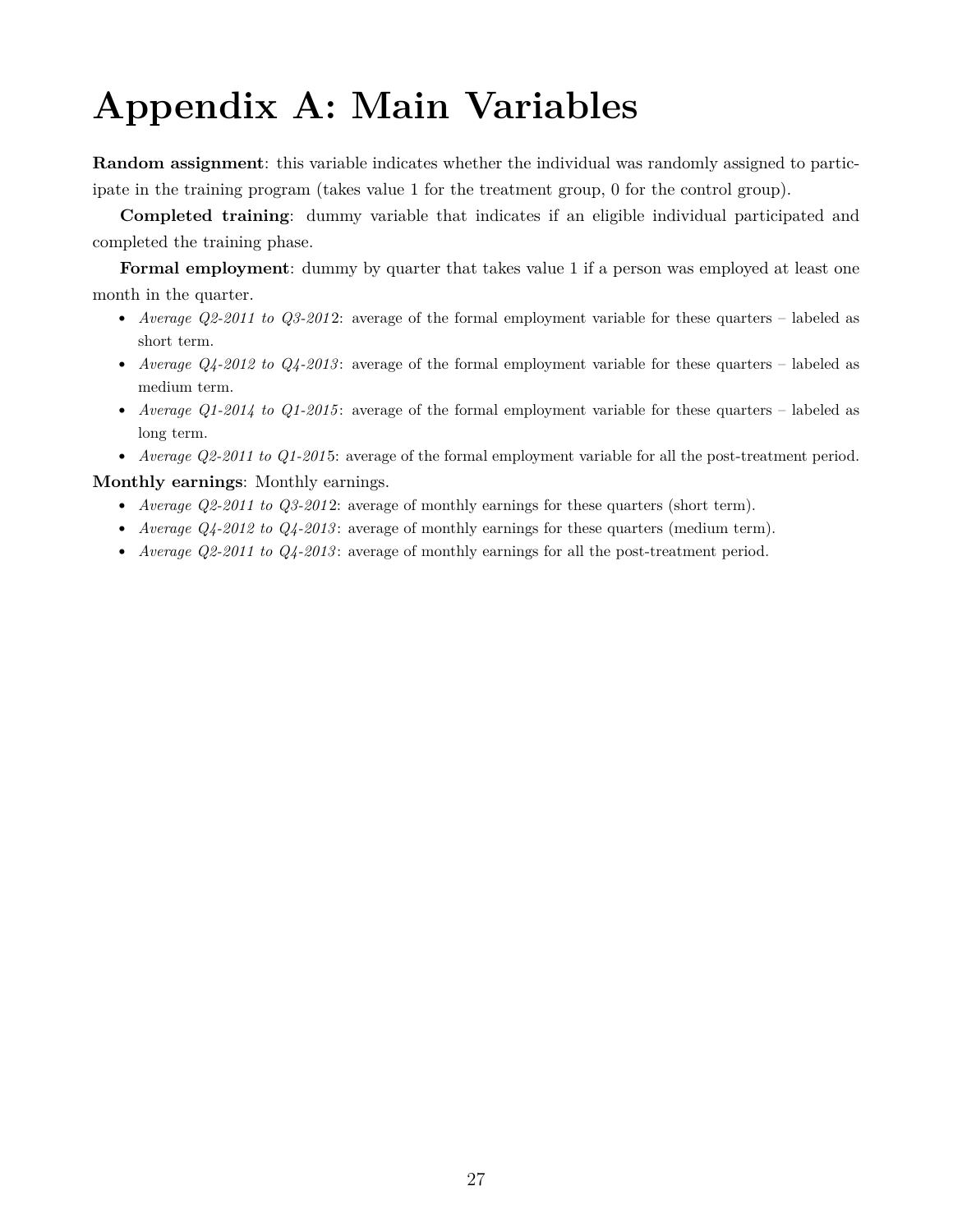|                                   | Treatment  |        | Control    |         | Difference |         |         |
|-----------------------------------|------------|--------|------------|---------|------------|---------|---------|
| Variables                         | Mean $(1)$ | SЕ     | Mean $(2)$ | SE      | $(1)-(2)$  | SE      | P-value |
| A) Baseline survey data           |            |        |            |         |            |         |         |
| Male                              | 0.295      | 0.031  | 0.337      | 0.035   | $-0.041$   | 0.046   | 0.371   |
| Age                               | 23.545     | 0.238  | 23.797     | 0.263   | $-0.251$   | 0.354   | 0.478   |
| Incomplete elementary school      | 0.036      | 0.013  | 0.027      | 0.012   | 0.010      | 0.018   | 0.583   |
| Complete elementary school        | 0.077      | 0.018  | 0.053      | 0.016   | 0.024      | 0.025   | 0.338   |
| Incomplete high school            | 0.277      | 0.030  | 0.326      | 0.034   | $-0.049$   | 0.046   | 0.284   |
| Complete high school              | 0.327      | 0.032  | 0.332      | 0.035   | $-0.004$   | 0.047   | 0.927   |
| Incomplete tertiary level/college | 0.177      | 0.026  | 0.160      | 0.027   | 0.017      | 0.037   | 0.653   |
| Complete tertiary level/college   | 0.068      | 0.017  | 0.059      | 0.017   | 0.009      | 0.024   | 0.701   |
| Children in the household         | 0.191      | 0.027  | 0.246      | 0.032   | $-0.055$   | 0.041   | 0.179   |
| Single                            | 0.695      | 0.031  | 0.668      | 0.035   | 0.027      | 0.046   | 0.561   |
| Married/cohabiting                | 0.232      | 0.029  | 0.273      | 0.033   | $-0.041$   | 0.043   | 0.344   |
| Divorced/separated                | 0.045      | 0.014  | 0.037      | 0.014   | 0.008      | 0.020   | 0.688   |
| B) Administrative data            |            |        |            |         |            |         |         |
| Avg. employment Q1 2003-Q4 2007   | 0.069      | 0.012  | 0.046      | 0.010   | 0.024      | 0.016   | 0.135   |
| Avg. employment Q1 2008-Q3 2010   | 0.162      | 0.019  | 0.115      | 0.017   | 0.047      | 0.026   | 0.067   |
| Avg. earnings Q1 2003-Q4 2007     | 1,463.963  | 88.441 | 1,351.149  | 106.361 | 112.814    | 140.324 | 0.424   |
| Avg. earnings Q1 2008-Q3 2010     | 1,599.478  | 83.751 | 1,513.600  | 105.938 | 85.878     | 134.372 | 0.524   |
| Balance test p-value              |            |        |            |         |            |         | 0.302   |

Table 1: Summary statistics: Individual characteristics at baseline and pre-treatment outcomes

Notes: The total number of observations is 220 for the treatment group and 187 for the control group. Panel B: *Avg. employment* indicates the average of the quarterly formal employment variable for the period. *Avg. earnings* indicates the average of monthly real labor earnings over <sup>a</sup> <sup>g</sup>iven period, using January <sup>2011</sup> as the base month. The balancetest is <sup>a</sup> likelihood-ratio test for equality of means between groups, <sup>a</sup> version of Hotelling's T-squared generalized means test that allows for heterogeneous covariance matrices acrossgroups. The null hypothesis that the means of all variables in the Table are equal between the treatment and the control groups when tested jointly. Sources: *entra21* and Sistema Integrado Previsional Argentino (SIPA).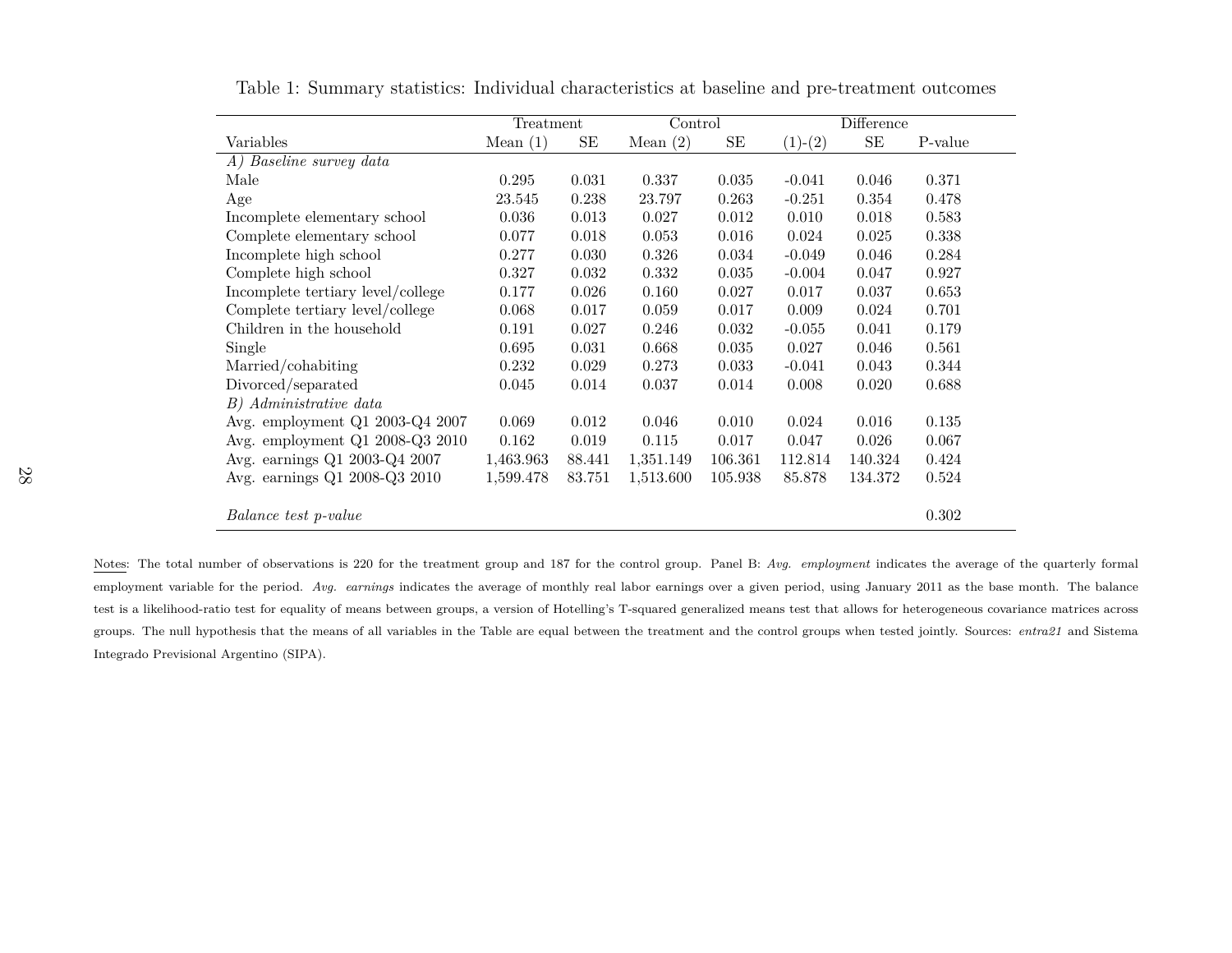| Average<br>Q2-2011/Q3-2012 | $Q3-2012$  | Average<br>$Q4 - 2012/Q4 - 2013$ | $Q4-2013$ | Average<br>$Q1-2014/Q1-2015$ | $Q1-2015$                | Average<br>Post<br>Treatment | Panel<br><b>ANCOVA</b> |
|----------------------------|------------|----------------------------------|-----------|------------------------------|--------------------------|------------------------------|------------------------|
|                            |            |                                  |           |                              |                          |                              |                        |
| $0.0796**$                 | $0.1020**$ | 0.0434                           | 0.0382    | 0.0142                       | 0.0171                   | 0.0478                       | 0.0417                 |
| [0.0371]                   | [0.0465]   | [0.0403]                         | [0.0450]  | [0.0436]                     | [0.0475]                 | [0.0351]                     | [0.0340]               |
| $0.1641**$                 | $0.2104**$ | 0.0895                           | 0.0787    | 0.0390                       | 0.0352                   | 0.0987                       | 0.0849                 |
| [0.0762]                   | [0.0962]   | [0.0831]                         | [0.0925]  | [0.0895]                     | [0.0979]                 | [0.0723]                     | [0.0691]               |
| 0.2504                     | 0.2460     | 0.3048                           | 0.2888    | 0.3294                       | 0.3262                   | 0.2921                       | 0.2921                 |
|                            |            |                                  |           |                              |                          |                              |                        |
| 332.23***                  | $328.18**$ | 179.00                           | 98.96     |                              | $ \,$                    | $265.19**$                   | $253.53**$             |
| [124.77]                   | [149.34]   | [151.70]                         | [159.27]  |                              |                          | [127.59]                     | [117.00]               |
| $691.20***$                | $664.43**$ | 362.41                           | 200.35    |                              | $\overline{\phantom{a}}$ | $536.91**$                   | $517.62**$             |
| [243.32]                   | [300.55]   | [307.27]                         | [322.60]  |                              |                          | [257.31]                     | [237.87]               |
| 512.04                     | 623.50     | 775.47                           | 809.29    |                              |                          | 627.29                       | 632.80                 |
|                            |            |                                  |           |                              |                          |                              | A 6,512                |
|                            |            |                                  |           |                              |                          |                              | B 4,477                |
|                            | 407        | 407                              | 407       | 407                          | 407                      | 407                          | 407                    |

Table 2: Program impact, main results: Intention to treat and treatment on the treated effects

Notes: the TOT coefficients correspond to instrumental variable regressions where the completed training indicator is instrumented by the treatmentassignment (lottery) variable. All regressions include controls for gender, year of birth dummies, children in the household, education level, and maritalstatus. All regressions also include the average of the pre-treatment formal employment variable for the period Q1-2008 to Q3-2010. Regressions in Panel<sup>B</sup> also include measures of pre-treatment earnings for the same period. Earnings data not available for the Q1-2014/Q1-2015 period. The ANCOVA estimates correspond to pane<sup>l</sup> regressions with time effects for the post-treatment period, including the pre-treatment average as <sup>a</sup> control (McKenzie,2012). Sources: *entra21* and Sistema Integrado Previsional Argentino (SIPA). Robust standard errors in brackets. \* significant at 10%; \*\* significant at 5%; \*\*\* significant at 1%.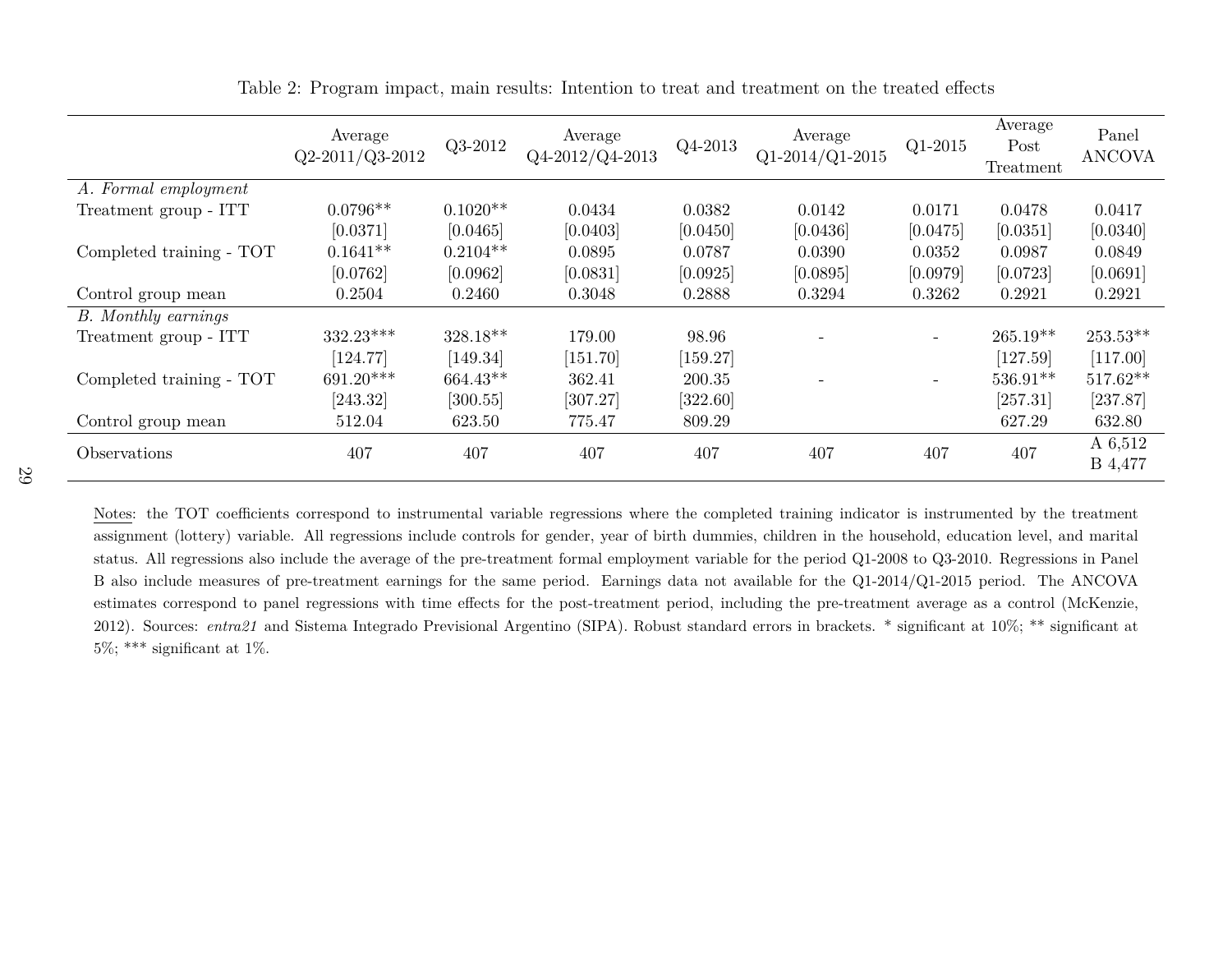|                                     | Average         | $Q3-2012$    | Average         | $Q4-2013$   | Average           | $Q1-2015$  | Average           |
|-------------------------------------|-----------------|--------------|-----------------|-------------|-------------------|------------|-------------------|
|                                     | Q2-2011/Q3-2012 |              | Q4-2012/Q4-2013 |             | $Q1-2014/Q1-2015$ |            | $Q2-2011/Q1-2015$ |
| A. By gender                        |                 |              |                 |             |                   |            |                   |
| Treatment effect: Men               | $0.2446***$     | $0.2947***$  | $0.1992***$     | $0.2072**$  | $0.1414*$         | 0.1238     | $0.1982***$       |
|                                     | [0.0726]        | [0.0884]     | [0.0759]        | [0.0917]    | [0.0836]          | [0.0900]   | [0.0662]          |
| T.E. Difference: Women/Men          | $-0.2392***$    | $-0.2793***$ | $-0.2258***$    | $-0.2450**$ | $-0.1843*$        | $-0.1547$  | $-0.2179***$      |
|                                     | [0.0822]        | [0.1010]     | [0.0870]        | [0.1026]    | [0.0953]          | [0.1038]   | [0.0748]          |
| Women/Men difference (controls)     | 0.0240          | 0.0182       | 0.0927          | 0.0756      | 0.0256            | 0.0538     | 0.0460            |
|                                     | [0.0601]        | [0.0729]     | [0.0665]        | [0.0760]    | [0.0706]          | [0.0770]   | [0.0552]          |
| <i>Observations</i>                 | 407             | 407          | 407             | 407         | 407               | 407        | 407               |
| Control group mean                  | 0.2137          | 0.2177       | 0.2500          | 0.2500      | 0.2952            | 0.2823     | 0.2505            |
| B. Age groups $18-24/25-30$         |                 |              |                 |             |                   |            |                   |
| Treatment effect: Age 18-24         | $0.1188**$      | $0.1415**$   | $0.1019*$       | 0.0901      | 0.0862            | 0.0943     | $0.1033**$        |
|                                     | [0.0507]        | [0.0632]     | [0.0549]        | [0.0621]    | [0.0590]          | [0.0652]   | [0.0473]          |
| T.E. Difference: Younger/Older      | $-0.0889$       | $-0.0973$    | $-0.1202$       | $-0.1026$   | $-0.1463*$        | $-0.1615*$ | $-0.1166*$        |
|                                     | [0.0709]        | [0.0873]     | [0.0792]        | [0.0878]    | [0.0840]          | [0.0909]   | [0.0675]          |
| Younger/Older difference (controls) | $-0.0351$       | 0.0091       | 0.0062          | 0.0318      | $-0.0219$         | $-0.0017$  | $-0.0181$         |
|                                     | [0.0547]        | [0.0690]     | [0.0621]        | [0.0692]    | [0.0664]          | [0.0717]   | [0.0526]          |
| <i><b>Observations</b></i>          | 407             | 407          | 407             | 407         | 407               | 407        | 407               |
| Control group mean                  | 0.2933          | 0.2692       | 0.3385          | 0.3269      | 0.3635            | 0.3462     | 0.3293            |

Table 3: Effects on formal employment: Heterogeneous impact

Notes: Regression controls as described in the notes to Table 2, with the exception of the regressions in panel B in which the year of birth categorieswere replaced with age range categories. Sources:  $entra21$ , and Sistema Integrado Previsional Argentino (SIPA). Robust standard errors in brackets. \* significant at 10%; \*\* significant at 5%; \*\*\* significant at 1%.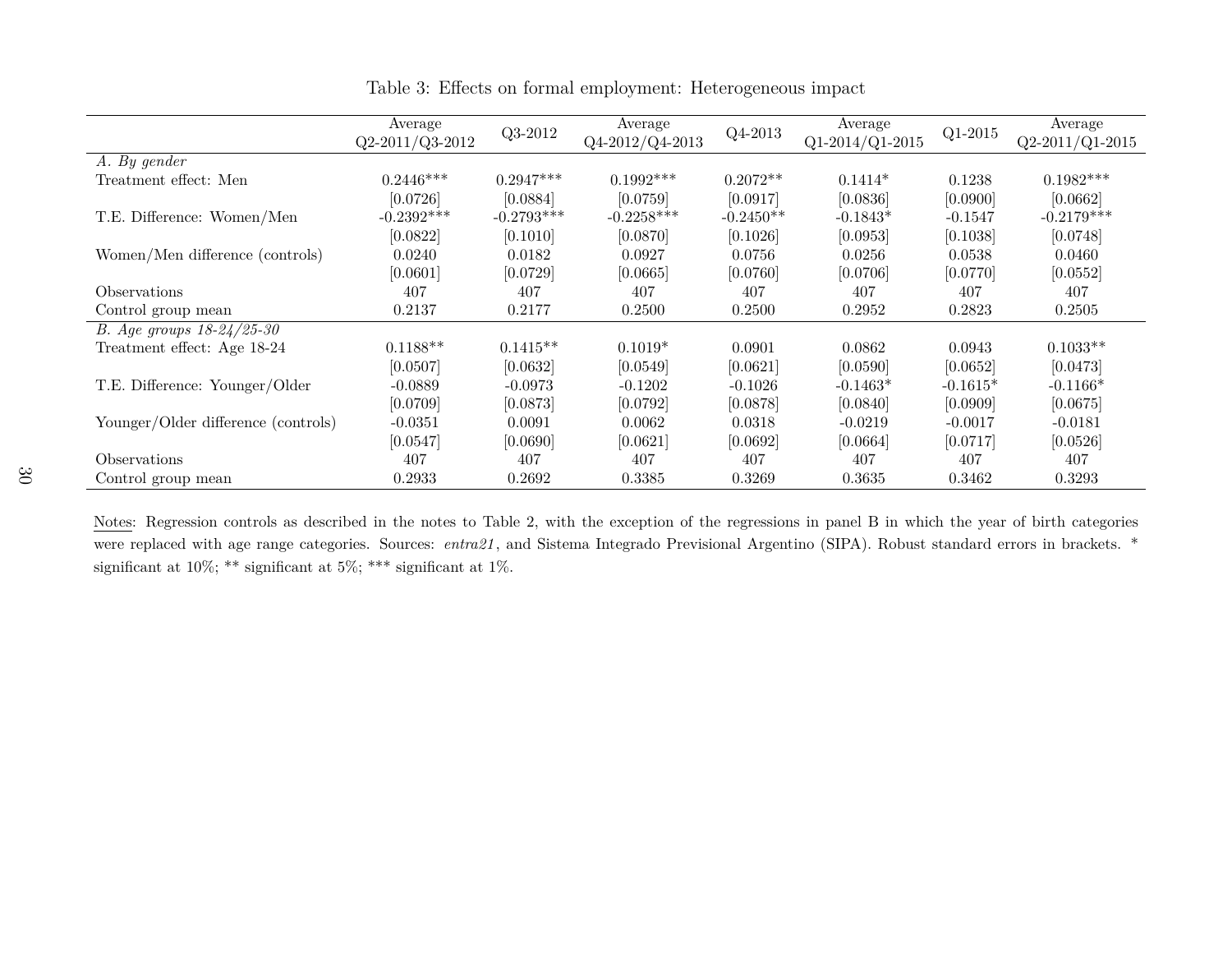|                                     | Average           | $Q3-2012$      | Average         | Q4-2013     | Average           |
|-------------------------------------|-------------------|----------------|-----------------|-------------|-------------------|
|                                     | $Q2-2011/Q3-2012$ |                | Q4-2012/Q4-2013 |             | $Q2-2011/Q4-2013$ |
| Panel A. By gender                  |                   |                |                 |             |                   |
| Treatment effect: Men               | $1,110.67***$     | $1,268.33***$  | 983.40***       | 758.00**    | $1,054.99***$     |
|                                     | [276.17]          | [328.20]       | [339.43]        | [372.37]    | [280.00]          |
| T.E. Difference: Women/Men          | $-1,097.68***$    | $-1,325.70***$ | $-1,134.28***$  | $-929.31**$ | $-1,113.69***$    |
|                                     | [282.44]          | [343.45]       | [353.90]        | [390.18]    | [288.97]          |
| Women/Men difference (controls)     | $-35.97$          | $-54.84$       | 199.69          | 250.10      | 67.13             |
|                                     | [157.79]          | [217.41]       | [217.88]        | [250.42]    | [171.19]          |
| Observations                        | 407               | 407            | 407             | 407         | 407               |
| Control group mean                  | 442.0882          | 542.6750       | 641.6870        | 666.0570    | 529.4127          |
| Panel B. Age groups 18-24/25-30     |                   |                |                 |             |                   |
| Treatment effect: Age 18-24         | $370.51**$        | $400.35**$     | 319.20          | 206.89      | $348.06**$        |
|                                     | [160.52]          | [198.81]       | [197.91]        | [216.19]    | [167.95]          |
| T.E. Difference: Younger/Older      | $-74.30$          | $-168.66$      | $-288.15$       | $-182.15$   | $-167.86$         |
|                                     | [221.55]          | [268.71]       | [267.75]        | [287.23]    | [226.94]          |
| Younger/Older difference (controls) | 52.89             | 101.52         | $-11.16$        | $-66.17$    | 24.87             |
|                                     | [152.14]          | [194.04]       | [192.62]        | [213.11]    | [160.20]          |
| Observations                        | 407               | 407            | 407             | 407         | 407               |
| Control group mean                  | 578.7615          | 672.2666       | 876.1388        | 976.2771    | 708.8640          |
| Panel C. Bounds                     |                   |                |                 |             |                   |
| Lower Bound (monotonicity only)     | $-467.14$         | $-1,084.30$    | $-247.03$       | $-369.44$   | $-24.33$          |
| Lower Bound (Attanasio et al)       | 506.16            | 219.85         | 427.14          | 265.00      | 576.75            |
| Upper Bound                         | 1,479.46          | 1,524.00       | 1,101.30        | 899.43      | 1,177.82          |

Table 4: Program effects on monthly earnings: Heterogeneous impact and bounds

Notes: Regression controls as described in the notes to Table 2, with the exception of the regressions in panel B in which the year of birth categories were replaced with age range categories. See Section 4 for details about the construction of earning bounds. Sources: *entra21* and Sistema Integrado Previsional Argentino (SIPA). Robust standard errors in brackets. \* significant at 10%; \*\* significant at 5%; \*\*\* significant at 1%.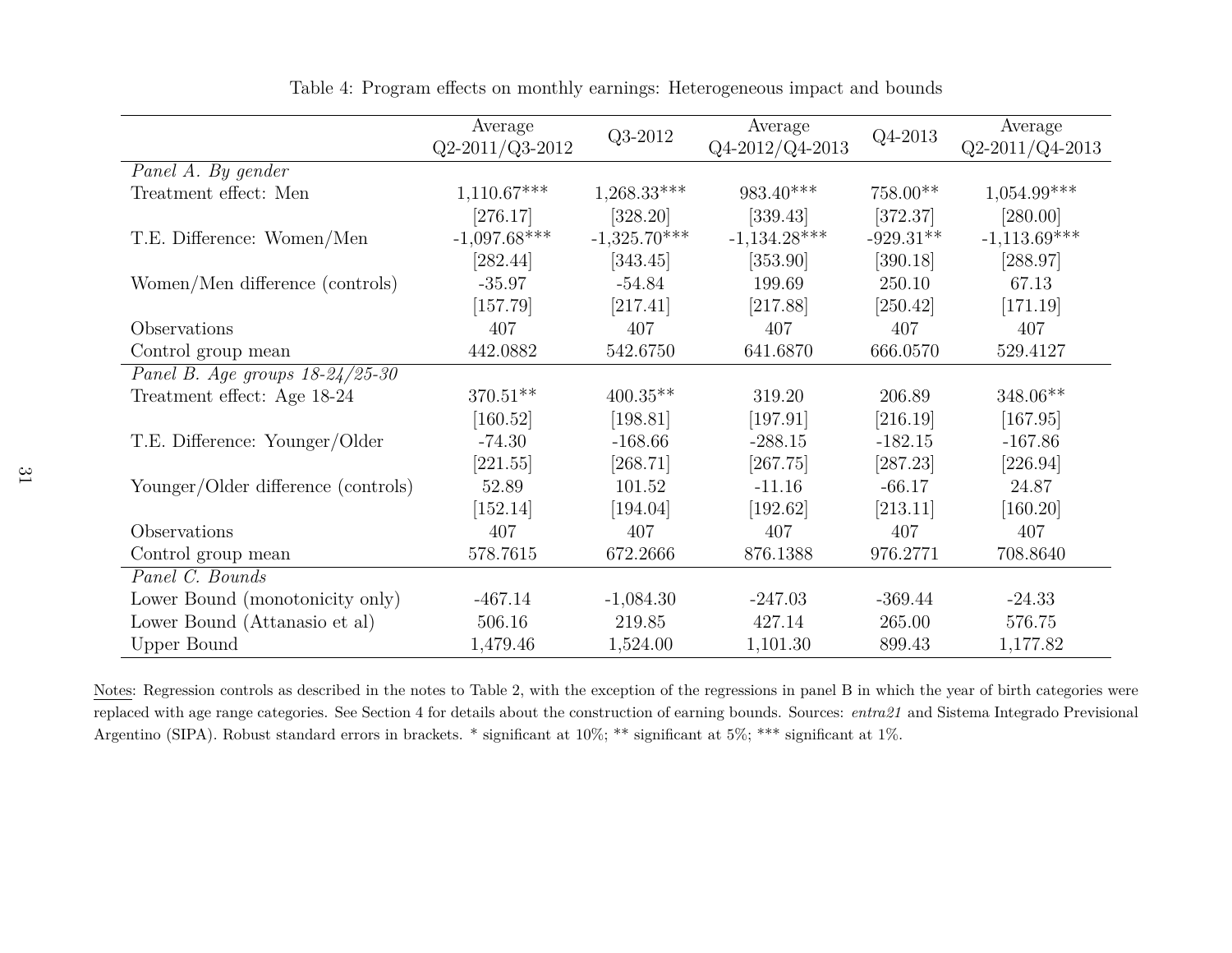|                                   | $Q2-2011/Q3-2012$ | $Q4-2012/Q4-2013$ | $Q1-2014/Q1-2015$ | $Q2-2011/Q1-2015$ |
|-----------------------------------|-------------------|-------------------|-------------------|-------------------|
| A. Ever formally employed         |                   |                   |                   |                   |
| Treatment group                   | $0.1134**$        | $0.0793*$         | 0.0114            | $0.0805*$         |
|                                   | [0.0487]          | [0.0473]          | [0.0495]          | [0.0463]          |
| Control group mean                | 0.4011            | 0.4011            | 0.4278            | 0.5829            |
| B. Ever entered formal employment |                   |                   |                   |                   |
| Treatment group                   | 0.0422            | 0.0043            | 0.0044            | 0.0436            |
|                                   | [0.0466]          | [0.0417]          | [0.0360]          | [0.0486]          |
| Control group mean                | 0.2727            | 0.2193            | 0.1497            | 0.4866            |
| C. Ever left formal employment    |                   |                   |                   |                   |
| Treatment group                   | 0.0069            | 0.0483            | 0.0125            | 0.0540            |
|                                   | [0.0440]          | [0.0409]          | [0.0370]          | [0.0499]          |
| Control group mean                | 0.2567            | 0.1711            | 0.1551            | 0.4278            |
| Observations                      | 407               | 407               | 407               | 407               |

Table 5: Program impact on employment aggregates over time: Ever formally employed, ever entered and ever left formal employment

Notes: Regression controls as described in the notes to Table 2. Sources: *entra21* and Sistema Integrado Previsional Argentino (SIPA). Robust standard errors in brackets. \* significant at 10%; \*\* significant at 5%; \*\*\* significant at 1%.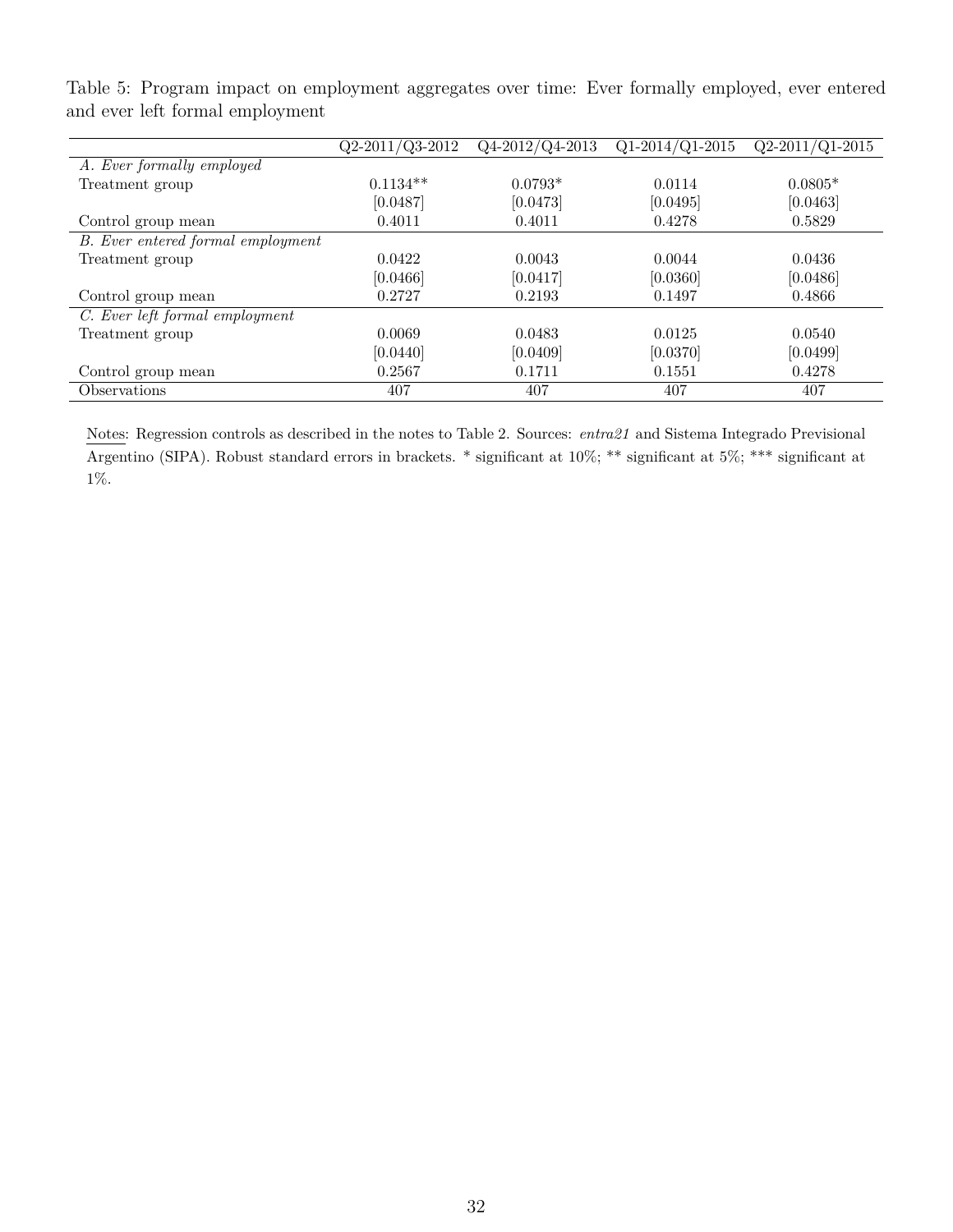|                      | Formal employment | Formal employment | Formal employment | Formal employment |
|----------------------|-------------------|-------------------|-------------------|-------------------|
|                      | 04-2011/09-2012   | 10-2012/11-2013   | $01-2014/03-2015$ | 04-2011/03-2015   |
| A. Full sample       |                   |                   |                   |                   |
| Persistence          | $0.0346*$         | $-0.0165$         | $-0.0062$         | 0.0032            |
|                      | [0.0183]          | [0.0139]          | [0.0125]          | [0.0101]          |
| Access               | 0.0014            | 0.0079            | 0.0016            | 0.0028            |
|                      | [0.0062]          | [0.0062]          | [0.0072]          | [0.0047]          |
| Dependence           | $0.8522***$       | $0.9170***$       | $0.9288***$       | $0.8803***$       |
|                      | [0.0176]          | [0.0118]          | [0.0116]          | [0.0088]          |
| Observations         | 7,326             | 5,698             | 6,105             | 19,536            |
| <b>B.</b> Women only |                   |                   |                   |                   |
| Persistence          | $-0.0139$         | $-0.0362*$        | $-0.0265$         | $-0.0236*$        |
|                      | [0.0216]          | [0.0189]          | [0.0168]          | [0.0130]          |
| Access               | $-0.0007$         | 0.0074            | $-0.0026$         | 0.0006            |
|                      | [0.0061]          | [0.0058]          | [0.0074]          | [0.0046]          |
| Dependence           | $0.8966***$       | $0.9354***$       | $0.9353***$       | $0.9033***$       |
|                      | [0.0191]          | [0.0127]          | [0.0134]          | [0.0103]          |
| Observations         | 5,022             | 3,906             | 4,185             | 13,392            |
| $C.$ Men only        |                   |                   |                   |                   |
| Persistence          | $0.0996***$       | 0.0074            | 0.0189            | $0.0384**$        |
|                      | [0.0291]          | [0.0219]          | [0.0201]          | [0.0158]          |
| Access               | 0.0172            | 0.0267            | 0.0191            | 0.0169            |
|                      | [0.0189]          | [0.0201]          | [0.0198]          | [0.0133]          |
| Dependence           | $0.7690***$       | $0.8771***$       | $0.9034***$       | $0.8357***$       |
|                      | [0.0298]          | [0.0232]          | [0.0229]          | [0.0149]          |
| Observations         | 2,304             | 1,792             | 1,920             | 6,144             |
| D. Age group 18-24   |                   |                   |                   |                   |
| Persistence          | $0.0560**$        | $-0.0029$         | 0.0107            | 0.0206            |
|                      | [0.0246]          | [0.0172]          | [0.0156]          | [0.0129]          |
| Access               | 0.0042            | 0.0107            | 0.0085            | 0.0066            |
|                      | [0.0096]          | [0.0094]          | [0.0107]          | [0.0070]          |
| Dependence           | $0.8302***$       | $0.9045***$       | $0.9175***$       | $0.8651***$       |
|                      | [0.0239]          | [0.0168]          | [0.0157]          | [0.0117]          |
| Observations         | 4,158             | 3,234             | 3,465             | 11,088            |
| $E.$ Age group 25-30 |                   |                   |                   |                   |
| Persistence          | $-0.0024$         | $-0.0377$         | $-0.0403*$        | $-0.0273$         |
|                      | [0.0254]          | [0.0264]          | [0.0236]          | [0.0174]          |
| Access               | $-0.0011$         | 0.0007            | $-0.0107$         | $-0.0039$         |
|                      | [0.0080]          | [0.0081]          | [0.0094]          | [0.0061]          |
| Dependence           | $0.8856***$       | $0.9268***$       | $0.9405***$       | $0.8998***$       |
|                      | [0.0237]          | [0.0172]          | [0.0166]          | [0.0129]          |
| Observations         | 3,168             | 2,464             | 2,640             | 8,448             |

Table 6: Employment transitions (monthly data)

Notes: Regression controls as described in the notes to Table 2. The estimates correspond to the model in Equation 2. The "Persistence" coefficient corresponds to that of the interaction between the treatment group indicator and the outcome in the previous period, and captures the probability of continuing in employment once the individual is employed. The coefficient for "Access" corresponds to the interaction between the treatment group indicator and the transformation  $1 - Y_{i,t-1}$  (which indicates whether individual *i* was not employed in the previous period), and captures the probability of entering employment when the individual is unemployed. The coefficient on "Dependence" captures the overall degree of dependence of the current employment status on that of the previous period for individuals in both the treatment and the control groups. Sources: *entra21* and Sistema Integrado Previsional Argentino (SIPA). Standard errors clustered by individuals in brackets. \* significant at 10%; \*\* significant at 5%; \*\*\* significant at 1%.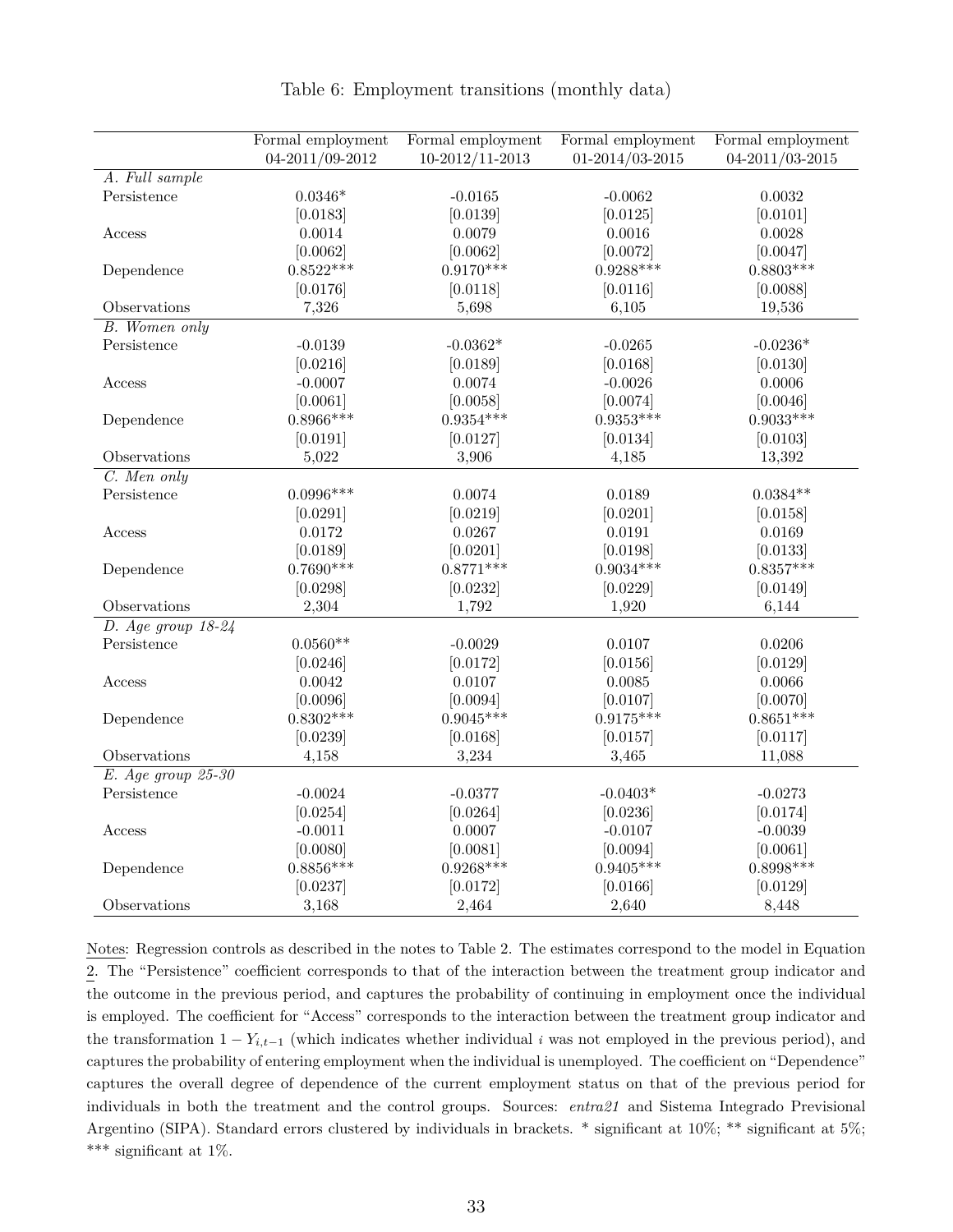|                                     | Same employer   | Same employer   | Same employer   |
|-------------------------------------|-----------------|-----------------|-----------------|
|                                     | Q3-2010&Q3-2011 | Q4-2011&Q4-2012 | Q4-2011&Q4-2013 |
| A. Full sample                      |                 |                 |                 |
| Treatment group                     | $-0.0130$       | 0.0413          | 0.0425          |
|                                     | [0.0117]        | [0.0356]        | [0.0306]        |
| Observations                        | 407             | 407             | 407             |
| Control group mean                  | 0.0214          | 0.1176          | 0.0749          |
| B. By gender                        |                 |                 |                 |
| Treatment effect: Men               | $-0.0185$       | $0.1523**$      | 0.0723          |
|                                     | [0.0269]        | [0.0716]        | [0.0620]        |
| T.E. Difference: Women/Men          | 0.0086          | $-0.1608**$     | $-0.0433$       |
|                                     | [0.0304]        | [0.0813]        | [0.0699]        |
| Women/Men difference (controls)     | 0.0149          | $-0.0463$       | $-0.0050$       |
|                                     | [0.0232]        | [0.0565]        | [0.0458]        |
| Observations                        | 407             | 407             | 407             |
| Control group mean                  | 0.0161          | 0.1210          | 0.0726          |
| C. Age groups $18-24/25-30$         |                 |                 |                 |
| Treatment effect: Age 18-24         | $-0.0158$       | $0.0955*$       | 0.0716          |
|                                     | [0.0198]        | [0.0519]        | [0.0435]        |
| T.E. Difference: Younger/Older      | 0.0025          | $-0.1209*$      | $-0.0587$       |
|                                     | [0.0237]        | [0.0676]        | [0.0587]        |
| Younger/Older difference (controls) | $-0.0145$       | $-0.0028$       | 0.0028          |
|                                     | [0.0227]        | [0.0518]        | [0.0430]        |
| Observations                        | 407             | 407             | 407             |
| Control group mean                  | 0.0288          | 0.1346          | 0.0769          |

Table 7: Probability of staying with the same employer from one year to the following year

Notes: Regression controls as described in the notes to Table 2 with the exception of the regressions in panel C in which the year of birth categories were replaced with age range categories. Sources: *entra21* and Sistema Integrado Previsional Argentino (SIPA). Robust standard errors in brackets. \* significant at 10%; \*\* significant at 5%; \*\*\* significant at 1%.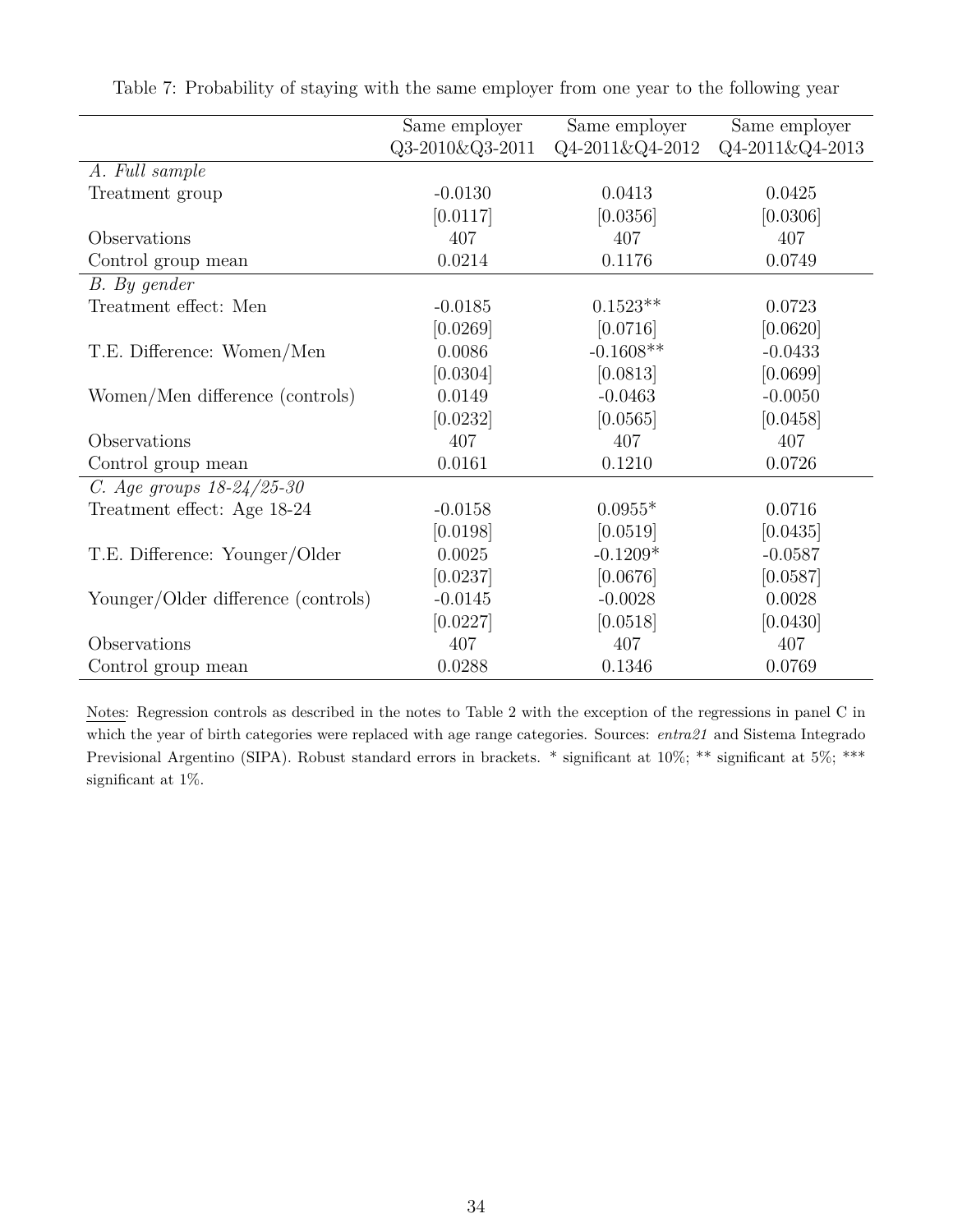Figure 1: Evolution of formal employment and labor earnings for the treatment and the control groups



*B. Average real labor earnings by group, quarterly*



Notes: The vertical line indicates when the program took place. Sources: *entra21* and Sistema Integrado Previsional Argentino (SIPA).

#### 35